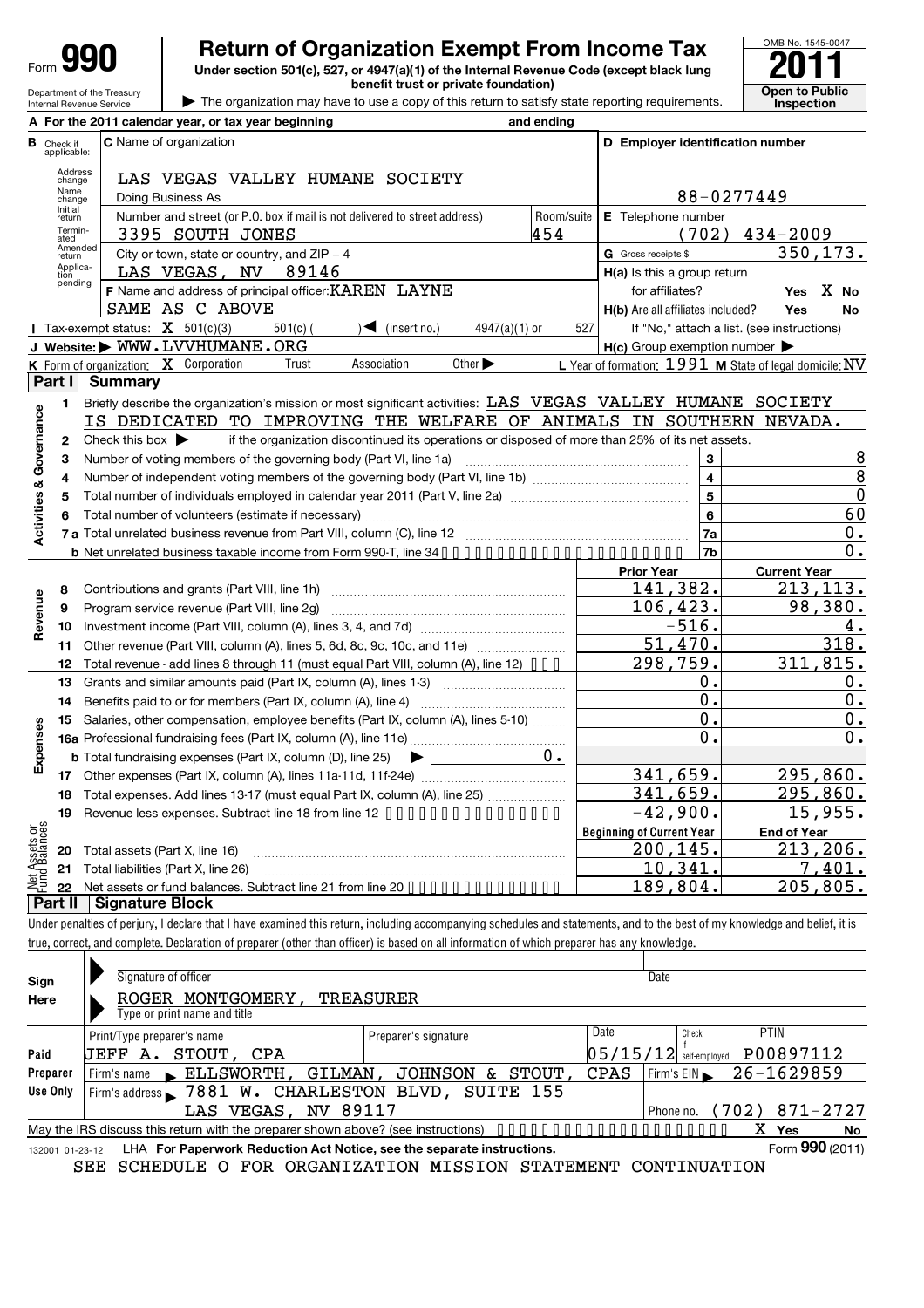|              | 88-0277449<br>LAS VEGAS VALLEY HUMANE SOCIETY<br>Form 990 (2011)                                                                           |           | Page 2   |
|--------------|--------------------------------------------------------------------------------------------------------------------------------------------|-----------|----------|
|              | <b>Statement of Program Service Accomplishments</b><br>Part III                                                                            |           |          |
|              |                                                                                                                                            |           |          |
| 1            | Briefly describe the organization's mission:                                                                                               |           |          |
|              | THE ORGANIZATION IS DEDICATED TO IMPROVING THE WELFARE OF ANIMALS IN                                                                       |           |          |
|              | THE ORGANIZATION'S PRIMARY EMPHASIS IS ON STRAY AND<br>SOUTHERN NEVADA.                                                                    |           |          |
|              | ABANDONED ANIMALS AND REDUCING ANIMAL OVERPOPULATION.                                                                                      |           |          |
|              |                                                                                                                                            |           |          |
| $\mathbf{2}$ | Did the organization undertake any significant program services during the year which were not listed on                                   |           |          |
|              | the prior Form 990 or 990-EZ?                                                                                                              |           | Yes X No |
|              | If "Yes," describe these new services on Schedule O.                                                                                       |           |          |
|              |                                                                                                                                            |           | Yes X No |
| 3            | Did the organization cease conducting, or make significant changes in how it conducts, any program services?                               |           |          |
|              | If "Yes," describe these changes on Schedule O.                                                                                            |           |          |
| 4            | Describe the organization's program service accomplishments for each of its three largest program services, as measured by expenses.       |           |          |
|              | Section 501(c)(3) and 501(c)(4) organizations and section 4947(a)(1) trusts are required to report the amount of grants and allocations to |           |          |
|              | others, the total expenses, and revenue, if any, for each program service reported.                                                        |           |          |
| 4a           | 95,562.<br>(Expenses \$<br>including grants of \$<br>) (Revenue \$<br>(Code:                                                               |           | 34,599.  |
|              | THE LOW COST/NO COST CLINICS FOR OWNED CATS WHICH STARTED<br><b>IN 2006 HAVE</b>                                                           |           |          |
|              | BEEN REDUCED IN FREQUENCY AS OTHER FULL TIME LOW COST CLINICS AND MORE                                                                     |           |          |
|              | VETERINARIANS OFFER REDUCED PRICES. THE LVVHS CONTINUES TO OFFER THESE                                                                     |           |          |
|              | CLINICS TWICE A MONTH AND PAYS THE FULL COSTS FOR MANY PEOPLE WHO                                                                          |           |          |
|              | THE LVVHS ALSO PAYS THE COSTS OF OWNED DOGS AT OTHER<br>CANNOT PAY.                                                                        |           |          |
|              | SOME 922 OWNED CATS,<br>CLINICS FOR PEOPLE WHO CANNOT PAY.<br>DOGS,                                                                        | AND EVEN  |          |
|              | RABBITS WERE DONE UNDER THIS PROGRAM IN 2011.<br>IN ADDITION                                                                               | THE LVVHS |          |
|              | PROVIDES TNVR PROGRAMS FOR PEOPLE WITH FERAL CATS A                                                                                        |           |          |
|              | TRAP/NEUTER/VACCINATE/RETURN TO CUSTODIAN PROGRAM.<br>WHILE NUMBERS FOR                                                                    |           |          |
|              | THIS PROGRAM WERE DOWN TO 1100 IN 2011,<br>THE LVVHS TRAPPED MORE THAN 700                                                                 |           |          |
|              | BUT THESE WERE SPAYED/NEUTERED AT ANOTHER CLINIC<br>ADDITIONAL FERAL CATS,                                                                 |           |          |
|              | UNDER A CLARK COUNTY PROGRAM.                                                                                                              |           |          |
| 4b.          | $77,664$ $\cdot$ including grants of \$<br>) (Expenses \$<br>) (Revenue \$<br>(Code:                                                       |           | 3,602.   |
|              | LVVHS'S RESCUE/REHAB PROGRAM CONTINUES TO BE UNIQUE<br>IN THE SOUTHERN NV                                                                  |           |          |
|              | LVVHS PROVIDES A HOTLINE NUMBER WHICH IS ANSWERED BY A PERSON 7<br>AREA.                                                                   |           |          |
|              | 8 HOURS A DAY FOR ANIMALS IN DISTRESS THAT ARE FERAL,<br>DAYS A WEEK,                                                                      |           |          |
|              | OR ABANDONED. THE FIRST PRIORITY IS ANIMALS WITH INJURIES.<br>STRAY ,                                                                      |           | THE      |
|              | LVVHS PROVIDES MEDICAL TREATMENT FOR SUCH ANIMALS AS WELL AS                                                                               |           |          |
|              | MORE THAN 200 ANIMALS<br>REHABILITATION WHEN NECESSARY. IN FY2011                                                                          |           |          |
|              | REQUIRED MEDICAL TREATMENT FROM FERAL MALE CATS WITH ABSCESSES TO                                                                          |           |          |
|              | BROKEN LEGS ON STRAY DOGS WHICH HAD TO BE TRAPPED. THE LVVHS IS SEEING                                                                     |           |          |
|              | MORE DOGS WITH INJURIES THAN IN YEARS' PAST.                                                                                               |           |          |
|              |                                                                                                                                            |           |          |
|              |                                                                                                                                            |           |          |
|              | $80$ , $246$ or including grants of \$                                                                                                     |           | 54, 464. |
|              | ) (Revenue \$<br>) (Expenses \$<br>$4c$ (Code:<br>AS A PART OF ITS RESCUE/REHAB PROGRAM, ANIMALS ARE RE-SOCIALIZED IN                      |           |          |
|              | PRIVATE HOMES UNTIL THEY CAN BE ADOPTED OUT. MEDICAL AND FOOD COSTS                                                                        |           |          |
|              | ARE PROVIDED TO THESE HOMES. A BROKEN LEG, A FRACTURED PELVIS, AND A                                                                       |           |          |
|              | CAT OR DOG THAT HAS BEEN OUT ON ITS OWN ALL TAKE TIME TO MEND. ANIMALS                                                                     |           |          |
|              |                                                                                                                                            |           |          |
|              | ARE SPAYED/NEUTERED/VACCINATED/MICROCHIPPED. LVVHS TAKES BACK ITS                                                                          |           |          |
|              | <u>ANIMALS IF THEY ARE LATER ABANDONED. IN 2011, 443 ANIMALS WERE</u>                                                                      |           |          |
|              | RE-HOMED.                                                                                                                                  |           |          |
|              |                                                                                                                                            |           |          |
|              |                                                                                                                                            |           |          |
|              |                                                                                                                                            |           |          |
|              |                                                                                                                                            |           |          |
|              |                                                                                                                                            |           |          |
|              | 4d Other program services (Describe in Schedule O.)                                                                                        |           |          |

|    | (Expenses                                            | including grants of \$ | Revenue \$ |                 |
|----|------------------------------------------------------|------------------------|------------|-----------------|
| 4e | Total program service expenses $\blacktriangleright$ | --                     |            |                 |
|    |                                                      |                        |            | Form 990 (2011) |

132002 02-09-12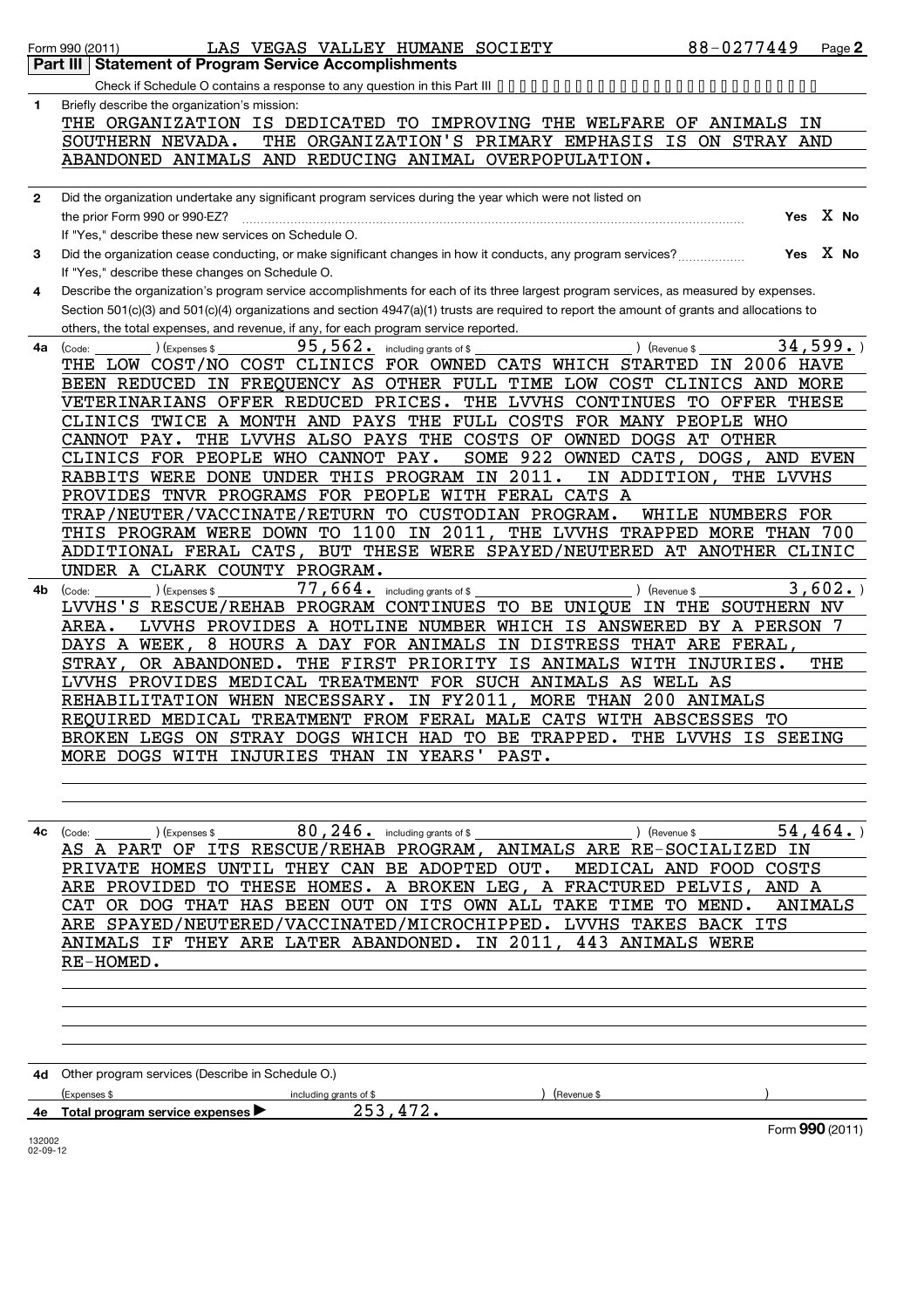|  | Form 990 (2011) |
|--|-----------------|
|  |                 |

Form 990 (2011) LAS VEGAS VALLEY HUMANE SOCIETY 8 8-0 2 / 7 4 4 9 Page **Part IV Checklist of Required Schedules** LAS VEGAS VALLEY HUMANE SOCIETY 88-0277449

|           |                                                                                                                                                                                                                                                   |                | Yes                     | No                      |
|-----------|---------------------------------------------------------------------------------------------------------------------------------------------------------------------------------------------------------------------------------------------------|----------------|-------------------------|-------------------------|
| 1         | Is the organization described in section $501(c)(3)$ or $4947(a)(1)$ (other than a private foundation)?                                                                                                                                           |                |                         |                         |
|           |                                                                                                                                                                                                                                                   | 1              | $\mathbf x$             |                         |
| 2         | Is the organization required to complete Schedule B, Schedule of Contributors? [111] [12] the organization required to complete Schedule B, Schedule of Contributors?                                                                             | 2              | $\overline{\textbf{x}}$ |                         |
| 3         | Did the organization engage in direct or indirect political campaign activities on behalf of or in opposition to candidates for<br>public office? If "Yes," complete Schedule C, Part I [11] [11] [12] [12] [12] [12] [13] [13] [13] [13] [13] [1 | 3              |                         | X                       |
| 4         | Section 501(c)(3) organizations. Did the organization engage in lobbying activities, or have a section 501(h) election in effect                                                                                                                  |                |                         |                         |
|           |                                                                                                                                                                                                                                                   | 4              |                         | X.                      |
| 5         | Is the organization a section 501(c)(4), 501(c)(5), or 501(c)(6) organization that receives membership dues, assessments, or                                                                                                                      |                |                         |                         |
|           |                                                                                                                                                                                                                                                   | 5              |                         |                         |
| 6         | Did the organization maintain any donor advised funds or any similar funds or accounts for which donors have the right to                                                                                                                         |                |                         |                         |
|           | provide advice on the distribution or investment of amounts in such funds or accounts? If "Yes," complete Schedule D, Part I                                                                                                                      | 6              |                         | X.                      |
| 7         | Did the organization receive or hold a conservation easement, including easements to preserve open space,                                                                                                                                         |                |                         |                         |
|           |                                                                                                                                                                                                                                                   | $\overline{7}$ |                         | X.                      |
| 8         | Did the organization maintain collections of works of art, historical treasures, or other similar assets? If "Yes," complete                                                                                                                      | 8              |                         | X                       |
| 9         | Did the organization report an amount in Part X, line 21; serve as a custodian for amounts not listed in Part X; or provide                                                                                                                       |                |                         |                         |
|           | credit counseling, debt management, credit repair, or debt negotiation services? If "Yes," complete Schedule D, Part IV                                                                                                                           | 9              |                         | X                       |
| 10        | Did the organization, directly or through a related organization, hold assets in temporarily restricted endowments, permanent                                                                                                                     |                |                         |                         |
|           |                                                                                                                                                                                                                                                   | 10             |                         | X.                      |
| 11        | If the organization's answer to any of the following questions is "Yes," then complete Schedule D, Parts VI, VII, VIII, IX, or X                                                                                                                  |                |                         |                         |
|           | as applicable.                                                                                                                                                                                                                                    |                |                         |                         |
|           | a Did the organization report an amount for land, buildings, and equipment in Part X, line 10? If "Yes," complete Schedule D,                                                                                                                     |                |                         |                         |
|           | Part VI                                                                                                                                                                                                                                           | 11a            |                         | X.                      |
|           | <b>b</b> Did the organization report an amount for investments - other securities in Part X, line 12 that is 5% or more of its total                                                                                                              |                |                         |                         |
|           |                                                                                                                                                                                                                                                   | 11b            |                         | X.                      |
|           | c Did the organization report an amount for investments - program related in Part X, line 13 that is 5% or more of its total                                                                                                                      |                |                         |                         |
|           |                                                                                                                                                                                                                                                   | 11c            |                         | X                       |
|           | d Did the organization report an amount for other assets in Part X, line 15 that is 5% or more of its total assets reported in                                                                                                                    |                |                         |                         |
|           |                                                                                                                                                                                                                                                   | 11d            |                         | X                       |
|           |                                                                                                                                                                                                                                                   | 11e            |                         | $\mathbf X$             |
| f         | Did the organization's separate or consolidated financial statements for the tax year include a footnote that addresses                                                                                                                           |                |                         |                         |
|           | the organization's liability for uncertain tax positions under FIN 48 (ASC 740)? If "Yes," complete Schedule D, Part X                                                                                                                            | 11f            |                         | X                       |
|           | 12a Did the organization obtain separate, independent audited financial statements for the tax year? If "Yes," complete                                                                                                                           |                |                         |                         |
|           | Schedule D, Parts XI, XII, and XIII                                                                                                                                                                                                               | 12a            | Х                       |                         |
|           | <b>b</b> Was the organization included in consolidated, independent audited financial statements for the tax year?                                                                                                                                |                |                         | X                       |
|           | If "Yes," and if the organization answered "No" to line 12a, then completing Schedule D, Parts XI, XII, and XIII is optional<br>Is the organization a school described in section $170(b)(1)(A)(ii)?$ If "Yes," complete Schedule E               | 12b            |                         | $\overline{\mathbf{X}}$ |
| 13<br>14a | Did the organization maintain an office, employees, or agents outside of the United States?                                                                                                                                                       | 13<br>14a      |                         | x                       |
|           | <b>b</b> Did the organization have aggregate revenues or expenses of more than \$10,000 from grantmaking, fundraising, business,                                                                                                                  |                |                         |                         |
|           | investment, and program service activities outside the United States, or aggregate foreign investments valued at \$100,000                                                                                                                        |                |                         |                         |
|           |                                                                                                                                                                                                                                                   | 14b            |                         | X.                      |
| 15        | Did the organization report on Part IX, column (A), line 3, more than \$5,000 of grants or assistance to any organization                                                                                                                         |                |                         |                         |
|           |                                                                                                                                                                                                                                                   | 15             |                         | X                       |
| 16        | Did the organization report on Part IX, column (A), line 3, more than \$5,000 of aggregate grants or assistance to individuals                                                                                                                    |                |                         |                         |
|           |                                                                                                                                                                                                                                                   | 16             |                         | X                       |
| 17        | Did the organization report a total of more than \$15,000 of expenses for professional fundraising services on Part IX,                                                                                                                           |                |                         |                         |
|           |                                                                                                                                                                                                                                                   | 17             |                         | X                       |
| 18        | Did the organization report more than \$15,000 total of fundraising event gross income and contributions on Part VIII, lines                                                                                                                      |                |                         |                         |
|           |                                                                                                                                                                                                                                                   | 18             | X                       |                         |
| 19        | Did the organization report more than \$15,000 of gross income from gaming activities on Part VIII, line 9a? If "Yes,"                                                                                                                            |                |                         |                         |
|           |                                                                                                                                                                                                                                                   | 19             |                         | <u>x</u>                |
|           |                                                                                                                                                                                                                                                   | 20a            |                         | x                       |
|           | <b>b</b> If "Yes" to line 20a, did the organization attach a copy of its audited financial statements to this return? •••••••••••                                                                                                                 | 20b            |                         |                         |

Form **990** (2011)

132003 01-23-12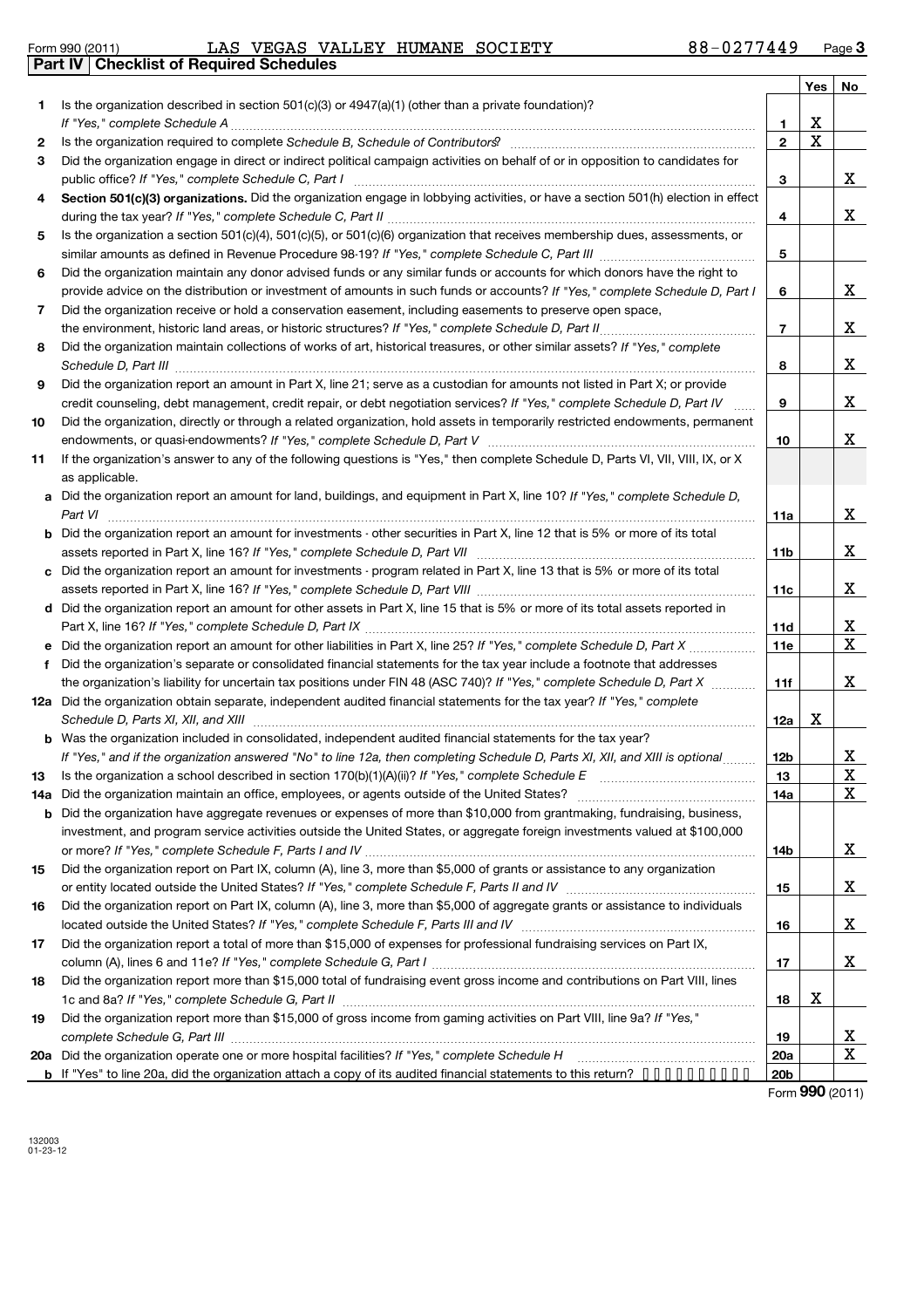Form 990 (2011) LAS VEGAS VALLEY HUMANE SOCIETY 8 8-0 2 / 7 4 4 9 Page LAS VEGAS VALLEY HUMANE SOCIETY 88-0277449

|     | Part IV   Checklist of Required Schedules (continued)                                                                                                                                                                                                                                                                                                                                                                                                  |                 |     |          |
|-----|--------------------------------------------------------------------------------------------------------------------------------------------------------------------------------------------------------------------------------------------------------------------------------------------------------------------------------------------------------------------------------------------------------------------------------------------------------|-----------------|-----|----------|
|     |                                                                                                                                                                                                                                                                                                                                                                                                                                                        |                 | Yes | No       |
| 21  | Did the organization report more than \$5,000 of grants and other assistance to any government or organization in the                                                                                                                                                                                                                                                                                                                                  |                 |     |          |
|     |                                                                                                                                                                                                                                                                                                                                                                                                                                                        | 21              |     | х        |
| 22  | Did the organization report more than \$5,000 of grants and other assistance to individuals in the United States on Part IX,                                                                                                                                                                                                                                                                                                                           |                 |     |          |
|     |                                                                                                                                                                                                                                                                                                                                                                                                                                                        | 22              |     | X        |
| 23  | Did the organization answer "Yes" to Part VII, Section A, line 3, 4, or 5 about compensation of the organization's current                                                                                                                                                                                                                                                                                                                             |                 |     |          |
|     | and former officers, directors, trustees, key employees, and highest compensated employees? If "Yes," complete                                                                                                                                                                                                                                                                                                                                         |                 |     |          |
|     |                                                                                                                                                                                                                                                                                                                                                                                                                                                        |                 |     | x        |
|     | Schedule J <b>Execute Schedule J Execute Schedule J Execute Schedule J Execute Schedule J</b>                                                                                                                                                                                                                                                                                                                                                          | 23              |     |          |
|     | 24a Did the organization have a tax-exempt bond issue with an outstanding principal amount of more than \$100,000 as of the                                                                                                                                                                                                                                                                                                                            |                 |     |          |
|     | last day of the year, that was issued after December 31, 2002? If "Yes," answer lines 24b through 24d and complete                                                                                                                                                                                                                                                                                                                                     |                 |     |          |
|     | Schedule K. If "No", go to line 25 [11] Martin March 2014   Martin March 2015   March 2015   March 2015   March 2016                                                                                                                                                                                                                                                                                                                                   | 24a             |     | x        |
|     |                                                                                                                                                                                                                                                                                                                                                                                                                                                        | 24 <sub>b</sub> |     |          |
|     | Did the organization maintain an escrow account other than a refunding escrow at any time during the year to defease                                                                                                                                                                                                                                                                                                                                   |                 |     |          |
|     |                                                                                                                                                                                                                                                                                                                                                                                                                                                        | 24c             |     |          |
|     |                                                                                                                                                                                                                                                                                                                                                                                                                                                        | 24d             |     |          |
|     | 25a Section 501(c)(3) and 501(c)(4) organizations. Did the organization engage in an excess benefit transaction with a                                                                                                                                                                                                                                                                                                                                 |                 |     |          |
|     |                                                                                                                                                                                                                                                                                                                                                                                                                                                        | 25a             |     | x        |
|     | Is the organization aware that it engaged in an excess benefit transaction with a disqualified person in a prior year, and                                                                                                                                                                                                                                                                                                                             |                 |     |          |
|     | that the transaction has not been reported on any of the organization's prior Forms 990 or 990-EZ? If "Yes," complete                                                                                                                                                                                                                                                                                                                                  |                 |     |          |
|     | Schedule L, Part I<br>$\begin{minipage}[c]{0.5\textwidth} \centering \begin{tabular}{ c c c c c } \hline \multicolumn{1}{ c }{\textbf{0.5}} & \multicolumn{1}{ c }{\textbf{0.5}} & \multicolumn{1}{ c }{\textbf{0.5}} & \multicolumn{1}{ c }{\textbf{0.5}} & \multicolumn{1}{ c }{\textbf{0.5}} & \multicolumn{1}{ c }{\textbf{0.5}} & \multicolumn{1}{ c }{\textbf{0.5}} & \multicolumn{1}{ c }{\textbf{0.5}} & \multicolumn{1}{ c }{\textbf{0.5}} &$ | 25 <sub>b</sub> |     | х        |
| 26  | Was a loan to or by a current or former officer, director, trustee, key employee, highly compensated employee, or disqualified                                                                                                                                                                                                                                                                                                                         |                 |     |          |
|     | person outstanding as of the end of the organization's tax year? If "Yes," complete Schedule L, Part II manumumum                                                                                                                                                                                                                                                                                                                                      | 26              |     | x        |
| 27  | Did the organization provide a grant or other assistance to an officer, director, trustee, key employee, substantial                                                                                                                                                                                                                                                                                                                                   |                 |     |          |
|     | contributor or employee thereof, a grant selection committee member, or to a 35% controlled entity or family member                                                                                                                                                                                                                                                                                                                                    |                 |     |          |
|     |                                                                                                                                                                                                                                                                                                                                                                                                                                                        | 27              |     | X        |
|     | Was the organization a party to a business transaction with one of the following parties (see Schedule L, Part IV                                                                                                                                                                                                                                                                                                                                      |                 |     |          |
| 28  |                                                                                                                                                                                                                                                                                                                                                                                                                                                        |                 |     |          |
|     | instructions for applicable filing thresholds, conditions, and exceptions):                                                                                                                                                                                                                                                                                                                                                                            |                 |     |          |
| a   | A current or former officer, director, trustee, or key employee? If "Yes," complete Schedule L, Part IV                                                                                                                                                                                                                                                                                                                                                | 28a             |     | X        |
| b   | A family member of a current or former officer, director, trustee, or key employee? If "Yes," complete Schedule L, Part IV                                                                                                                                                                                                                                                                                                                             | 28 <sub>b</sub> |     | X        |
| c   | An entity of which a current or former officer, director, trustee, or key employee (or a family member thereof) was an officer,                                                                                                                                                                                                                                                                                                                        |                 |     |          |
|     |                                                                                                                                                                                                                                                                                                                                                                                                                                                        | 28c             |     | X        |
| 29  |                                                                                                                                                                                                                                                                                                                                                                                                                                                        | 29              |     | X        |
| 30  | Did the organization receive contributions of art, historical treasures, or other similar assets, or qualified conservation                                                                                                                                                                                                                                                                                                                            |                 |     |          |
|     |                                                                                                                                                                                                                                                                                                                                                                                                                                                        | 30              |     | X        |
| 31  | Did the organization liquidate, terminate, or dissolve and cease operations?                                                                                                                                                                                                                                                                                                                                                                           |                 |     |          |
|     |                                                                                                                                                                                                                                                                                                                                                                                                                                                        | 31              |     | X        |
| 32  | Did the organization sell, exchange, dispose of, or transfer more than 25% of its net assets? If "Yes," complete                                                                                                                                                                                                                                                                                                                                       |                 |     |          |
|     |                                                                                                                                                                                                                                                                                                                                                                                                                                                        | 32              |     | x        |
| 33  | Did the organization own 100% of an entity disregarded as separate from the organization under Regulations                                                                                                                                                                                                                                                                                                                                             |                 |     |          |
|     |                                                                                                                                                                                                                                                                                                                                                                                                                                                        | 33              |     | X        |
| 34  | Was the organization related to any tax-exempt or taxable entity?                                                                                                                                                                                                                                                                                                                                                                                      |                 |     |          |
|     |                                                                                                                                                                                                                                                                                                                                                                                                                                                        | 34              |     | <u>x</u> |
| 35а |                                                                                                                                                                                                                                                                                                                                                                                                                                                        | 35a             |     | X        |
| b   | Did the organization receive any payment from or engage in any transaction with a controlled entity within the meaning of                                                                                                                                                                                                                                                                                                                              |                 |     |          |
|     |                                                                                                                                                                                                                                                                                                                                                                                                                                                        | 35 <sub>b</sub> |     | х        |
|     | Section 501(c)(3) organizations. Did the organization make any transfers to an exempt non-charitable related organization?                                                                                                                                                                                                                                                                                                                             |                 |     |          |
| 36  |                                                                                                                                                                                                                                                                                                                                                                                                                                                        |                 |     |          |
|     |                                                                                                                                                                                                                                                                                                                                                                                                                                                        | 36              |     | х        |
| 37  | Did the organization conduct more than 5% of its activities through an entity that is not a related organization                                                                                                                                                                                                                                                                                                                                       |                 |     |          |
|     |                                                                                                                                                                                                                                                                                                                                                                                                                                                        | 37              |     | x        |
| 38  | Did the organization complete Schedule O and provide explanations in Schedule O for Part VI, lines 11 and 19?                                                                                                                                                                                                                                                                                                                                          |                 |     |          |
|     |                                                                                                                                                                                                                                                                                                                                                                                                                                                        | 38              | x   |          |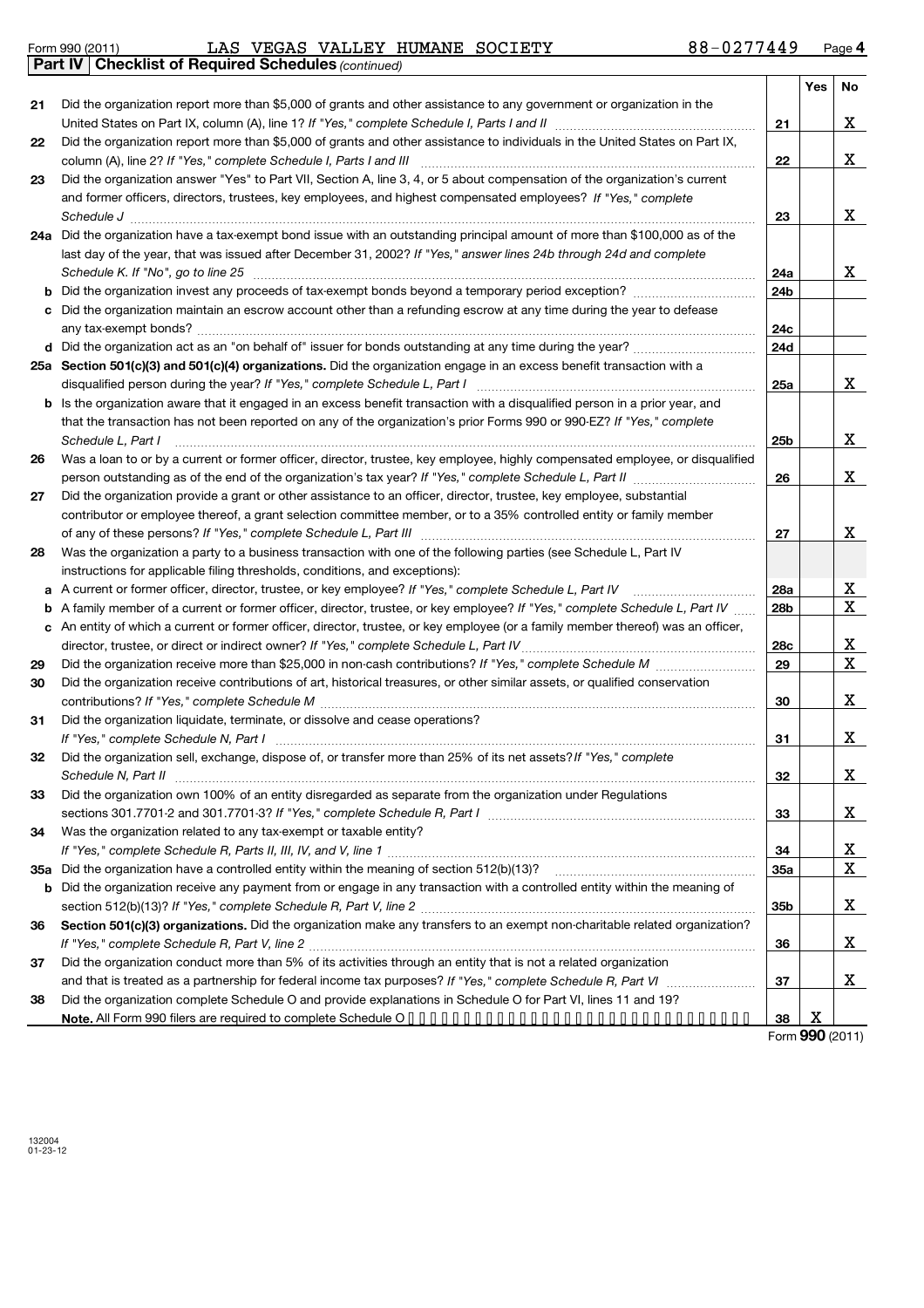#### Form 990 (2011) LAS VEGAS VALLEY HUMANE SOCIETY 8 8-0 2 / 7 4 4 9 Page **Part V Statements Regarding Other IRS Filings and Tax Compliance** LAS VEGAS VALLEY HUMANE SOCIETY 88-0277449

|        | Check if Schedule O contains a response to any question in this Part V.                                                                                                                                                                                           |                 |                |                |            |             |  |  |  |
|--------|-------------------------------------------------------------------------------------------------------------------------------------------------------------------------------------------------------------------------------------------------------------------|-----------------|----------------|----------------|------------|-------------|--|--|--|
|        |                                                                                                                                                                                                                                                                   |                 |                |                | <b>Yes</b> | No          |  |  |  |
|        | 1a Enter the number reported in Box 3 of Form 1096. Enter -0- if not applicable                                                                                                                                                                                   | 1a              | ы              |                |            |             |  |  |  |
|        | Enter the number of Forms W-2G included in line 1a. Enter -0- if not applicable                                                                                                                                                                                   | 1 <sub>b</sub>  | U              |                |            |             |  |  |  |
| C      | Did the organization comply with backup withholding rules for reportable payments to vendors and reportable gaming                                                                                                                                                |                 |                |                |            |             |  |  |  |
|        |                                                                                                                                                                                                                                                                   |                 |                | 1c             |            |             |  |  |  |
|        | 2a Enter the number of employees reported on Form W-3, Transmittal of Wage and Tax Statements,                                                                                                                                                                    |                 |                |                |            |             |  |  |  |
|        | filed for the calendar year ending with or within the year covered by this return <i>manumumumum</i>                                                                                                                                                              | 2a              | $\overline{0}$ |                |            |             |  |  |  |
|        |                                                                                                                                                                                                                                                                   |                 |                | 2b             |            |             |  |  |  |
|        | Note. If the sum of lines 1a and 2a is greater than 250, you may be required to e-file (see instructions)                                                                                                                                                         |                 |                |                |            |             |  |  |  |
|        | 3a Did the organization have unrelated business gross income of \$1,000 or more during the year?                                                                                                                                                                  |                 |                | За             |            | х           |  |  |  |
|        | <b>b</b> If "Yes," has it filed a Form 990-T for this year? If "No," provide an explanation in Schedule O                                                                                                                                                         |                 |                | 3 <sub>b</sub> |            |             |  |  |  |
|        | 4a At any time during the calendar year, did the organization have an interest in, or a signature or other authority over, a                                                                                                                                      |                 |                |                |            |             |  |  |  |
|        | financial account in a foreign country (such as a bank account, securities account, or other financial account)?                                                                                                                                                  |                 |                | 4a             |            | х           |  |  |  |
|        | <b>b</b> If "Yes," enter the name of the foreign country: $\blacktriangleright$                                                                                                                                                                                   |                 |                |                |            |             |  |  |  |
|        | See instructions for filing requirements for Form TD F 90-22.1, Report of Foreign Bank and Financial Accounts.                                                                                                                                                    |                 |                |                |            |             |  |  |  |
| 5a     |                                                                                                                                                                                                                                                                   |                 |                | 5а             |            | х           |  |  |  |
|        |                                                                                                                                                                                                                                                                   |                 |                | 5 <sub>b</sub> |            | $\mathbf X$ |  |  |  |
| c      |                                                                                                                                                                                                                                                                   |                 |                |                |            |             |  |  |  |
|        | 6a Does the organization have annual gross receipts that are normally greater than \$100,000, and did the organization solicit                                                                                                                                    |                 |                |                |            |             |  |  |  |
|        |                                                                                                                                                                                                                                                                   |                 |                | 6a             |            | х           |  |  |  |
|        | b If "Yes," did the organization include with every solicitation an express statement that such contributions or gifts                                                                                                                                            |                 |                |                |            |             |  |  |  |
|        |                                                                                                                                                                                                                                                                   |                 |                | 6b             |            |             |  |  |  |
| 7      | Organizations that may receive deductible contributions under section 170(c).                                                                                                                                                                                     |                 |                |                |            |             |  |  |  |
| a      | Did the organization receive a payment in excess of \$75 made partly as a contribution and partly for goods and services provided to the payor?                                                                                                                   |                 |                | 7a             |            | Χ           |  |  |  |
|        |                                                                                                                                                                                                                                                                   |                 |                | 7b             |            |             |  |  |  |
| c      | Did the organization sell, exchange, or otherwise dispose of tangible personal property for which it was required                                                                                                                                                 |                 |                |                |            |             |  |  |  |
|        |                                                                                                                                                                                                                                                                   |                 |                |                |            |             |  |  |  |
|        | If "Yes," indicate the number of Forms 8282 filed during the year <i>[[[[[[[[[[[[[[]]]</i> ]]                                                                                                                                                                     | 7d              |                |                |            |             |  |  |  |
| е      | Did the organization receive any funds, directly or indirectly, to pay premiums on a personal benefit contract?                                                                                                                                                   |                 |                | 7e             |            |             |  |  |  |
| t      | Did the organization, during the year, pay premiums, directly or indirectly, on a personal benefit contract?                                                                                                                                                      |                 |                | 7f             |            |             |  |  |  |
| g      | If the organization received a contribution of qualified intellectual property, did the organization file Form 8899 as required?                                                                                                                                  |                 |                | 7g             |            |             |  |  |  |
| h<br>8 | If the organization received a contribution of cars, boats, airplanes, or other vehicles, did the organization file a Form 1098-C?<br>Sponsoring organizations maintaining donor advised funds and section 509(a)(3) supporting organizations. Did the supporting |                 |                | 7h             |            |             |  |  |  |
|        | organization, or a donor advised fund maintained by a sponsoring organization, have excess business holdings at any time during the year?                                                                                                                         |                 |                | 8              |            |             |  |  |  |
| 9      | Sponsoring organizations maintaining donor advised funds.                                                                                                                                                                                                         |                 |                |                |            |             |  |  |  |
| a      |                                                                                                                                                                                                                                                                   |                 |                | 9а             |            |             |  |  |  |
|        |                                                                                                                                                                                                                                                                   |                 |                | 9b             |            |             |  |  |  |
| 10     | Section 501(c)(7) organizations. Enter:                                                                                                                                                                                                                           |                 |                |                |            |             |  |  |  |
| a      |                                                                                                                                                                                                                                                                   | 10a             |                |                |            |             |  |  |  |
|        | <b>b</b> Gross receipts, included on Form 990, Part VIII, line 12, for public use of club facilities <i>manimum</i>                                                                                                                                               | 10 <sub>b</sub> |                |                |            |             |  |  |  |
| 11     | Section 501(c)(12) organizations. Enter:                                                                                                                                                                                                                          |                 |                |                |            |             |  |  |  |
| a      |                                                                                                                                                                                                                                                                   | 11a             |                |                |            |             |  |  |  |
|        | b Gross income from other sources (Do not net amounts due or paid to other sources against                                                                                                                                                                        |                 |                |                |            |             |  |  |  |
|        | amounts due or received from them.)                                                                                                                                                                                                                               | 11b             |                |                |            |             |  |  |  |
|        | 12a Section 4947(a)(1) non-exempt charitable trusts. Is the organization filing Form 990 in lieu of Form 1041?                                                                                                                                                    |                 |                | 12a            |            |             |  |  |  |
|        | <b>b</b> If "Yes," enter the amount of tax-exempt interest received or accrued during the year ••••••                                                                                                                                                             | 12b             |                |                |            |             |  |  |  |
| 13     | Section 501(c)(29) qualified nonprofit health insurance issuers.                                                                                                                                                                                                  |                 |                |                |            |             |  |  |  |
|        | a Is the organization licensed to issue qualified health plans in more than one state?                                                                                                                                                                            |                 |                | 1За            |            |             |  |  |  |
|        | Note. See the instructions for additional information the organization must report on Schedule O.                                                                                                                                                                 |                 |                |                |            |             |  |  |  |
|        | <b>b</b> Enter the amount of reserves the organization is required to maintain by the states in which the                                                                                                                                                         |                 |                |                |            |             |  |  |  |
|        |                                                                                                                                                                                                                                                                   | 13 <sub>b</sub> |                |                |            |             |  |  |  |
|        |                                                                                                                                                                                                                                                                   | 13c             |                |                |            |             |  |  |  |
|        | 14a Did the organization receive any payments for indoor tanning services during the tax year?                                                                                                                                                                    |                 |                | 14a            |            | Χ           |  |  |  |
|        | <b>b</b> If "Yes," has it filed a Form 720 to report these payments? If "No," provide an explanation in Schedule O • • • • • • • • • •                                                                                                                            |                 |                | 14b            |            |             |  |  |  |

Form **990** (2011)

132005 01-23-12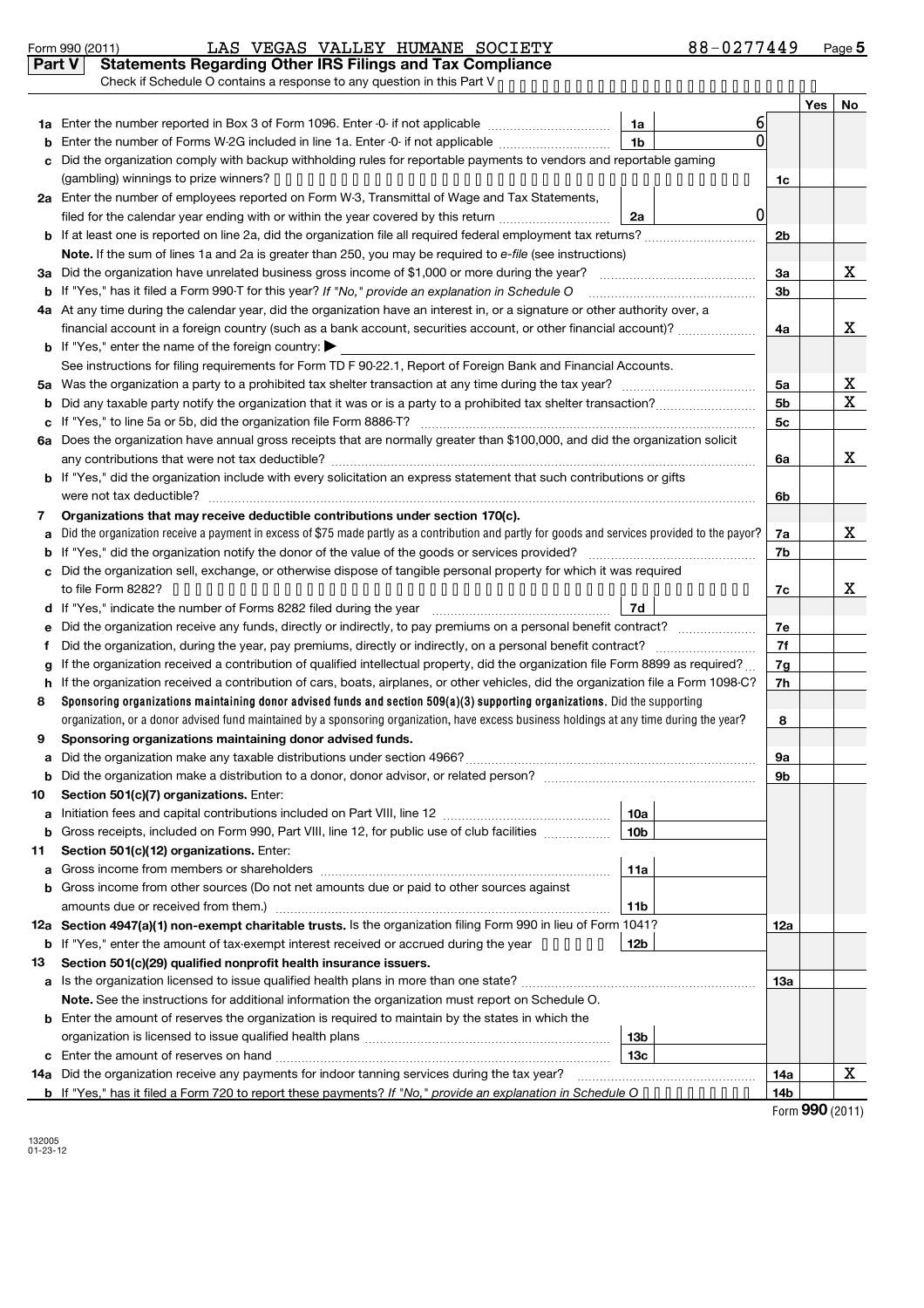132006 01-23-12

|     | Part VI Governance, Management, and Disclosure For each "Yes" response to lines 2 through 7b below, and for a "No" response                                                                                                   |    |  |                 |     |                         |  |  |  |  |
|-----|-------------------------------------------------------------------------------------------------------------------------------------------------------------------------------------------------------------------------------|----|--|-----------------|-----|-------------------------|--|--|--|--|
|     | to line 8a, 8b, or 10b below, describe the circumstances, processes, or changes in Schedule O. See instructions.                                                                                                              |    |  |                 |     |                         |  |  |  |  |
|     |                                                                                                                                                                                                                               |    |  |                 |     | x                       |  |  |  |  |
|     | <b>Section A. Governing Body and Management</b>                                                                                                                                                                               |    |  |                 |     |                         |  |  |  |  |
|     |                                                                                                                                                                                                                               |    |  |                 | Yes | No                      |  |  |  |  |
|     | 1a Enter the number of voting members of the governing body at the end of the tax year                                                                                                                                        | 1a |  | 8               |     |                         |  |  |  |  |
|     | If there are material differences in voting rights among members of the governing body, or if the governing                                                                                                                   |    |  |                 |     |                         |  |  |  |  |
|     | body delegated broad authority to an executive committee or similar committee, explain in Schedule O.                                                                                                                         |    |  |                 |     |                         |  |  |  |  |
|     | Enter the number of voting members included in line 1a, above, who are independent                                                                                                                                            | 1b |  |                 |     |                         |  |  |  |  |
| 2   | Did any officer, director, trustee, or key employee have a family relationship or a business relationship with any other                                                                                                      |    |  |                 |     |                         |  |  |  |  |
|     |                                                                                                                                                                                                                               |    |  | 2               |     | Χ                       |  |  |  |  |
| 3   | Did the organization delegate control over management duties customarily performed by or under the direct supervision                                                                                                         |    |  |                 |     |                         |  |  |  |  |
|     |                                                                                                                                                                                                                               |    |  |                 |     |                         |  |  |  |  |
| 4   | Did the organization make any significant changes to its governing documents since the prior Form 990 was filed?                                                                                                              |    |  |                 |     |                         |  |  |  |  |
| 5   |                                                                                                                                                                                                                               |    |  | 5               |     | $\overline{\mathbf{X}}$ |  |  |  |  |
| 6   |                                                                                                                                                                                                                               |    |  | 6               |     | $\overline{\mathbf{x}}$ |  |  |  |  |
| 7a  | Did the organization have members, stockholders, or other persons who had the power to elect or appoint one or                                                                                                                |    |  |                 |     |                         |  |  |  |  |
|     |                                                                                                                                                                                                                               |    |  | 7a              |     | х                       |  |  |  |  |
|     | b Are any governance decisions of the organization reserved to (or subject to approval by) members, stockholders, or                                                                                                          |    |  |                 |     |                         |  |  |  |  |
|     | persons other than the governing body?                                                                                                                                                                                        |    |  |                 |     |                         |  |  |  |  |
| 8   | Did the organization contemporaneously document the meetings held or written actions undertaken during the year by the following:                                                                                             |    |  |                 |     |                         |  |  |  |  |
| a   |                                                                                                                                                                                                                               |    |  |                 |     |                         |  |  |  |  |
| b   |                                                                                                                                                                                                                               |    |  | 8b              | X   |                         |  |  |  |  |
| 9   | Is there any officer, director, trustee, or key employee listed in Part VII, Section A, who cannot be reached at the                                                                                                          |    |  |                 |     |                         |  |  |  |  |
|     | organization's mailing address? If "Yes," provide the names and addresses in Schedule O                                                                                                                                       |    |  |                 |     |                         |  |  |  |  |
|     | Section B. Policies (This Section B requests information about policies not required by the Internal Revenue Code.)                                                                                                           |    |  |                 |     |                         |  |  |  |  |
|     |                                                                                                                                                                                                                               |    |  |                 | Yes | No                      |  |  |  |  |
|     |                                                                                                                                                                                                                               |    |  | 10a             |     | X                       |  |  |  |  |
|     | <b>b</b> If "Yes," did the organization have written policies and procedures governing the activities of such chapters, affiliates,                                                                                           |    |  |                 |     |                         |  |  |  |  |
|     |                                                                                                                                                                                                                               |    |  | 10 <sub>b</sub> |     |                         |  |  |  |  |
|     | 11a Has the organization provided a complete copy of this Form 990 to all members of its governing body before filing the form?                                                                                               |    |  | 11a             | X   |                         |  |  |  |  |
| b   | Describe in Schedule O the process, if any, used by the organization to review this Form 990.                                                                                                                                 |    |  |                 |     |                         |  |  |  |  |
| 12a | Did the organization have a written conflict of interest policy? If "No," go to line 13                                                                                                                                       |    |  | 12a             |     | X                       |  |  |  |  |
| b   |                                                                                                                                                                                                                               |    |  | <b>12b</b>      |     |                         |  |  |  |  |
|     | c Did the organization regularly and consistently monitor and enforce compliance with the policy? If "Yes," describe                                                                                                          |    |  |                 |     |                         |  |  |  |  |
|     | in Schedule O how this was done manufactured and contain an account of the state of the state of the state of                                                                                                                 |    |  |                 |     |                         |  |  |  |  |
| 13  | Did the organization have a written whistleblower policy?                                                                                                                                                                     |    |  | 13              |     | X                       |  |  |  |  |
| 14  | Did the organization have a written document retention and destruction policy? [11] manufaction manufaction in                                                                                                                |    |  | 14              | х   |                         |  |  |  |  |
| 15  | Did the process for determining compensation of the following persons include a review and approval by independent                                                                                                            |    |  |                 |     |                         |  |  |  |  |
|     | persons, comparability data, and contemporaneous substantiation of the deliberation and decision?                                                                                                                             |    |  |                 |     |                         |  |  |  |  |
|     | The organization's CEO, Executive Director, or top management official manufactured content content of the organization's CEO, Executive Director, or top management official manufactured content of the original content of |    |  | 15a             |     | <u>x</u>                |  |  |  |  |
|     | Other officers or key employees of the organization                                                                                                                                                                           |    |  | 15b             |     | X                       |  |  |  |  |
|     | If "Yes" to line 15a or 15b, describe the process in Schedule O (see instructions).                                                                                                                                           |    |  |                 |     |                         |  |  |  |  |
|     | 16a Did the organization invest in, contribute assets to, or participate in a joint venture or similar arrangement with a                                                                                                     |    |  |                 |     |                         |  |  |  |  |
|     | taxable entity during the year?                                                                                                                                                                                               |    |  | 16a             |     | х                       |  |  |  |  |
|     | <b>b</b> If "Yes," did the organization follow a written policy or procedure requiring the organization to evaluate its participation                                                                                         |    |  |                 |     |                         |  |  |  |  |
|     | in joint venture arrangements under applicable federal tax law, and take steps to safeguard the organization's                                                                                                                |    |  |                 |     |                         |  |  |  |  |
|     |                                                                                                                                                                                                                               |    |  | 16b             |     |                         |  |  |  |  |
|     | <b>Section C. Disclosure</b>                                                                                                                                                                                                  |    |  |                 |     |                         |  |  |  |  |
| 17  | NONE<br>List the states with which a copy of this Form 990 is required to be filed $\blacktriangleright$                                                                                                                      |    |  |                 |     |                         |  |  |  |  |
| 18  | Section 6104 requires an organization to make its Forms 1023 (or 1024 if applicable), 990, and 990-T (Section 501(c)(3)s only) available                                                                                      |    |  |                 |     |                         |  |  |  |  |
|     | for public inspection. Indicate how you made these available. Check all that apply.                                                                                                                                           |    |  |                 |     |                         |  |  |  |  |
|     | X Own website<br>Another's website<br>Upon request                                                                                                                                                                            |    |  |                 |     |                         |  |  |  |  |
| 19  | Describe in Schedule O whether (and if so, how), the organization made its governing documents, conflict of interest policy, and financial                                                                                    |    |  |                 |     |                         |  |  |  |  |
|     | statements available to the public during the tax year.                                                                                                                                                                       |    |  |                 |     |                         |  |  |  |  |
| 20  | State the name, physical address, and telephone number of the person who possesses the books and records of the organization:                                                                                                 |    |  |                 |     |                         |  |  |  |  |
|     | THE ORGANIZATION - (702) 434-2009                                                                                                                                                                                             |    |  |                 |     |                         |  |  |  |  |

3395 SOUTH JONES, NO. 454, LAS VEGAS, NV 89146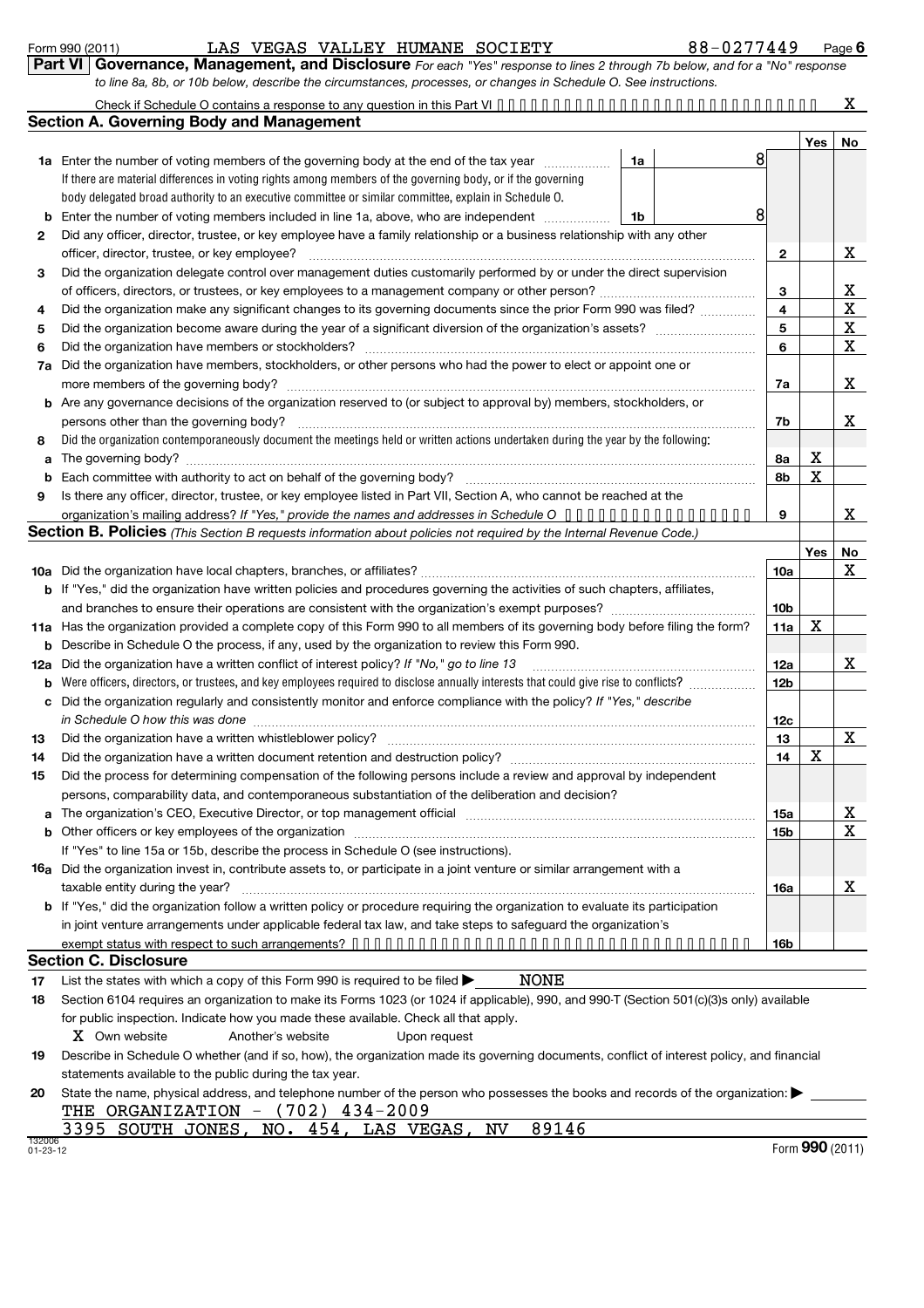#### **Part VII Compensation of Officers, Directors, Trustees, Key Employees, Highest Compensated Employees, and Independent Contractors**

Check if Schedule O contains a response to any question in this Part VII.............................

**Section A. Officers, Directors, Trustees, Key Employees, and Highest Compensated Employees**

**1a** Complete this table for all persons required to be listed. Report compensation for the calendar year ending with or within the organization's tax year.

● List all of the organization's **current** officers, directors, trustees (whether individuals or organizations), regardless of amount of compensation.<br>Enter -0- in columns (D), (E), and (F) if no compensation was paid.

**•** List all of the organization's current key employees, if any. See instructions for definition of "key employee."

 $\bullet$  List the organization's five  $\mathfrak{current}$  highest compensated employees (other than an officer, director, trustee, or key employee) who received reportable compensation (Box 5 of Form W-2 and/or Box 7 of Form 1099-MISC) of more than \$100,000 from the organization and any related organizations .

List all of the organization's former officers, key employees, and highest compensated employees who received more than \$100,000 of reportable compensation from the organization and any related organizations.

**•** List all of the organization's former directors or trustees that received, in the capacity as a former director or trustee of the organization, more than \$10,000 of reportable compensation from the organization and any related organizations.

List persons in the following order: individual trustees or directors; institutional trustees; officers; key employees; highest compensated employees; and former such persons.

 $X$  Check this box if neither the organization nor any related organization compensated any current officer, director, or trustee.

| (A)                          | (B)                                                                     |                                |                                                                                                             | (C)                     |              |                                 |        | (D)                                    | (E)                                        | (F)                                                                      |
|------------------------------|-------------------------------------------------------------------------|--------------------------------|-------------------------------------------------------------------------------------------------------------|-------------------------|--------------|---------------------------------|--------|----------------------------------------|--------------------------------------------|--------------------------------------------------------------------------|
| Name and Title               | Average<br>hours per<br>week                                            |                                | Position<br>(do not check more than one<br>box, unless person is both an<br>officer and a director/trustee) |                         |              |                                 |        | Reportable<br>compensation<br>from     | Reportable<br>compensation<br>from related | Estimated<br>amount of<br>other                                          |
|                              | (describe<br>hours for<br>related<br>organizations<br>in Schedule<br>O) | Individual trustee or director | Institutional trustee                                                                                       | Officer                 | Key employee | Highest compensated<br>employee | Former | the<br>organization<br>(W-2/1099-MISC) | organizations<br>(W-2/1099-MISC)           | compensation<br>from the<br>organization<br>and related<br>organizations |
| (1) ROGER MONTGOMERY         |                                                                         |                                |                                                                                                             |                         |              |                                 |        |                                        |                                            |                                                                          |
| TREASURER                    | 20.00                                                                   | $\mathbf X$                    |                                                                                                             | X                       |              |                                 |        | 0.                                     | $\mathbf 0$ .                              | 0.                                                                       |
| (2) KAREN LAYNE<br>PRESIDENT | 40.00                                                                   | $\mathbf X$                    |                                                                                                             | $\overline{\textbf{X}}$ |              |                                 |        | 0.                                     | $\mathbf 0$ .                              | $0_{.}$                                                                  |
| (3) ANNE CHAIRSELL           |                                                                         |                                |                                                                                                             |                         |              |                                 |        |                                        |                                            |                                                                          |
| VICE PRESIDENT               | 4.00                                                                    | $\mathbf X$                    |                                                                                                             | $\overline{\text{X}}$   |              |                                 |        | 0.                                     | $\mathbf 0$ .                              | $\mathbf 0$ .                                                            |
| (4) JUDITH RUIZ              |                                                                         |                                |                                                                                                             |                         |              |                                 |        |                                        |                                            |                                                                          |
| <b>DIRECTOR</b>              | 3.00                                                                    | $\mathbf X$                    |                                                                                                             |                         |              |                                 |        | 0.                                     | $\mathbf 0$ .                              | 0.                                                                       |
| (5) DON CONKEY               |                                                                         |                                |                                                                                                             |                         |              |                                 |        |                                        |                                            |                                                                          |
| <b>DIRECTOR</b>              | $4.00 \, \mathrm{X}$                                                    |                                |                                                                                                             |                         |              |                                 |        | $\mathbf 0$ .                          | $\mathbf 0$ .                              | 0.                                                                       |
| (6) NANCY MCLANE             |                                                                         |                                |                                                                                                             |                         |              |                                 |        |                                        |                                            |                                                                          |
| <b>DIRECTOR</b>              | $3.00 \, \text{X}$                                                      |                                |                                                                                                             |                         |              |                                 |        | 0.                                     | О.                                         | 0.                                                                       |
| (7) JACQUELYN LELEU          |                                                                         |                                |                                                                                                             |                         |              |                                 |        |                                        |                                            |                                                                          |
| <b>DIRECTOR</b>              | $3.00 \, \text{X}$                                                      |                                |                                                                                                             |                         |              |                                 |        | $\mathbf 0$ .                          | $\mathbf 0$ .                              | 0.                                                                       |
| (8) GINA OLIVARES            |                                                                         |                                |                                                                                                             |                         |              |                                 |        |                                        |                                            |                                                                          |
| <b>SECRETARY</b>             | $3.00 \, \text{X}$                                                      |                                |                                                                                                             | X                       |              |                                 |        | $\mathbf 0$ .                          | $\mathbf 0$ .                              | 0.                                                                       |
|                              |                                                                         |                                |                                                                                                             |                         |              |                                 |        |                                        |                                            |                                                                          |
|                              |                                                                         |                                |                                                                                                             |                         |              |                                 |        |                                        |                                            |                                                                          |
|                              |                                                                         |                                |                                                                                                             |                         |              |                                 |        |                                        |                                            |                                                                          |
|                              |                                                                         |                                |                                                                                                             |                         |              |                                 |        |                                        |                                            |                                                                          |
|                              |                                                                         |                                |                                                                                                             |                         |              |                                 |        |                                        |                                            |                                                                          |
|                              |                                                                         |                                |                                                                                                             |                         |              |                                 |        |                                        |                                            |                                                                          |
|                              |                                                                         |                                |                                                                                                             |                         |              |                                 |        |                                        |                                            |                                                                          |
|                              |                                                                         |                                |                                                                                                             |                         |              |                                 |        |                                        |                                            |                                                                          |
|                              |                                                                         |                                |                                                                                                             |                         |              |                                 |        |                                        |                                            |                                                                          |
|                              |                                                                         |                                |                                                                                                             |                         |              |                                 |        |                                        |                                            |                                                                          |

132007 01-23-12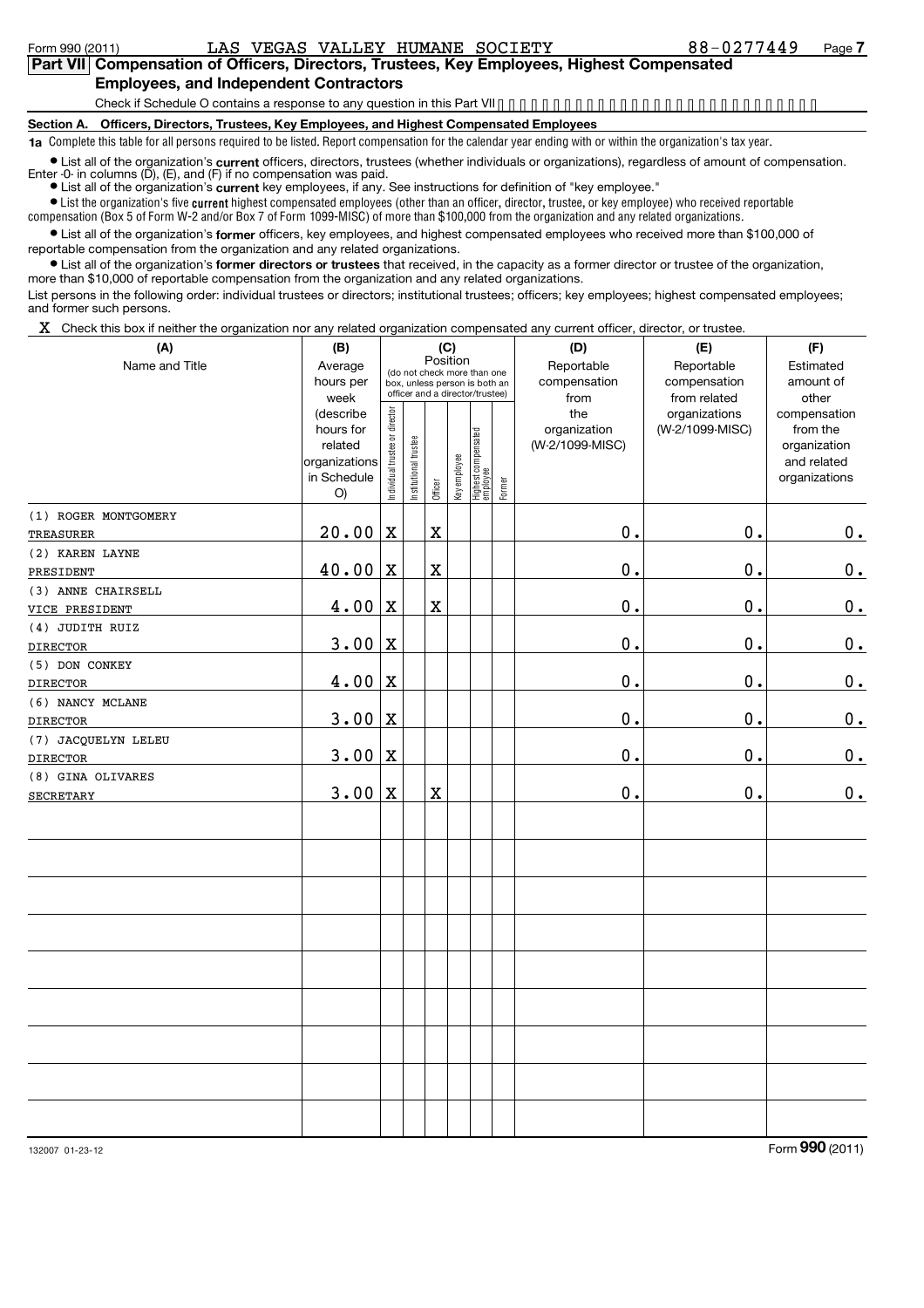| Form 990 (2011) |  |
|-----------------|--|
|-----------------|--|

Form 990 (2011) Page LAS VEGAS VALLEY HUMANE SOCIETY 88-0277449

EXAMPLE 288-0277449 Page 8

|   | Part VII Section A. Officers, Directors, Trustees, Key Employees, and Highest Compensated Employees (continued)                                                                                                                                        |                              |                                |                       |          |              |                                                                  |        |                         |                               |               |     |                       |             |
|---|--------------------------------------------------------------------------------------------------------------------------------------------------------------------------------------------------------------------------------------------------------|------------------------------|--------------------------------|-----------------------|----------|--------------|------------------------------------------------------------------|--------|-------------------------|-------------------------------|---------------|-----|-----------------------|-------------|
|   | (A)                                                                                                                                                                                                                                                    | (B)                          |                                |                       |          | (C)          |                                                                  |        | (D)                     | (E)                           |               |     | (F)                   |             |
|   | Name and title                                                                                                                                                                                                                                         | Average                      |                                |                       | Position |              | (do not check more than one                                      |        | Reportable              | Reportable                    |               |     | Estimated             |             |
|   |                                                                                                                                                                                                                                                        | hours per<br>week            |                                |                       |          |              | box, unless person is both an<br>officer and a director/trustee) |        | compensation            | compensation                  |               |     | amount of             |             |
|   |                                                                                                                                                                                                                                                        | (describe                    |                                |                       |          |              |                                                                  |        | from<br>the             | from related<br>organizations |               |     | other<br>compensation |             |
|   |                                                                                                                                                                                                                                                        | hours for                    | Individual trustee or director |                       |          |              |                                                                  |        | organization            | (W-2/1099-MISC)               |               |     | from the              |             |
|   |                                                                                                                                                                                                                                                        | related                      |                                |                       |          |              | Highest compensated<br>employee                                  |        | (W-2/1099-MISC)         |                               |               |     | organization          |             |
|   |                                                                                                                                                                                                                                                        | organizations<br>in Schedule |                                |                       |          |              |                                                                  |        |                         |                               |               |     | and related           |             |
|   |                                                                                                                                                                                                                                                        | O)                           |                                | Institutional trustee | Officer  | Key employee |                                                                  | Former |                         |                               |               |     | organizations         |             |
|   |                                                                                                                                                                                                                                                        |                              |                                |                       |          |              |                                                                  |        |                         |                               |               |     |                       |             |
|   |                                                                                                                                                                                                                                                        |                              |                                |                       |          |              |                                                                  |        |                         |                               |               |     |                       |             |
|   |                                                                                                                                                                                                                                                        |                              |                                |                       |          |              |                                                                  |        |                         |                               |               |     |                       |             |
|   |                                                                                                                                                                                                                                                        |                              |                                |                       |          |              |                                                                  |        |                         |                               |               |     |                       |             |
|   |                                                                                                                                                                                                                                                        |                              |                                |                       |          |              |                                                                  |        |                         |                               |               |     |                       |             |
|   |                                                                                                                                                                                                                                                        |                              |                                |                       |          |              |                                                                  |        |                         |                               |               |     |                       |             |
|   |                                                                                                                                                                                                                                                        |                              |                                |                       |          |              |                                                                  |        |                         |                               |               |     |                       |             |
|   |                                                                                                                                                                                                                                                        |                              |                                |                       |          |              |                                                                  |        |                         |                               |               |     |                       |             |
|   |                                                                                                                                                                                                                                                        |                              |                                |                       |          |              |                                                                  |        |                         |                               |               |     |                       |             |
|   |                                                                                                                                                                                                                                                        |                              |                                |                       |          |              |                                                                  |        |                         |                               |               |     |                       |             |
|   |                                                                                                                                                                                                                                                        |                              |                                |                       |          |              |                                                                  |        |                         |                               |               |     |                       |             |
|   | $\mathbf 0$ .                                                                                                                                                                                                                                          |                              |                                |                       |          |              |                                                                  |        |                         | 0.                            |               |     | $0$ .                 |             |
|   | $\mathbf 0$ .<br>c Total from continuation sheets to Part VII, Section A                                                                                                                                                                               |                              |                                |                       |          |              |                                                                  |        |                         |                               | $\mathbf 0$ . |     |                       | 0.          |
|   | d Total (add lines 1b and 1c)                                                                                                                                                                                                                          |                              |                                |                       |          |              |                                                                  |        | $\mathbf{0}$            |                               | $\mathbf{0}$  |     |                       | 0.          |
| 2 | Total number of individuals (including but not limited to those listed above) who received more than \$100,000 of reportable                                                                                                                           |                              |                                |                       |          |              |                                                                  |        |                         |                               |               |     |                       |             |
|   | compensation from the organization                                                                                                                                                                                                                     |                              |                                |                       |          |              |                                                                  |        |                         |                               |               |     |                       | $\mathbf 0$ |
|   |                                                                                                                                                                                                                                                        |                              |                                |                       |          |              |                                                                  |        |                         |                               |               |     | Yes                   | No.         |
| 3 | Did the organization list any former officer, director, or trustee, key employee, or highest compensated employee on                                                                                                                                   |                              |                                |                       |          |              |                                                                  |        |                         |                               |               |     |                       |             |
| 4 | line 1a? If "Yes," complete Schedule J for such individual                                                                                                                                                                                             |                              |                                |                       |          |              |                                                                  |        |                         |                               |               | 3   |                       | x           |
|   | For any individual listed on line 1a, is the sum of reportable compensation and other compensation from the organization                                                                                                                               |                              |                                |                       |          |              |                                                                  |        |                         |                               |               | 4   |                       | $\mathbf X$ |
| 5 | Did any person listed on line 1a receive or accrue compensation from any unrelated organization or individual for services                                                                                                                             |                              |                                |                       |          |              |                                                                  |        |                         |                               |               |     |                       |             |
|   |                                                                                                                                                                                                                                                        |                              |                                |                       |          |              |                                                                  |        |                         |                               |               | 5   |                       | X           |
|   | <b>Section B. Independent Contractors</b>                                                                                                                                                                                                              |                              |                                |                       |          |              |                                                                  |        |                         |                               |               |     |                       |             |
| 1 | Complete this table for your five highest compensated independent contractors that received more than \$100,000 of compensation from<br>the organization. Report compensation for the calendar year ending with or within the organization's tax year. |                              |                                |                       |          |              |                                                                  |        |                         |                               |               |     |                       |             |
|   | (A)                                                                                                                                                                                                                                                    |                              |                                |                       |          |              |                                                                  |        | (B)                     |                               |               | (C) |                       |             |
|   | Name and business address                                                                                                                                                                                                                              |                              |                                | <b>NONE</b>           |          |              |                                                                  |        | Description of services |                               |               |     | Compensation          |             |
|   |                                                                                                                                                                                                                                                        |                              |                                |                       |          |              |                                                                  |        |                         |                               |               |     |                       |             |
|   |                                                                                                                                                                                                                                                        |                              |                                |                       |          |              |                                                                  |        |                         |                               |               |     |                       |             |
|   |                                                                                                                                                                                                                                                        |                              |                                |                       |          |              |                                                                  |        |                         |                               |               |     |                       |             |
|   |                                                                                                                                                                                                                                                        |                              |                                |                       |          |              |                                                                  |        |                         |                               |               |     |                       |             |
|   |                                                                                                                                                                                                                                                        |                              |                                |                       |          |              |                                                                  |        |                         |                               |               |     |                       |             |
| 2 | Total number of independent contractors (including but not limited to those listed above) who received more than                                                                                                                                       |                              |                                |                       |          |              |                                                                  |        |                         |                               |               |     |                       |             |
|   | \$100,000 of compensation from the organization                                                                                                                                                                                                        |                              |                                |                       |          |              | 0                                                                |        |                         |                               |               |     |                       |             |

132008 01-23-12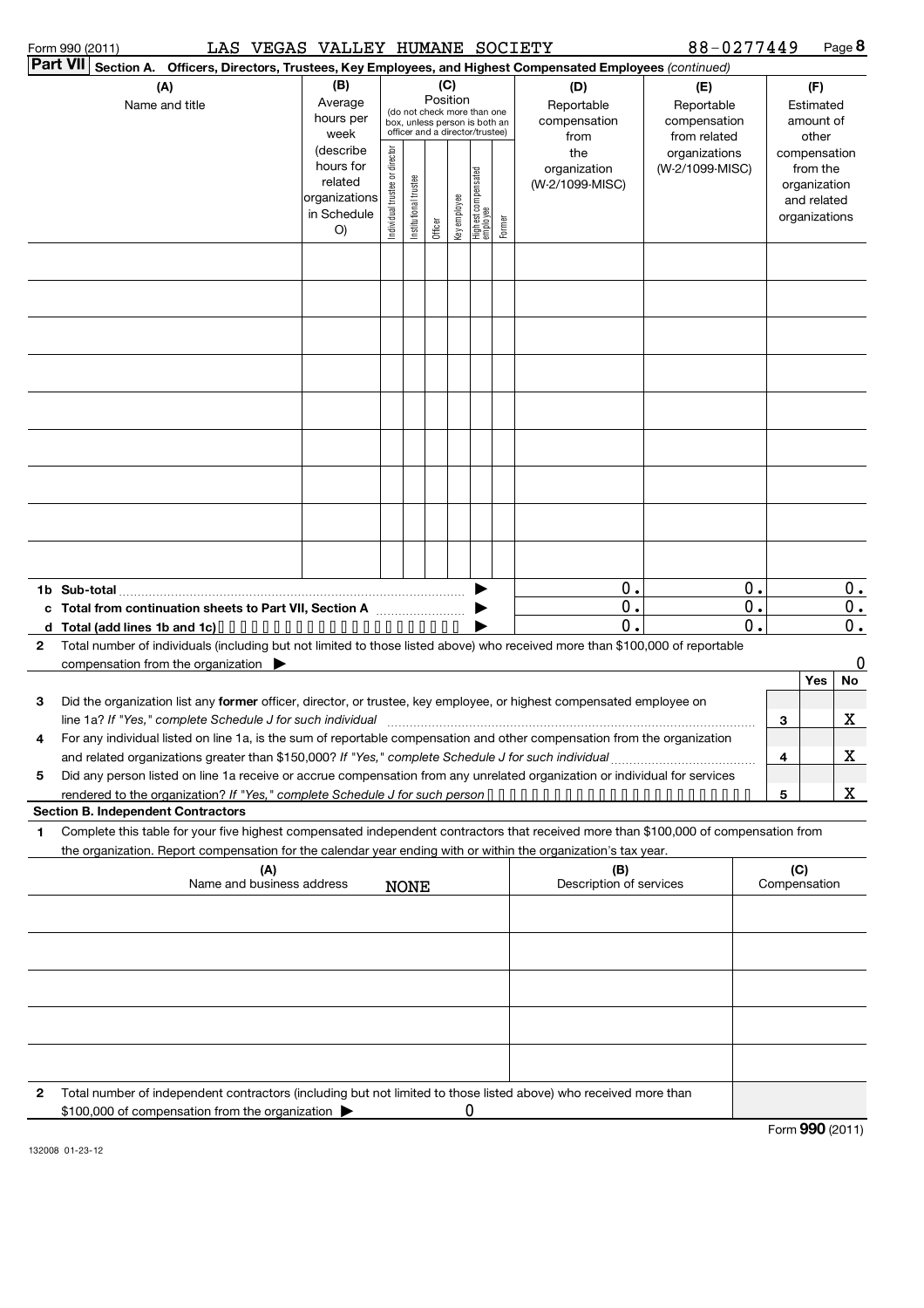|  | Form 990 (2011) |
|--|-----------------|
|  |                 |

#### Form 990 (2011) LAS VEGAS VALLEY HUMANE SOCIETY 88-0 277449 Page LAS VEGAS VALLEY HUMANE SOCIETY 88-0277449

|                                                           | <b>Part VIII</b> | <b>Statement of Revenue</b>                                                      |                     |                      |                      |                                                 |                                         |                                                                              |
|-----------------------------------------------------------|------------------|----------------------------------------------------------------------------------|---------------------|----------------------|----------------------|-------------------------------------------------|-----------------------------------------|------------------------------------------------------------------------------|
|                                                           |                  |                                                                                  |                     |                      | (A)<br>Total revenue | (B)<br>Related or<br>exempt function<br>revenue | (C)<br>Unrelated<br>business<br>revenue | (D)<br>Revenue<br>excluded from<br>tax under<br>sections 512,<br>513, or 514 |
| Contributions, Gifts, Grants<br>and Other Similar Amounts |                  | <b>1 a</b> Federated campaigns                                                   | 1a                  |                      |                      |                                                 |                                         |                                                                              |
|                                                           | b                | Membership dues                                                                  | 1 <sub>b</sub>      |                      |                      |                                                 |                                         |                                                                              |
|                                                           | с                | Fundraising events                                                               | 1 <sub>c</sub>      | 32,672.              |                      |                                                 |                                         |                                                                              |
|                                                           | d                | Related organizations                                                            | 1 <sub>d</sub><br>. |                      |                      |                                                 |                                         |                                                                              |
|                                                           | е                | Government grants (contributions)<br>All other contributions, gifts, grants, and | 1e                  |                      |                      |                                                 |                                         |                                                                              |
|                                                           | f                | similar amounts not included above                                               | 1f                  | 180,441.             |                      |                                                 |                                         |                                                                              |
|                                                           | g                | Noncash contributions included in lines 1a-1f: \$                                |                     |                      |                      |                                                 |                                         |                                                                              |
|                                                           | h.               |                                                                                  |                     |                      | 213, 113.            |                                                 |                                         |                                                                              |
|                                                           |                  |                                                                                  |                     | <b>Business Code</b> |                      |                                                 |                                         |                                                                              |
|                                                           |                  | 2 a ADOPTIONS                                                                    |                     | 900099               | 54, 464.             |                                                 |                                         |                                                                              |
|                                                           | b                | STERLIZATIONS                                                                    |                     | 900099               | 40,314.              | $\frac{54,464.}{40,314.}$                       |                                         |                                                                              |
|                                                           |                  | <b>RESCUE/REHAB</b>                                                              |                     | 900099               | 3,602.               | 3,602.                                          |                                         |                                                                              |
|                                                           | d                |                                                                                  |                     |                      |                      |                                                 |                                         |                                                                              |
| Program Service<br>Revenue                                |                  |                                                                                  |                     |                      |                      |                                                 |                                         |                                                                              |
|                                                           |                  | All other program service revenue                                                |                     |                      |                      |                                                 |                                         |                                                                              |
|                                                           |                  | Total. Add lines 2a-2f                                                           |                     |                      | 98,380.              |                                                 |                                         |                                                                              |
|                                                           | 3                | Investment income (including dividends, interest, and                            |                     |                      |                      |                                                 |                                         |                                                                              |
|                                                           |                  |                                                                                  |                     |                      | 4.                   |                                                 |                                         | 4.                                                                           |
|                                                           | 4                | Income from investment of tax-exempt bond proceeds                               |                     |                      |                      |                                                 |                                         |                                                                              |
|                                                           | 5                |                                                                                  | (i) Real            | (ii) Personal        |                      |                                                 |                                         |                                                                              |
|                                                           | 6а               | Gross rents                                                                      |                     |                      |                      |                                                 |                                         |                                                                              |
|                                                           | b                | Less: rental expenses                                                            |                     |                      |                      |                                                 |                                         |                                                                              |
|                                                           |                  | Rental income or (loss)                                                          |                     |                      |                      |                                                 |                                         |                                                                              |
|                                                           |                  | Net rental income or (loss)                                                      |                     |                      |                      |                                                 |                                         |                                                                              |
|                                                           |                  | 7 a Gross amount from sales of                                                   | (i) Securities      | (ii) Other           |                      |                                                 |                                         |                                                                              |
|                                                           |                  | assets other than inventory                                                      |                     |                      |                      |                                                 |                                         |                                                                              |
|                                                           |                  | <b>b</b> Less: cost or other basis                                               |                     |                      |                      |                                                 |                                         |                                                                              |
|                                                           |                  | and sales expenses<br>$\overline{\phantom{a}}$                                   |                     |                      |                      |                                                 |                                         |                                                                              |
|                                                           |                  |                                                                                  |                     |                      |                      |                                                 |                                         |                                                                              |
|                                                           |                  |                                                                                  |                     | ▶                    |                      |                                                 |                                         |                                                                              |
|                                                           |                  | 8 a Gross income from fundraising events (not                                    |                     |                      |                      |                                                 |                                         |                                                                              |
|                                                           |                  | including \$ $32,672$ . of                                                       |                     |                      |                      |                                                 |                                         |                                                                              |
| Other Revenue                                             |                  | contributions reported on line 1c). See                                          |                     |                      |                      |                                                 |                                         |                                                                              |
|                                                           |                  | <b>b</b> Less: direct expenses                                                   |                     | $b$ 38,358.          |                      |                                                 |                                         |                                                                              |
|                                                           |                  | c Net income or (loss) from fundraising events ••••••                            |                     |                      | 0.                   |                                                 |                                         |                                                                              |
|                                                           |                  | 9 a Gross income from gaming activities. See                                     |                     |                      |                      |                                                 |                                         |                                                                              |
|                                                           |                  |                                                                                  |                     |                      |                      |                                                 |                                         |                                                                              |
|                                                           |                  |                                                                                  | b                   |                      |                      |                                                 |                                         |                                                                              |
|                                                           |                  | c Net income or (loss) from gaming activities  >                                 |                     |                      |                      |                                                 |                                         |                                                                              |
|                                                           |                  | 10 a Gross sales of inventory, less returns                                      |                     |                      |                      |                                                 |                                         |                                                                              |
|                                                           |                  |                                                                                  |                     |                      |                      |                                                 |                                         |                                                                              |
|                                                           |                  |                                                                                  |                     |                      |                      |                                                 |                                         |                                                                              |
|                                                           |                  | c Net income or (loss) from sales of inventory $\cdots$                          |                     |                      |                      |                                                 |                                         |                                                                              |
|                                                           |                  | Miscellaneous Revenue                                                            |                     | <b>Business Code</b> |                      |                                                 |                                         |                                                                              |
|                                                           |                  | 11 a OTHER                                                                       |                     | 900099               | 318.                 | 318.                                            |                                         |                                                                              |
|                                                           | b                |                                                                                  |                     |                      |                      |                                                 |                                         |                                                                              |
|                                                           | с                | <u> 1989 - John Stein, mars and de Brazilian (b. 1989)</u>                       |                     |                      |                      |                                                 |                                         |                                                                              |
|                                                           |                  |                                                                                  |                     |                      | 318.                 |                                                 |                                         |                                                                              |
|                                                           | 12               |                                                                                  |                     |                      | 311,815.             | 98,698.                                         | 0.                                      | 4.                                                                           |
|                                                           |                  |                                                                                  |                     |                      |                      |                                                 |                                         |                                                                              |

132009 01-23-12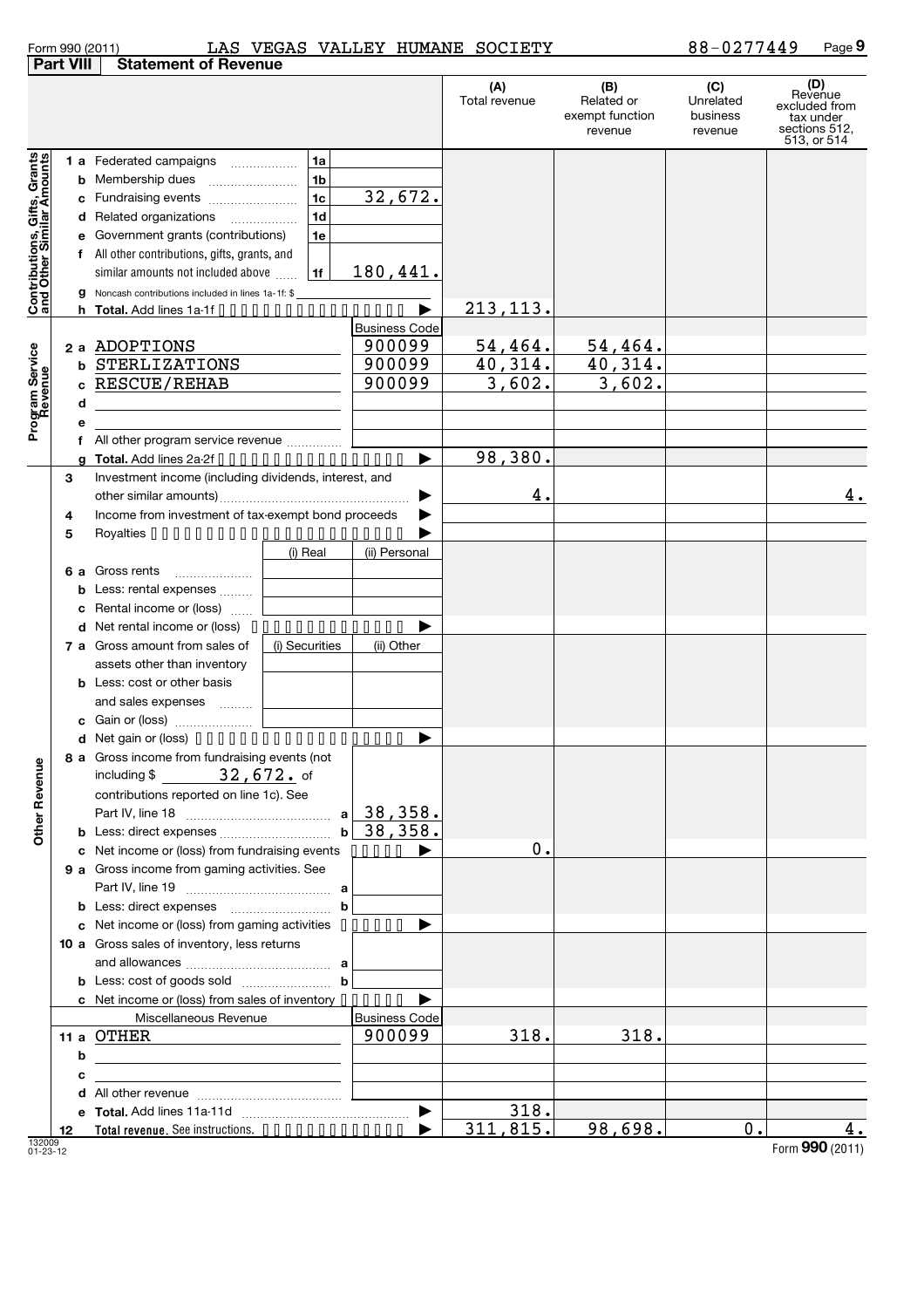*Section 501(c)(3) and 501(c)(4) organizations must complete all columns. All other organizations must complete column (A) but are not required to complete columns (B), (C), and (D).*

|              |                                                                                                                                                                                                             |                       |                                    | X                                         |                                |  |
|--------------|-------------------------------------------------------------------------------------------------------------------------------------------------------------------------------------------------------------|-----------------------|------------------------------------|-------------------------------------------|--------------------------------|--|
|              | Do not include amounts reported on lines 6b.<br>7b, 8b, 9b, and 10b of Part VIII.                                                                                                                           | (A)<br>Total expenses | (B)<br>Program service<br>expenses | (C)<br>Management and<br>general expenses | (D)<br>Fundraising<br>expenses |  |
| 1.           | Grants and other assistance to governments and                                                                                                                                                              |                       |                                    |                                           |                                |  |
|              | organizations in the United States. See Part IV, line 21                                                                                                                                                    |                       |                                    |                                           |                                |  |
| $\mathbf{2}$ | Grants and other assistance to individuals in                                                                                                                                                               |                       |                                    |                                           |                                |  |
|              | the United States. See Part IV, line 22                                                                                                                                                                     |                       |                                    |                                           |                                |  |
| 3            | Grants and other assistance to governments,                                                                                                                                                                 |                       |                                    |                                           |                                |  |
|              | organizations, and individuals outside the                                                                                                                                                                  |                       |                                    |                                           |                                |  |
|              | United States. See Part IV, lines 15 and 16<br>$\mathbf{r}$                                                                                                                                                 |                       |                                    |                                           |                                |  |
| 4            | Benefits paid to or for members                                                                                                                                                                             |                       |                                    |                                           |                                |  |
| 5            | Compensation of current officers, directors,                                                                                                                                                                |                       |                                    |                                           |                                |  |
|              | trustees, and key employees                                                                                                                                                                                 |                       |                                    |                                           |                                |  |
| 6            | Compensation not included above, to disqualified                                                                                                                                                            |                       |                                    |                                           |                                |  |
|              | persons (as defined under section 4958(f)(1)) and                                                                                                                                                           |                       |                                    |                                           |                                |  |
|              | persons described in section $4958(c)(3)(B)$                                                                                                                                                                |                       |                                    |                                           |                                |  |
| 7            | Other salaries and wages                                                                                                                                                                                    |                       |                                    |                                           |                                |  |
| 8            | Pension plan accruals and contributions (include                                                                                                                                                            |                       |                                    |                                           |                                |  |
|              | section 401(k) and section 403(b) employer contributions)                                                                                                                                                   |                       |                                    |                                           |                                |  |
| 9            |                                                                                                                                                                                                             |                       |                                    |                                           |                                |  |
| 10           |                                                                                                                                                                                                             |                       |                                    |                                           |                                |  |
| 11           | Fees for services (non-employees):                                                                                                                                                                          |                       |                                    |                                           |                                |  |
| a            |                                                                                                                                                                                                             |                       |                                    |                                           |                                |  |
| b            |                                                                                                                                                                                                             |                       |                                    |                                           |                                |  |
| c            |                                                                                                                                                                                                             |                       |                                    |                                           |                                |  |
| d            |                                                                                                                                                                                                             |                       |                                    |                                           |                                |  |
| е            | Professional fundraising services. See Part IV, line 17                                                                                                                                                     |                       |                                    |                                           |                                |  |
| f            | Investment management fees                                                                                                                                                                                  |                       |                                    |                                           |                                |  |
| g            |                                                                                                                                                                                                             | 8, 247.               | 2,500.                             | 5,747.                                    |                                |  |
| 12           |                                                                                                                                                                                                             |                       |                                    |                                           |                                |  |
| 13           |                                                                                                                                                                                                             | 12,623.               |                                    | 12,623.                                   |                                |  |
| 14           |                                                                                                                                                                                                             |                       |                                    |                                           |                                |  |
| 15           |                                                                                                                                                                                                             |                       |                                    |                                           |                                |  |
| 16           |                                                                                                                                                                                                             | 14,949.               |                                    | 14,949.                                   |                                |  |
| 17           |                                                                                                                                                                                                             |                       |                                    |                                           |                                |  |
| 18           | Payments of travel or entertainment expenses                                                                                                                                                                |                       |                                    |                                           |                                |  |
|              | for any federal, state, or local public officials                                                                                                                                                           |                       |                                    |                                           |                                |  |
| 19           | Conferences, conventions, and meetings                                                                                                                                                                      |                       |                                    |                                           |                                |  |
| 20           | Interest                                                                                                                                                                                                    |                       |                                    |                                           |                                |  |
| 21           |                                                                                                                                                                                                             |                       |                                    |                                           |                                |  |
| 22           | Depreciation, depletion, and amortization                                                                                                                                                                   |                       |                                    |                                           |                                |  |
| 23           | Insurance                                                                                                                                                                                                   | 1,878.                |                                    | 1,878.                                    |                                |  |
| 24           | Other expenses. Itemize expenses not covered<br>above. (List miscellaneous expenses in line 24e. If line<br>24e amount exceeds 10% of line 25, column (A)<br>amount, list line 24e expenses on Schedule O.) |                       |                                    |                                           |                                |  |
| a            | STERILIZATIONS/VACCINAT                                                                                                                                                                                     | 83,817.               | 83,817.                            |                                           |                                |  |
| b            | <b>ANIMAL FOOD</b>                                                                                                                                                                                          | 62,090.               | 62,090.                            |                                           |                                |  |
| c            | MEDICAL EXPENSES                                                                                                                                                                                            | 47,145.               | 47,145.                            |                                           |                                |  |
| d            | ANSWERING SERVICES                                                                                                                                                                                          | 29,778.               | 29,778.                            |                                           |                                |  |
|              | SEE SCH O<br>e All other expenses                                                                                                                                                                           | 35, 333.              | 28,142.                            | 7,191.                                    |                                |  |
| 25           | Total functional expenses. Add lines 1 through 24e                                                                                                                                                          | 295,860.              | 253,472.                           | 42,388.                                   | $0$ .                          |  |
| 26           | Joint costs. Complete this line only if the organization                                                                                                                                                    |                       |                                    |                                           |                                |  |
|              | reported in column (B) joint costs from a combined                                                                                                                                                          |                       |                                    |                                           |                                |  |
|              | educational campaign and fundraising solicitation.                                                                                                                                                          |                       |                                    |                                           |                                |  |
|              | Check here $\blacktriangleright$<br>if following SOP 98-2 (ASC 958-720)                                                                                                                                     |                       |                                    |                                           |                                |  |

132010 01-23-12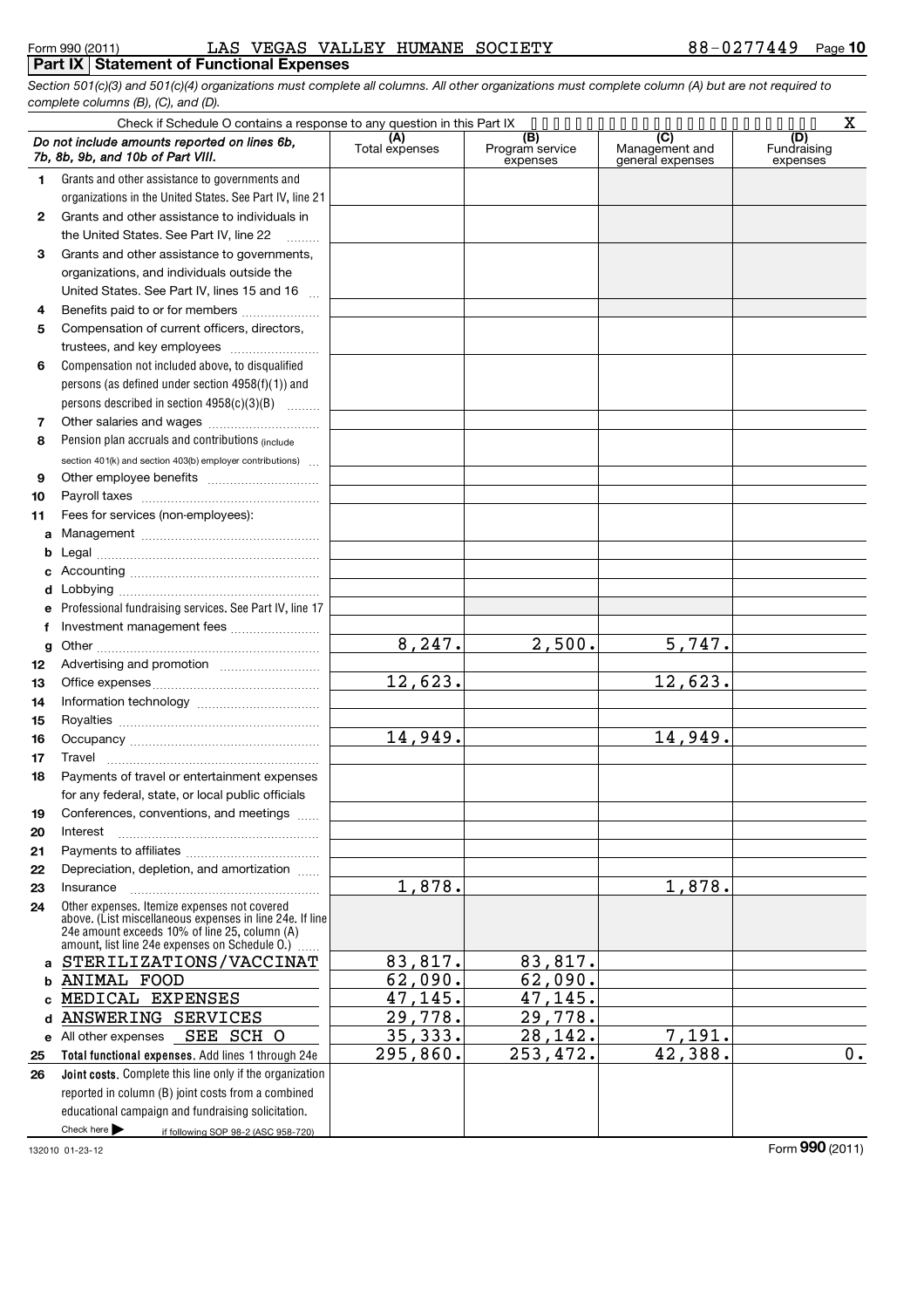|           |  | AN VEGAN VALLEI HUMANE NOCIEII |  |
|-----------|--|--------------------------------|--|
| าce Sheet |  |                                |  |
|           |  |                                |  |

|                             |          |                                                                                                                     |          | (A)<br>Beginning of year |                 | (B)<br>End of year |
|-----------------------------|----------|---------------------------------------------------------------------------------------------------------------------|----------|--------------------------|-----------------|--------------------|
|                             | 1        |                                                                                                                     |          | 198,132.                 | 1               | 211, 161.          |
|                             | 2        |                                                                                                                     |          |                          | $\mathbf{2}$    |                    |
|                             | з        |                                                                                                                     |          |                          | 3               |                    |
|                             | 4        |                                                                                                                     |          |                          | 4               |                    |
|                             | 5        | Receivables from current and former officers, directors, trustees, key                                              |          |                          |                 |                    |
|                             |          | employees, and highest compensated employees. Complete Part II                                                      |          |                          |                 |                    |
|                             |          | of Schedule L                                                                                                       |          |                          | 5               |                    |
|                             | 6        | Receivables from other disqualified persons (as defined under section                                               |          |                          |                 |                    |
|                             |          | $4958(f)(1)$ , persons described in section $4958(c)(3)(B)$ , and contributing                                      |          |                          |                 |                    |
|                             |          | employers and sponsoring organizations of section 501(c)(9) voluntary                                               |          |                          |                 |                    |
|                             |          | employees' beneficiary organizations (see instructions) <i>manual contentions</i>                                   |          |                          | 6               |                    |
| Assets                      | 7        |                                                                                                                     |          |                          | $\overline{7}$  |                    |
|                             | 8        |                                                                                                                     |          |                          | 8               |                    |
|                             | 9        | Prepaid expenses and deferred charges                                                                               |          |                          | 9               |                    |
|                             |          | <b>10a</b> Land, buildings, and equipment: cost or other                                                            |          |                          |                 |                    |
|                             |          | basis. Complete Part VI of Schedule D  10a                                                                          |          |                          |                 |                    |
|                             | b        | Less: accumulated depreciation<br>10b                                                                               |          |                          | 10c             |                    |
|                             | 11       |                                                                                                                     |          |                          | 11              |                    |
|                             | 12       |                                                                                                                     |          | 0.                       | 12              |                    |
|                             | 13       |                                                                                                                     |          | 13                       |                 |                    |
|                             | 14       |                                                                                                                     |          | 14                       |                 |                    |
|                             | 15       |                                                                                                                     |          | 2,013.                   | 15              | 2,045.             |
|                             | 16       | Total assets. Add lines 1 through 15 (must equal line 34) •••••••••••                                               |          | 200,145.                 | 16              | 213,206.           |
|                             | 17       |                                                                                                                     |          | 10,341.                  | 17              | 7,401.             |
|                             | 18       |                                                                                                                     |          | 18                       |                 |                    |
|                             | 19       | Deferred revenue manual contracts and contracts are all the manual contracts and contracts are all the contracts of |          | 19                       |                 |                    |
|                             | 20       |                                                                                                                     |          | 20                       |                 |                    |
|                             | 21       | Escrow or custodial account liability. Complete Part IV of Schedule D                                               |          |                          | 21              |                    |
|                             | 22       | Payables to current and former officers, directors, trustees, key employees,                                        |          |                          |                 |                    |
| Liabilities                 |          | highest compensated employees, and disqualified persons. Complete Part II                                           |          |                          |                 |                    |
|                             |          | of Schedule L                                                                                                       |          |                          | 22              |                    |
|                             | 23       | Secured mortgages and notes payable to unrelated third parties                                                      |          |                          | 23              |                    |
|                             | 24       | Unsecured notes and loans payable to unrelated third parties                                                        |          |                          | 24              |                    |
|                             | 25       | Other liabilities (including federal income tax, payables to related third                                          |          |                          |                 |                    |
|                             |          | parties, and other liabilities not included on lines 17-24). Complete Part X of                                     |          |                          |                 |                    |
|                             |          | Schedule D                                                                                                          |          |                          | <u>25</u>       |                    |
|                             | 26       | Total liabilities. Add lines 17 through 25                                                                          |          | 10,341                   | 26              | 7,401.             |
|                             |          | Organizations that follow SFAS 117, check here $\blacktriangleright$ $X$ and complete                               |          |                          |                 |                    |
|                             |          | lines 27 through 29, and lines 33 and 34.                                                                           |          |                          |                 |                    |
|                             | 27       |                                                                                                                     |          | 189,804.                 | 27              | 205,805.           |
|                             | 28       |                                                                                                                     |          |                          | 28              |                    |
|                             | 29       | Permanently restricted net assets                                                                                   |          |                          | 29              |                    |
|                             |          | Organizations that do not follow SFAS 117, check here $\blacktriangleright$                                         | and      |                          |                 |                    |
|                             |          | complete lines 30 through 34.                                                                                       |          | 30                       |                 |                    |
|                             | 30       | Paid-in or capital surplus, or land, building, or equipment fund                                                    |          |                          | 31              |                    |
| Net Assets or Fund Balances | 31<br>32 | Retained earnings, endowment, accumulated income, or other funds                                                    |          |                          | 32              |                    |
|                             | 33       |                                                                                                                     | 189,804. | 33                       | <u>205,805.</u> |                    |
|                             | 34       | Total liabilities and net assets/fund balances                                                                      |          | 200,145                  | 34              | 213,206.           |
|                             |          |                                                                                                                     |          |                          |                 |                    |

Form **990** (2011)

# **Part X Balar**

 $\overline{\phantom{0}}$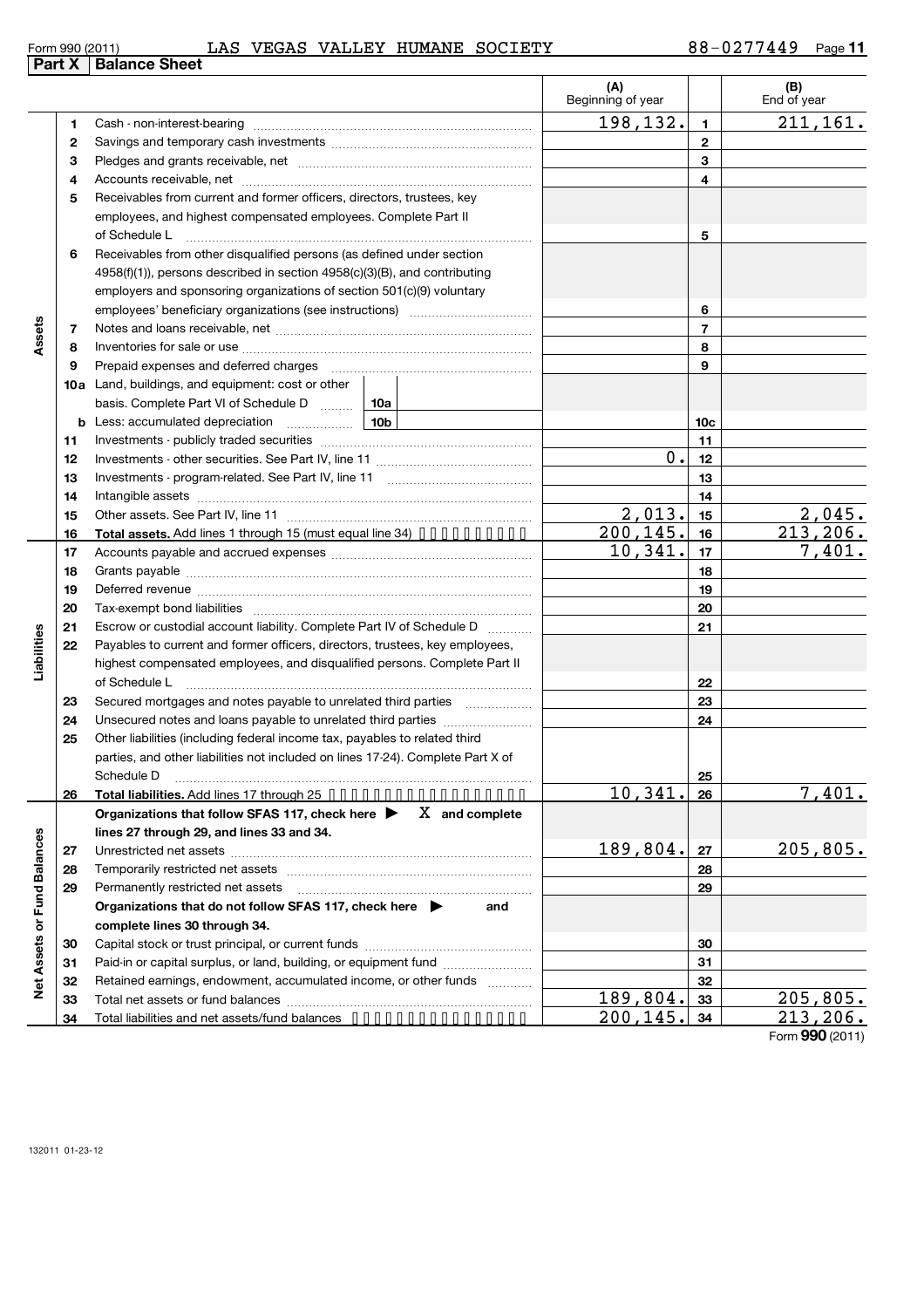| Form 990 (2011)                        | LAS |  | VEGAS VALLEY HUMANE SOCIETY | 88-0277449 | Page 12 |
|----------------------------------------|-----|--|-----------------------------|------------|---------|
| Part XI   Reconciliation of Net Assets |     |  |                             |            |         |

**2 a** Were the organization's financial statements compiled or reviewed by an independent accountant? ~~~~~~~~~~~~

**b** Were the organization's financial statements audited by an independent accountant? \_\_\_\_\_\_\_\_\_\_\_\_\_\_\_\_\_\_\_\_\_\_\_\_\_\_\_\_\_\_\_ **c** If "Yes" to line 2a or 2b, does the organization have a committee that assumes responsibility for oversight of the audit,

review, or compilation of its financial statements and selection of an independent accountant? ~~~~~~~~~~~~~~~ If the organization changed either its oversight process or selection process during the tax year, explain in Schedule O.

Consolidated basis Both consolidated and separate basis

Act and OMB Circular A-133? ~~~~~~~~~~~~~~~~~~~~~~~~~~~~~~~~~~~~~~~~~~~~~~~

**3 a** As a result of a federal award, was the organization required to undergo an audit or audits as set forth in the Single Audit

**b** If "Yes," did the organization undergo the required audit or audits? If the organization did not undergo the required audit

or audits, explain why in Schedule O and describe any steps taken to undergo such audits. ••••••••••••••••

**d** If "Yes" to line 2a or 2b, check a box below to indicate whether the financial statements for the year were issued on a

separate basis, consolidated basis, or both:

X Separate basis

X

X

X

X

**2a 2b**

X

**2c**

**3a**

**3b**

|              | Check if Schedule O contains a response to any question in this Part XI $\dots \dots \dots \dots \dots \dots \dots \dots \dots \dots \dots \dots$ |              |          |          |
|--------------|---------------------------------------------------------------------------------------------------------------------------------------------------|--------------|----------|----------|
|              |                                                                                                                                                   |              |          |          |
| 1            |                                                                                                                                                   |              |          | 311,815. |
| $\mathbf{2}$ |                                                                                                                                                   | $\mathbf{2}$ | 295,860. |          |
| 3            | Revenue less expenses. Subtract line 2 from line 1                                                                                                | з            |          | 15,955.  |
| 4            |                                                                                                                                                   | 4            |          | 189,804. |
| 5            | Other changes in net assets or fund balances (explain in Schedule O) manufactured controller than general controller                              | 5            |          | 46.      |
| 6            | Net assets or fund balances at end of year. Combine lines 3, 4, and 5 (must equal Part X, line 33, column (B))                                    | 6            |          | 205,805. |
|              | Part XII Financial Statements and Reporting                                                                                                       |              |          |          |
|              | Check if Schedule O contains a response to any question in this Part XII                                                                          |              |          |          |
|              |                                                                                                                                                   |              | Yes      | No.      |
|              | X Accrual<br>Accounting method used to prepare the Form 990:<br>Cash<br>Other                                                                     |              |          |          |
|              | If the organization changed its method of accounting from a prior year or checked "Other," explain in Schedule O.                                 |              |          |          |

Form (2011) **990**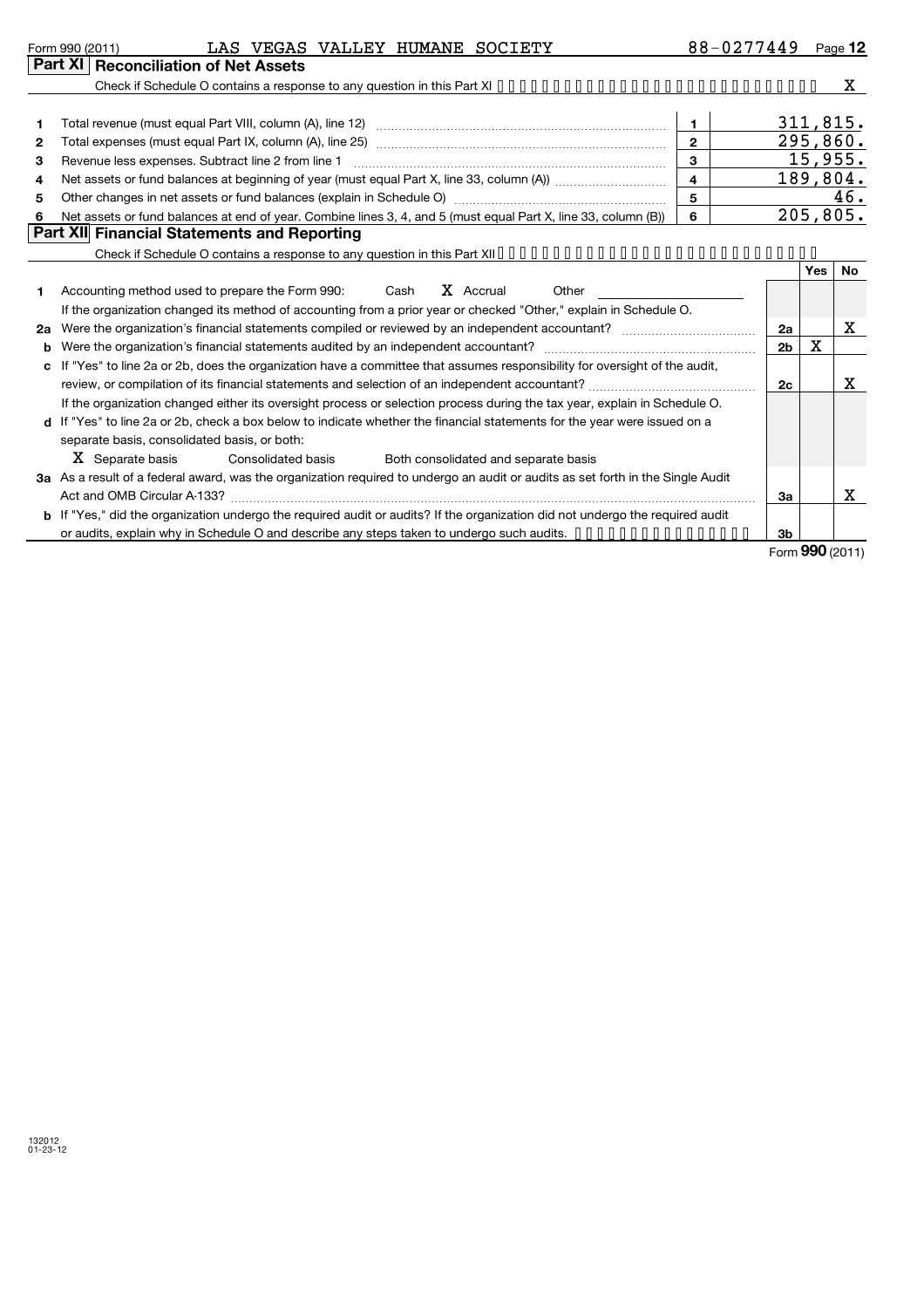| <b>SCHEDULE A</b> |  |
|-------------------|--|
|                   |  |

#### **(Form 990 or**

| <b>SCHEDULE A</b><br>(Form 990 or 990-EZ) |                            | <b>Public Charity Status and Public Support</b><br>Complete if the organization is a section 501(c)(3) organization or a section |                                                                                                                                                                                                                                            |     |                                                 |     |                      |     |                                     |                                       | OMB No. 1545-0047 |    |
|-------------------------------------------|----------------------------|----------------------------------------------------------------------------------------------------------------------------------|--------------------------------------------------------------------------------------------------------------------------------------------------------------------------------------------------------------------------------------------|-----|-------------------------------------------------|-----|----------------------|-----|-------------------------------------|---------------------------------------|-------------------|----|
|                                           |                            |                                                                                                                                  |                                                                                                                                                                                                                                            |     |                                                 |     |                      |     |                                     |                                       |                   |    |
| Internal Revenue Service                  | Department of the Treasury |                                                                                                                                  | 4947(a)(1) nonexempt charitable trust.<br>Attach to Form 990 or Form 990-EZ. See separate instructions.                                                                                                                                    |     |                                                 |     |                      |     |                                     | <b>Open to Public</b>                 | Inspection        |    |
|                                           | Name of the organization   |                                                                                                                                  |                                                                                                                                                                                                                                            |     |                                                 |     |                      |     |                                     | <b>Employer identification number</b> |                   |    |
|                                           |                            |                                                                                                                                  | LAS VEGAS VALLEY HUMANE SOCIETY                                                                                                                                                                                                            |     |                                                 |     |                      |     |                                     | 88-0277449                            |                   |    |
| Part I                                    |                            |                                                                                                                                  | Reason for Public Charity Status (All organizations must complete this part.) See instructions.                                                                                                                                            |     |                                                 |     |                      |     |                                     |                                       |                   |    |
|                                           |                            |                                                                                                                                  | The organization is not a private foundation because it is: (For lines 1 through 11, check only one box.)                                                                                                                                  |     |                                                 |     |                      |     |                                     |                                       |                   |    |
| 1                                         |                            |                                                                                                                                  | A church, convention of churches, or association of churches described in section 170(b)(1)(A)(i).                                                                                                                                         |     |                                                 |     |                      |     |                                     |                                       |                   |    |
| 2                                         |                            |                                                                                                                                  | A school described in section 170(b)(1)(A)(ii). (Attach Schedule E.)                                                                                                                                                                       |     |                                                 |     |                      |     |                                     |                                       |                   |    |
| 3                                         |                            |                                                                                                                                  | A hospital or a cooperative hospital service organization described in section 170(b)(1)(A)(iii).                                                                                                                                          |     |                                                 |     |                      |     |                                     |                                       |                   |    |
| 4                                         |                            |                                                                                                                                  | A medical research organization operated in conjunction with a hospital described in section 170(b)(1)(A)(iii). Enter the hospital's name,                                                                                                 |     |                                                 |     |                      |     |                                     |                                       |                   |    |
|                                           | city, and state:           |                                                                                                                                  |                                                                                                                                                                                                                                            |     |                                                 |     |                      |     |                                     |                                       |                   |    |
| 5                                         |                            |                                                                                                                                  | An organization operated for the benefit of a college or university owned or operated by a governmental unit described in                                                                                                                  |     |                                                 |     |                      |     |                                     |                                       |                   |    |
|                                           |                            | section 170(b)(1)(A)(iv). (Complete Part II.)                                                                                    |                                                                                                                                                                                                                                            |     |                                                 |     |                      |     |                                     |                                       |                   |    |
| 6                                         |                            |                                                                                                                                  | A federal, state, or local government or governmental unit described in section 170(b)(1)(A)(v).                                                                                                                                           |     |                                                 |     |                      |     |                                     |                                       |                   |    |
| 7                                         |                            |                                                                                                                                  | An organization that normally receives a substantial part of its support from a governmental unit or from the general public described in                                                                                                  |     |                                                 |     |                      |     |                                     |                                       |                   |    |
|                                           |                            | section 170(b)(1)(A)(vi). (Complete Part II.)                                                                                    |                                                                                                                                                                                                                                            |     |                                                 |     |                      |     |                                     |                                       |                   |    |
| 8                                         |                            |                                                                                                                                  | A community trust described in section 170(b)(1)(A)(vi). (Complete Part II.)                                                                                                                                                               |     |                                                 |     |                      |     |                                     |                                       |                   |    |
| x<br>9                                    |                            |                                                                                                                                  | An organization that normally receives: (1) more than 33 1/3% of its support from contributions, membership fees, and gross receipts from                                                                                                  |     |                                                 |     |                      |     |                                     |                                       |                   |    |
|                                           |                            |                                                                                                                                  | activities related to its exempt functions - subject to certain exceptions, and (2) no more than 33 1/3% of its support from gross investment                                                                                              |     |                                                 |     |                      |     |                                     |                                       |                   |    |
|                                           |                            |                                                                                                                                  | income and unrelated business taxable income (less section 511 tax) from businesses acquired by the organization after June 30, 1975.                                                                                                      |     |                                                 |     |                      |     |                                     |                                       |                   |    |
|                                           |                            | See section 509(a)(2). (Complete Part III.)                                                                                      |                                                                                                                                                                                                                                            |     |                                                 |     |                      |     |                                     |                                       |                   |    |
| 10                                        |                            |                                                                                                                                  | An organization organized and operated exclusively to test for public safety. See section 509(a)(4).                                                                                                                                       |     |                                                 |     |                      |     |                                     |                                       |                   |    |
| 11                                        |                            |                                                                                                                                  | An organization organized and operated exclusively for the benefit of, to perform the functions of, or to carry out the purposes of one or                                                                                                 |     |                                                 |     |                      |     |                                     |                                       |                   |    |
|                                           |                            |                                                                                                                                  | more publicly supported organizations described in section 509(a)(1) or section 509(a)(2). See section 509(a)(3). Check the box that                                                                                                       |     |                                                 |     |                      |     |                                     |                                       |                   |    |
|                                           |                            |                                                                                                                                  | describes the type of supporting organization and complete lines 11e through 11h.                                                                                                                                                          |     |                                                 |     |                      |     |                                     |                                       |                   |    |
|                                           | Type I<br>a                | b                                                                                                                                | Type II<br>c                                                                                                                                                                                                                               |     | Type III - Functionally integrated              |     |                      |     | d                                   | Type III - Other                      |                   |    |
| е                                         |                            |                                                                                                                                  | By checking this box, I certify that the organization is not controlled directly or indirectly by one or more disqualified persons other than                                                                                              |     |                                                 |     |                      |     |                                     |                                       |                   |    |
|                                           |                            |                                                                                                                                  | foundation managers and other than one or more publicly supported organizations described in section 509(a)(1) or section 509(a)(2).                                                                                                       |     |                                                 |     |                      |     |                                     |                                       |                   |    |
| f                                         |                            |                                                                                                                                  | If the organization received a written determination from the IRS that it is a Type I, Type II, or Type III                                                                                                                                |     |                                                 |     |                      |     |                                     |                                       |                   |    |
|                                           |                            | supporting organization, check this box                                                                                          |                                                                                                                                                                                                                                            |     |                                                 |     |                      |     |                                     |                                       |                   |    |
| g                                         |                            |                                                                                                                                  | Since August 17, 2006, has the organization accepted any gift or contribution from any of the following persons?<br>A person who directly or indirectly controls, either alone or together with persons described in (ii) and (iii) below, |     |                                                 |     |                      |     |                                     |                                       | Yes               |    |
|                                           | (i)                        |                                                                                                                                  | the governing body of the supported organization?                                                                                                                                                                                          |     |                                                 |     |                      |     |                                     | 11g(i)                                |                   | No |
|                                           |                            |                                                                                                                                  |                                                                                                                                                                                                                                            |     |                                                 |     |                      |     |                                     | 11g(ii)                               |                   |    |
|                                           |                            |                                                                                                                                  |                                                                                                                                                                                                                                            |     |                                                 |     |                      |     |                                     | 11g(iii)                              |                   |    |
| h                                         |                            |                                                                                                                                  | Provide the following information about the supported organization(s).                                                                                                                                                                     |     |                                                 |     |                      |     |                                     |                                       |                   |    |
|                                           |                            |                                                                                                                                  |                                                                                                                                                                                                                                            |     |                                                 |     |                      |     |                                     |                                       |                   |    |
|                                           | (i) Name of supported      | (ii) EIN                                                                                                                         | (iii) Type of                                                                                                                                                                                                                              |     | (iv) Is the organization (v) Did you notify the |     |                      |     | (vi) Is the<br>organization in col. | (vii) Amount of                       |                   |    |
|                                           | organization               |                                                                                                                                  | organization<br>(described on lines 1-9                                                                                                                                                                                                    |     | in col. (i) listed in your                      |     | organization in col. |     | (i) organized in the                |                                       | support           |    |
|                                           |                            |                                                                                                                                  | above or IRC section                                                                                                                                                                                                                       |     | governing document?                             |     | (i) of your support? |     | U.S.?                               |                                       |                   |    |
|                                           |                            |                                                                                                                                  | (see instructions))                                                                                                                                                                                                                        | Yes | No                                              | Yes | No                   | Yes | No                                  |                                       |                   |    |

**Total**

LHA **For Paperwork Reduction Act Notice, see the Instructions for Form 990 or 990-EZ.**

**Schedule A (Form 990 or 990-EZ) 2011**

132021 01-24-12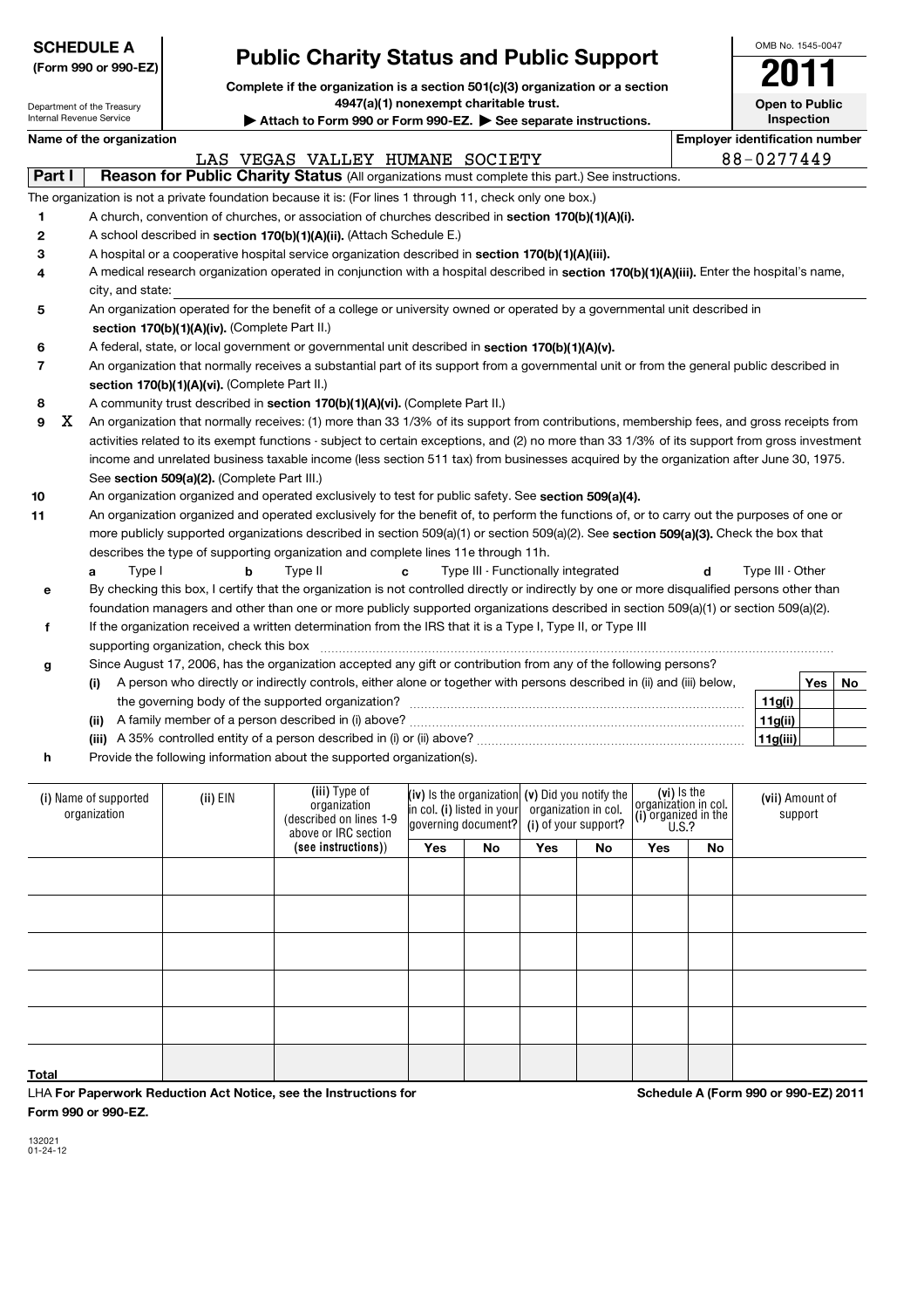|              | Schedule A (Form 990 or 990-EZ) 2011                                                                                                                                                                                          |          |            |            |            |                                      | Page 2    |
|--------------|-------------------------------------------------------------------------------------------------------------------------------------------------------------------------------------------------------------------------------|----------|------------|------------|------------|--------------------------------------|-----------|
|              | Support Schedule for Organizations Described in Sections 170(b)(1)(A)(iv) and 170(b)(1)(A)(vi)<br>Part II                                                                                                                     |          |            |            |            |                                      |           |
|              | (Complete only if you checked the box on line 5, 7, or 8 of Part I or if the organization failed to qualify under Part III. If the organization                                                                               |          |            |            |            |                                      |           |
|              | fails to qualify under the tests listed below, please complete Part III.)                                                                                                                                                     |          |            |            |            |                                      |           |
|              | <b>Section A. Public Support</b>                                                                                                                                                                                              |          |            |            |            |                                      |           |
|              | Calendar year (or fiscal year beginning in)                                                                                                                                                                                   | (a) 2007 | $(b)$ 2008 | (c) 2009   | (d) $2010$ | (e) 2011                             | (f) Total |
|              | 1 Gifts, grants, contributions, and                                                                                                                                                                                           |          |            |            |            |                                      |           |
|              | membership fees received. (Do not                                                                                                                                                                                             |          |            |            |            |                                      |           |
|              | include any "unusual grants.")                                                                                                                                                                                                |          |            |            |            |                                      |           |
| $\mathbf{2}$ | Tax revenues levied for the organ-                                                                                                                                                                                            |          |            |            |            |                                      |           |
|              | ization's benefit and either paid to                                                                                                                                                                                          |          |            |            |            |                                      |           |
|              | or expended on its behalf                                                                                                                                                                                                     |          |            |            |            |                                      |           |
| 3            | The value of services or facilities                                                                                                                                                                                           |          |            |            |            |                                      |           |
|              | furnished by a governmental unit to                                                                                                                                                                                           |          |            |            |            |                                      |           |
|              | the organization without charge                                                                                                                                                                                               |          |            |            |            |                                      |           |
| 4            | Total. Add lines 1 through 3                                                                                                                                                                                                  |          |            |            |            |                                      |           |
| 5            | The portion of total contributions                                                                                                                                                                                            |          |            |            |            |                                      |           |
|              | by each person (other than a                                                                                                                                                                                                  |          |            |            |            |                                      |           |
|              | governmental unit or publicly                                                                                                                                                                                                 |          |            |            |            |                                      |           |
|              | supported organization) included                                                                                                                                                                                              |          |            |            |            |                                      |           |
|              | on line 1 that exceeds 2% of the                                                                                                                                                                                              |          |            |            |            |                                      |           |
|              | amount shown on line 11,                                                                                                                                                                                                      |          |            |            |            |                                      |           |
|              | column (f)                                                                                                                                                                                                                    |          |            |            |            |                                      |           |
|              | 6 Public support. Subtract line 5 from line 4.                                                                                                                                                                                |          |            |            |            |                                      |           |
|              | <b>Section B. Total Support</b>                                                                                                                                                                                               |          |            |            |            |                                      |           |
|              | Calendar year (or fiscal year beginning in) $\blacktriangleright$                                                                                                                                                             | (a) 2007 | (b) 2008   | $(c)$ 2009 | $(d)$ 2010 | (e) 2011                             | (f) Total |
|              | 7 Amounts from line 4                                                                                                                                                                                                         |          |            |            |            |                                      |           |
| 8            | Gross income from interest,                                                                                                                                                                                                   |          |            |            |            |                                      |           |
|              | dividends, payments received on                                                                                                                                                                                               |          |            |            |            |                                      |           |
|              | securities loans, rents, royalties                                                                                                                                                                                            |          |            |            |            |                                      |           |
|              | and income from similar sources                                                                                                                                                                                               |          |            |            |            |                                      |           |
| 9            | Net income from unrelated business                                                                                                                                                                                            |          |            |            |            |                                      |           |
|              | activities, whether or not the                                                                                                                                                                                                |          |            |            |            |                                      |           |
|              | business is regularly carried on                                                                                                                                                                                              |          |            |            |            |                                      |           |
| 10           | Other income. Do not include gain                                                                                                                                                                                             |          |            |            |            |                                      |           |
|              | or loss from the sale of capital                                                                                                                                                                                              |          |            |            |            |                                      |           |
|              | assets (Explain in Part IV.)                                                                                                                                                                                                  |          |            |            |            |                                      |           |
| 11           | Total support. Add lines 7 through 10                                                                                                                                                                                         |          |            |            |            |                                      |           |
| 12           | Gross receipts from related activities, etc. (see instructions) matches and contain an experimental container                                                                                                                 |          |            |            |            | 12                                   |           |
| 13           | First five years. If the Form 990 is for the organization's first, second, third, fourth, or fifth tax year as a section 501(c)(3)                                                                                            |          |            |            |            |                                      |           |
|              | organization, check this box and stop here $\cdots \cdots \cdots \cdots \cdots \cdots \cdots \cdots \cdots \cdots \cdots \cdots \cdots$                                                                                       |          |            |            |            |                                      |           |
|              | <b>Section C. Computation of Public Support Percentage</b>                                                                                                                                                                    |          |            |            |            |                                      |           |
| 14           |                                                                                                                                                                                                                               |          |            |            |            |                                      | %         |
| 15           |                                                                                                                                                                                                                               |          |            |            |            | 15                                   | %         |
|              | 16a 33 1/3% support test - 2011. If the organization did not check the box on line 13, and line 14 is 33 1/3% or more, check this box and                                                                                     |          |            |            |            |                                      |           |
|              | stop here. The organization qualifies as a publicly supported organization manufaction manufacture or the organization manufacture or the state of the state of the state of the state of the state of the state of the state |          |            |            |            |                                      |           |
|              | b 33 1/3% support test - 2010. If the organization did not check a box on line 13 or 16a, and line 15 is 33 1/3% or more, check this box                                                                                      |          |            |            |            |                                      |           |
|              |                                                                                                                                                                                                                               |          |            |            |            |                                      |           |
|              | 17a 10% -facts-and-circumstances test - 2011. If the organization did not check a box on line 13, 16a, or 16b, and line 14 is 10% or more,                                                                                    |          |            |            |            |                                      |           |
|              | and if the organization meets the "facts-and-circumstances" test, check this box and stop here. Explain in Part IV how the organization                                                                                       |          |            |            |            |                                      |           |
|              |                                                                                                                                                                                                                               |          |            |            |            |                                      |           |
|              | b 10% -facts-and-circumstances test - 2010. If the organization did not check a box on line 13, 16a, 16b, or 17a, and line 15 is 10% or                                                                                       |          |            |            |            |                                      |           |
|              | more, and if the organization meets the "facts-and-circumstances" test, check this box and stop here. Explain in Part IV how the                                                                                              |          |            |            |            |                                      |           |
|              |                                                                                                                                                                                                                               |          |            |            |            |                                      |           |
| 18.          | Private foundation. If the organization did not check a box on line 13, 16a, 16b, 17a, or 17b, check this box and see instructions                                                                                            |          |            |            |            |                                      |           |
|              |                                                                                                                                                                                                                               |          |            |            |            | Schedule A (Form 990 or 990-EZ) 2011 |           |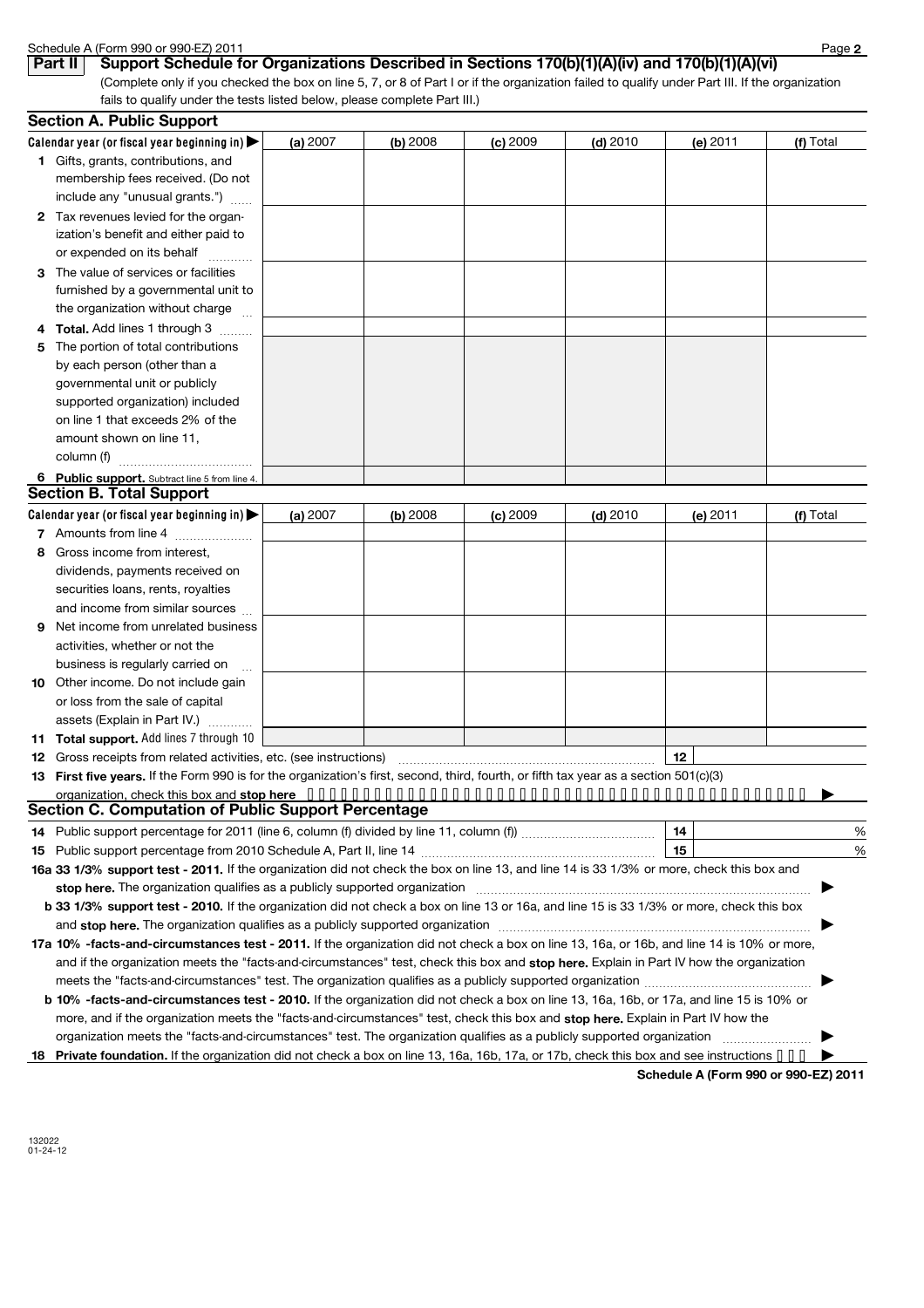#### Schedule A (Form 990 or 990-EZ) 2011 LAS VEGAS VALLEY HUMANE SOCIETY  $88-0277449$  Page **Part III** Support Schedule for Organizations Described in Section 509(a)(2)

(Complete only if you checked the box on line 9 of Part I or if the organization failed to qualify under Part II. If the organization fails to qualify under the tests listed below, please complete Part II.)

|    | <b>Section A. Public Support</b>                                                                                                                    |           |            |            |                                                   |                                      |                         |  |  |
|----|-----------------------------------------------------------------------------------------------------------------------------------------------------|-----------|------------|------------|---------------------------------------------------|--------------------------------------|-------------------------|--|--|
|    | Calendar year (or fiscal year beginning in)                                                                                                         | (a) 2007  | $(b)$ 2008 | $(c)$ 2009 | $(d)$ 2010                                        | (e) 2011                             | (f) Total               |  |  |
|    | 1 Gifts, grants, contributions, and                                                                                                                 |           |            |            |                                                   |                                      |                         |  |  |
|    | membership fees received. (Do not                                                                                                                   |           |            |            |                                                   |                                      |                         |  |  |
|    | include any "unusual grants.")                                                                                                                      | 303, 459. |            |            | 328,631. 330,917. 141,382.                        | 213, 113.                            | 1,317,502.              |  |  |
|    | 2 Gross receipts from admissions,<br>merchandise sold or services per-<br>formed, or facilities furnished in<br>any activity that is related to the |           |            |            |                                                   |                                      |                         |  |  |
|    | organization's tax-exempt purpose                                                                                                                   | 61, 256.  | 64, 426.   | 18,690.    | 42,522.                                           | 98, 379.                             | 285, 273.               |  |  |
|    | 3 Gross receipts from activities that                                                                                                               |           |            |            |                                                   |                                      |                         |  |  |
|    | are not an unrelated trade or bus-<br>iness under section 513                                                                                       |           |            |            |                                                   |                                      |                         |  |  |
|    | 4 Tax revenues levied for the organ-                                                                                                                |           |            |            |                                                   |                                      |                         |  |  |
|    | ization's benefit and either paid to                                                                                                                |           |            |            |                                                   |                                      |                         |  |  |
|    | or expended on its behalf                                                                                                                           |           |            |            |                                                   |                                      |                         |  |  |
|    | 5 The value of services or facilities                                                                                                               |           |            |            |                                                   |                                      |                         |  |  |
|    | furnished by a governmental unit to<br>the organization without charge                                                                              |           |            |            |                                                   |                                      |                         |  |  |
|    | 6 Total. Add lines 1 through 5                                                                                                                      | 364, 715. | 393,057.   | 349,607.   | 183,904.                                          | 311,492.                             | 1,602,775.              |  |  |
|    | 7a Amounts included on lines 1, 2, and                                                                                                              |           |            |            |                                                   |                                      |                         |  |  |
|    | 3 received from disqualified persons                                                                                                                |           |            |            |                                                   |                                      | 0.                      |  |  |
|    | <b>b</b> Amounts included on lines 2 and 3 received<br>from other than disqualified persons that<br>exceed the greater of \$5,000 or 1% of the      |           |            |            |                                                   |                                      | 0.                      |  |  |
|    | amount on line 13 for the year                                                                                                                      |           |            |            |                                                   |                                      | 0.                      |  |  |
|    | c Add lines 7a and 7b                                                                                                                               |           |            |            |                                                   |                                      |                         |  |  |
|    | 8 Public support (Subtract line 7c from line 6.)<br><b>Section B. Total Support</b>                                                                 |           |            |            |                                                   |                                      | 1,602,775.              |  |  |
|    | Calendar year (or fiscal year beginning in)                                                                                                         | (a) 2007  | $(b)$ 2008 | $(c)$ 2009 | $(d)$ 2010                                        | (e) 2011                             | (f) Total               |  |  |
|    | 9 Amounts from line 6                                                                                                                               | 364, 715. | 393,057.   | 349,607.   | 183,904.                                          | 311,492.                             | 1,602,775.              |  |  |
|    | <b>10a</b> Gross income from interest,<br>dividends, payments received on<br>securities loans, rents, royalties<br>and income from similar sources  | 13,546.   | 9,895.     | 898.       | 171.                                              | 4.                                   | 24,514.                 |  |  |
|    | <b>b</b> Unrelated business taxable income<br>(less section 511 taxes) from businesses<br>acquired after June 30, 1975                              |           |            |            |                                                   |                                      |                         |  |  |
|    | c Add lines 10a and 10b                                                                                                                             | 13,546.   | 9,895.     | 898.       | 171.                                              | 4.                                   | 24,514.                 |  |  |
|    | <b>11</b> Net income from unrelated business<br>activities not included in line 10b<br>whether or not the business is<br>regularly carried on       |           |            |            |                                                   |                                      |                         |  |  |
|    | <b>12</b> Other income. Do not include gain<br>or loss from the sale of capital<br>assets (Explain in Part IV.)                                     |           |            |            |                                                   |                                      |                         |  |  |
|    | <b>13</b> Total support (Add lines 9, 10c, 11, and 12.)                                                                                             |           |            |            | 378, 261. 402, 952. 350, 505. 184, 075. 311, 496. |                                      | 1,627,289.              |  |  |
|    | 14 First five years. If the Form 990 is for the organization's first, second, third, fourth, or fifth tax year as a section 501(c)(3) organization, |           |            |            |                                                   |                                      |                         |  |  |
|    |                                                                                                                                                     |           |            |            |                                                   |                                      |                         |  |  |
|    | <b>Section C. Computation of Public Support Percentage</b>                                                                                          |           |            |            |                                                   |                                      |                         |  |  |
|    |                                                                                                                                                     |           |            |            |                                                   | 15                                   | 98.49<br>%              |  |  |
| 16 | Public support percentage from 2010 Schedule A, Part III, line 15                                                                                   |           |            |            |                                                   | 16                                   | 97.87<br>$\frac{9}{6}$  |  |  |
|    | Section D. Computation of Investment Income Percentage                                                                                              |           |            |            |                                                   |                                      |                         |  |  |
|    |                                                                                                                                                     |           |            |            |                                                   | 17                                   | 1.51<br>%               |  |  |
|    |                                                                                                                                                     |           |            |            |                                                   | 18                                   | 2.13<br>%               |  |  |
|    | 19a 33 1/3% support tests - 2011. If the organization did not check the box on line 14, and line 15 is more than 33 1/3%, and line 17 is not        |           |            |            |                                                   |                                      |                         |  |  |
|    | more than 33 1/3%, check this box and stop here. The organization qualifies as a publicly supported organization <i>marroummanness</i>              |           |            |            |                                                   |                                      | $\blacktriangleright$ X |  |  |
|    | b 33 1/3% support tests - 2010. If the organization did not check a box on line 14 or line 19a, and line 16 is more than 33 1/3%, and               |           |            |            |                                                   |                                      |                         |  |  |
|    | line 18 is not more than 33 1/3%, check this box and stop here. The organization qualifies as a publicly supported organization                     |           |            |            |                                                   |                                      |                         |  |  |
|    | 20 Private foundation. If the organization did not check a box on line 14, 19a, or 19b, check this box and see instructions                         |           |            |            |                                                   |                                      |                         |  |  |
|    | 132023 01-24-12                                                                                                                                     |           |            |            |                                                   | Schedule A (Form 990 or 990-EZ) 2011 |                         |  |  |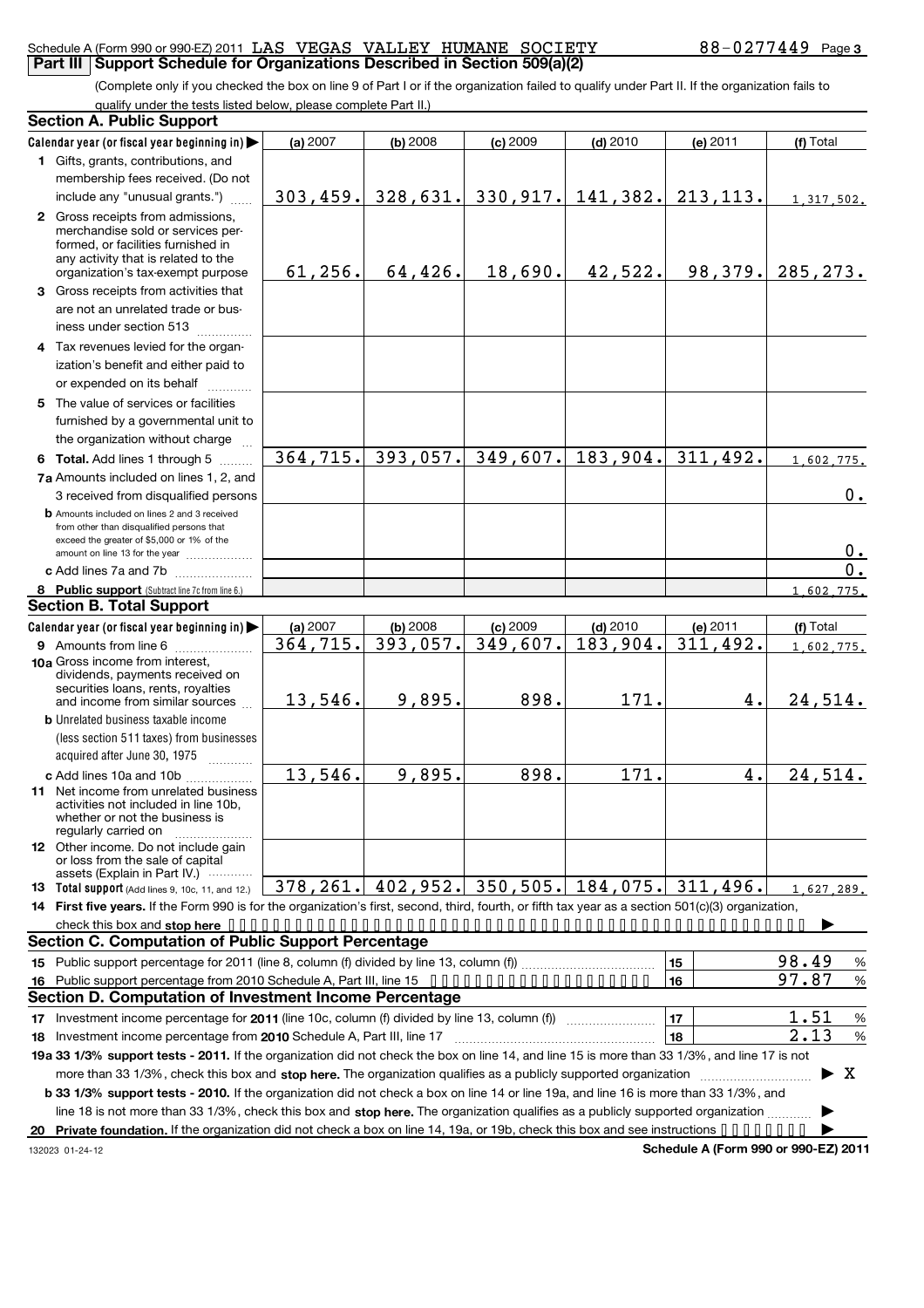|  |  | <b>SCHEDULE D</b> |
|--|--|-------------------|
|--|--|-------------------|

Department of the Treasury

### **Supplemental Financial Statements**

**(Form 990) | Complete if the organization answered "Yes," to Form 990, Part IV, line 6, 7, 8, 9, 10, 11a, 11b, 11c, 11d, 11e, 11f, 12a, or 12b.** Attach to Form 990. See separate instructions.



Internal Revenue Service **Held at the End of the Tax Year Name of the organization Employer identification number** (a) Donor advised funds **1 2 3 4 5 6 Yes No Yes No 1 2 3 4 5 6 7 8 9 a b c d 2a 2b 2c 2d Yes No Yes No 1 a** If the organization elected, as permitted under SFAS 116 (ASC 958), not to report in its revenue statement and balance sheet works of art, **2 b** If the organization elected, as permitted under SFAS 116 (ASC 958), to report in its revenue statement and balance sheet works of art, historical **(i)** Revenues included in Form 990, Part VIII, line 1  $~~$   $~~$   $~~$   $~~$   $~~$   $~~$   $~~$   $~~$   $~~$   $\blacksquare$   $\blacksquare$   $\blacksquare$   $\blacksquare$   $\blacksquare$   $\blacksquare$   $\blacksquare$   $\blacksquare$   $\blacksquare$   $\blacksquare$   $\blacksquare$   $\blacksquare$   $\blacksquare$   $\blacksquare$   $\blacksquare$   $\blacksquare$   $\blacksquare$   $\blacksquare$   $\blacks$ **(ii)** Assets included in Form 990, Part X \$ **a b Part I | Organizations Maintaining Donor Advised Funds or Other Similar Funds or Accounts.** Complete if the organization answered "Yes" to Form 990, Part IV, line 6. (b) Funds and other accounts Total number at end of year ~~~~~~~~~~~~~~~ Aggregate contributions to (during year) \_\_\_\_\_\_\_\_\_\_\_\_\_\_\_\_\_\_ Aggregate grants from (during year) ~~~~~~~~~~ Aggregate value at end of year ~~~~~~~~~~~~~ Did the organization inform all donors and donor advisors in writing that the assets held in donor advised funds are the organization's property, subject to the organization's exclusive legal control? ~~~~~~~~~~~~~~~~~~ Did the organization inform all grantees, donors, and donor advisors in writing that grant funds can be used only for charitable purposes and not for the benefit of the donor or donor advisor, or for any other purpose conferring impermissible private benefit? •••••••••••••••••••••••••••••••••••••••••••• **Part II** Conservation Easements. Complete if the organization answered "Yes" to Form 990, Part IV, line 7. Purpose(s) of conservation easements held by the organization (check all that apply). Preservation of land for public use (e.g., recreation or education) Protection of natural habitat Preservation of open space Preservation of an historically important land area Preservation of a certified historic structure Complete lines 2a through 2d if the organization held a qualified conservation contribution in the form of a conservation easement on the last day of the tax year. Total number of conservation easements ~~~~~~~~~~~~~~~~~~~~~~~~~~~~~~~~ Total acreage restricted by conservation easements ~~~~~~~~~~~~~~~~~~~~~~~~~~ Number of conservation easements on a certified historic structure included in (a) manuminuminuminum Number of conservation easements included in (c) acquired after 8/17/06, and not on a historic structure listed in the National Register ~~~~~~~~~~~~~~~~~~~~~~~~~~~~~~~~~~~~~~ Number of conservation easements modified, transferred, released, extinguished, or terminated by the organization during the tax  $vear \blacktriangleright$ Number of states where property subject to conservation easement is located  $\blacktriangleright$ Does the organization have a written policy regarding the periodic monitoring, inspection, handling of violations, and enforcement of the conservation easements it holds? ~~~~~~~~~~~~~~~~~~~~~~~~~ Staff and volunteer hours devoted to monitoring, inspecting, and enforcing conservation easements during the year  $\blacktriangleright$ Amount of expenses incurred in monitoring, inspecting, and enforcing conservation easements during the year  $\blacktriangleright$  \$ Does each conservation easement reported on line 2(d) above satisfy the requirements of section 170(h)(4)(B)(i) and section 170(h)(4)(B)(ii)? ~~~~~~~~~~~~~~~~~~~~~~~~~~~~~~~~~~~~~~~~~~~~~~ In Part XIV, describe how the organization reports conservation easements in its revenue and expense statement, and balance sheet, and include, if applicable, the text of the footnote to the organization's financial statements that describes the organization's accounting for conservation easements. Complete if the organization answered "Yes" to Form 990, Part IV, line 8. historical treasures, or other similar assets held for public exhibition, education, or research in furtherance of public service, provide, in Part XIV, the text of the footnote to its financial statements that describes these items. treasures, or other similar assets held for public exhibition, education, or research in furtherance of public service, provide the following amounts relating to these items: If the organization received or held works of art, historical treasures, or other similar assets for financial gain, provide the following amounts required to be reported under SFAS 116 (ASC 958) relating to these items: Revenues included in Form 990, Part VIII, line 1 ~~~~~~~~~~~~~~~~~~~~~~~~~~~~~~ | \$ Assets included in Form 990, Part X  $~~$   $~~$   $~~$   $~~$   $~~$   $~~$   $~~$   $~~$   $\bullet$   $~~$   $\bullet$   $~$   $\bullet$   $~$   $\bullet$   $~$   $\bullet$   $~$   $\bullet$   $~$   $\bullet$   $~$   $\bullet$   $~$   $\bullet$   $~$   $\bullet$   $~$   $\bullet$   $~$   $\bullet$   $~$   $\bullet$   $~$   $\bullet$   $~$   $\bullet$   $~$   $\bullet$   $~$   $\bullet$   $~$  Part III | Organizations Maintaining Collections of Art, Historical Treasures, or Other Similar Assets. LAS VEGAS VALLEY HUMANE SOCIETY 88-0277449

|                    |  | LHA For Paperwork Reduction Act Notice, see the Instructions for Form 990 |  |  |
|--------------------|--|---------------------------------------------------------------------------|--|--|
| 132051<br>01-23-12 |  |                                                                           |  |  |

**Schedule D (Form 990) 2011**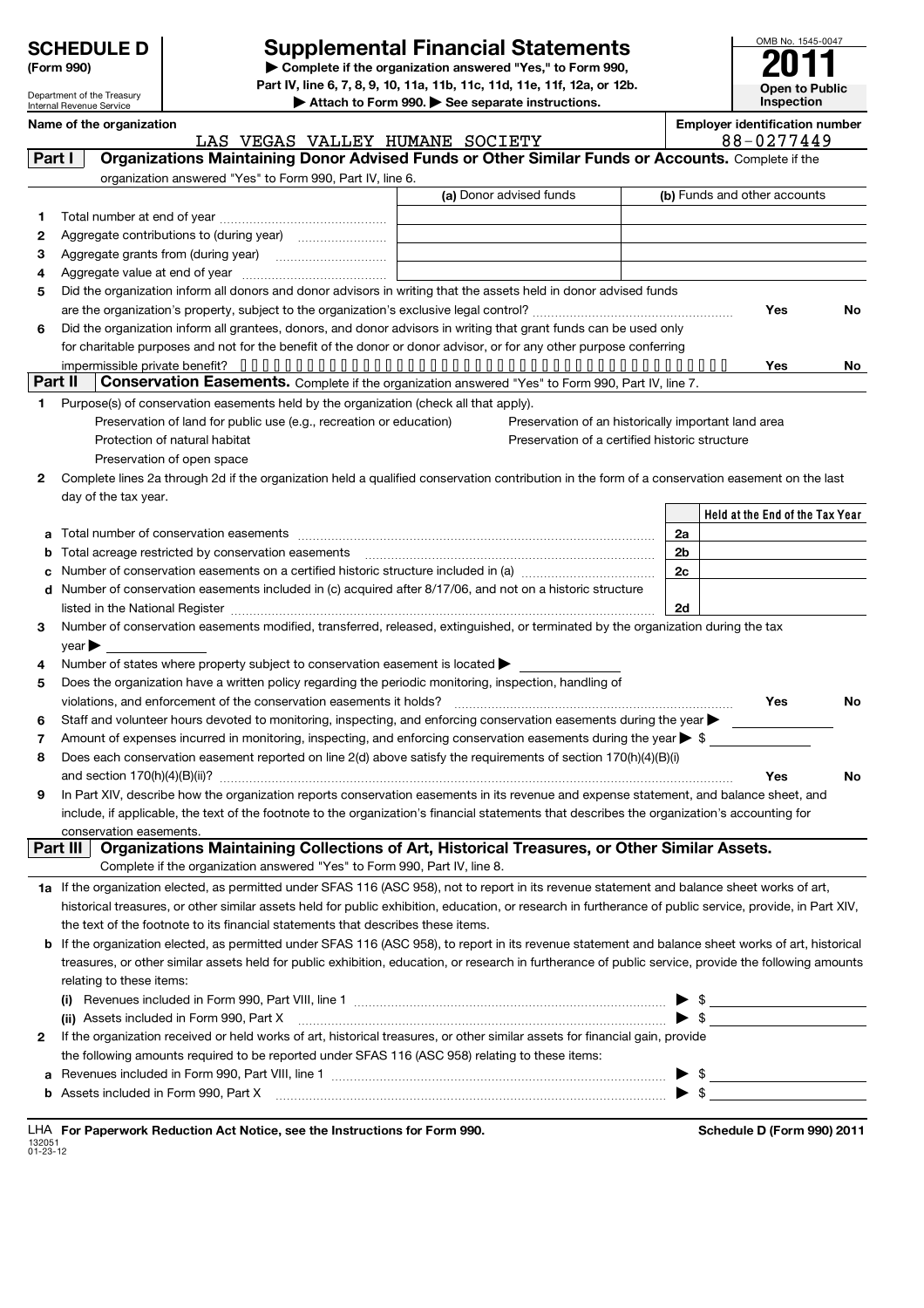|        |          | Schedule D (Form 990) 2011                                                                                                                                                                                                     |  | LAS VEGAS VALLEY HUMANE SOCIETY |   |                |               |                                                                                                                                                                                                                               |                 | 88-0277449 Page 2                            |            |
|--------|----------|--------------------------------------------------------------------------------------------------------------------------------------------------------------------------------------------------------------------------------|--|---------------------------------|---|----------------|---------------|-------------------------------------------------------------------------------------------------------------------------------------------------------------------------------------------------------------------------------|-----------------|----------------------------------------------|------------|
|        | Part III | Organizations Maintaining Collections of Art, Historical Treasures, or Other Similar Assets (continued)                                                                                                                        |  |                                 |   |                |               |                                                                                                                                                                                                                               |                 |                                              |            |
| 3      |          | Using the organization's acquisition, accession, and other records, check any of the following that are a significant use of its collection items                                                                              |  |                                 |   |                |               |                                                                                                                                                                                                                               |                 |                                              |            |
|        |          | (check all that apply):                                                                                                                                                                                                        |  |                                 |   |                |               |                                                                                                                                                                                                                               |                 |                                              |            |
| a      |          | Public exhibition                                                                                                                                                                                                              |  |                                 | d |                |               | Loan or exchange programs                                                                                                                                                                                                     |                 |                                              |            |
| b      |          | Scholarly research                                                                                                                                                                                                             |  |                                 | е |                |               | Other and the contract of the contract of the contract of the contract of the contract of the contract of the contract of the contract of the contract of the contract of the contract of the contract of the contract of the |                 |                                              |            |
| с      |          | Preservation for future generations                                                                                                                                                                                            |  |                                 |   |                |               |                                                                                                                                                                                                                               |                 |                                              |            |
| 4      |          | Provide a description of the organization's collections and explain how they further the organization's exempt purpose in Part XIV.                                                                                            |  |                                 |   |                |               |                                                                                                                                                                                                                               |                 |                                              |            |
| 5      |          | During the year, did the organization solicit or receive donations of art, historical treasures, or other similar assets                                                                                                       |  |                                 |   |                |               |                                                                                                                                                                                                                               |                 |                                              |            |
|        |          | to be sold to raise funds rather than to be maintained as part of the organization's collection? $\cdots$                                                                                                                      |  |                                 |   |                |               |                                                                                                                                                                                                                               |                 | Yes                                          | No.        |
|        | Part IV  | Escrow and Custodial Arrangements. Complete if the organization answered "Yes" to Form 990, Part IV, line 9, or                                                                                                                |  |                                 |   |                |               |                                                                                                                                                                                                                               |                 |                                              |            |
|        |          | reported an amount on Form 990, Part X, line 21.                                                                                                                                                                               |  |                                 |   |                |               |                                                                                                                                                                                                                               |                 |                                              |            |
|        |          | 1a Is the organization an agent, trustee, custodian or other intermediary for contributions or other assets not included                                                                                                       |  |                                 |   |                |               |                                                                                                                                                                                                                               |                 |                                              |            |
|        |          |                                                                                                                                                                                                                                |  |                                 |   |                |               |                                                                                                                                                                                                                               |                 | Yes                                          | No         |
|        |          | <b>b</b> If "Yes," explain the arrangement in Part XIV and complete the following table:                                                                                                                                       |  |                                 |   |                |               |                                                                                                                                                                                                                               |                 |                                              |            |
|        |          |                                                                                                                                                                                                                                |  |                                 |   |                |               |                                                                                                                                                                                                                               |                 | Amount                                       |            |
| c      |          | Beginning balance manufactured and contain an account of the state of the state of the state of the state of the state of the state of the state of the state of the state of the state of the state of the state of the state |  |                                 |   |                |               |                                                                                                                                                                                                                               | 1c              |                                              |            |
|        |          | d Additions during the year manufactured and an annual contract of the year manufactured and a distribution of                                                                                                                 |  |                                 |   |                |               |                                                                                                                                                                                                                               | 1d              |                                              |            |
|        |          | Distributions during the year manufactured and content to the year manufactured and the year manufactured and the year manufactured and the year manufactured and the year manufactured and the state of the state of the stat |  |                                 |   |                |               |                                                                                                                                                                                                                               | 1e              |                                              |            |
|        |          |                                                                                                                                                                                                                                |  |                                 |   |                |               |                                                                                                                                                                                                                               | 1f              |                                              |            |
|        |          |                                                                                                                                                                                                                                |  |                                 |   |                |               |                                                                                                                                                                                                                               |                 | Yes                                          | No.        |
| Part V |          | <b>b</b> If "Yes," explain the arrangement in Part XIV.                                                                                                                                                                        |  |                                 |   |                |               |                                                                                                                                                                                                                               |                 |                                              |            |
|        |          | <b>Endowment Funds.</b> Complete if the organization answered "Yes" to Form 990, Part IV, line 10.                                                                                                                             |  |                                 |   |                |               |                                                                                                                                                                                                                               |                 |                                              |            |
|        |          |                                                                                                                                                                                                                                |  | (a) Current year                |   | (b) Prior year |               | (c) Two years back                                                                                                                                                                                                            |                 | $(d)$ Three years back $(e)$ Four years back |            |
| 1a     |          |                                                                                                                                                                                                                                |  |                                 |   |                |               |                                                                                                                                                                                                                               |                 |                                              |            |
|        |          |                                                                                                                                                                                                                                |  |                                 |   |                |               |                                                                                                                                                                                                                               |                 |                                              |            |
|        |          | Net investment earnings, gains, and losses                                                                                                                                                                                     |  |                                 |   |                |               |                                                                                                                                                                                                                               |                 |                                              |            |
|        |          | Grants or scholarships                                                                                                                                                                                                         |  |                                 |   |                |               |                                                                                                                                                                                                                               |                 |                                              |            |
| е      |          | Other expenditures for facilities                                                                                                                                                                                              |  |                                 |   |                |               |                                                                                                                                                                                                                               |                 |                                              |            |
|        |          |                                                                                                                                                                                                                                |  |                                 |   |                |               |                                                                                                                                                                                                                               |                 |                                              |            |
|        |          |                                                                                                                                                                                                                                |  |                                 |   |                |               |                                                                                                                                                                                                                               |                 |                                              |            |
| g      |          |                                                                                                                                                                                                                                |  |                                 |   |                |               |                                                                                                                                                                                                                               |                 |                                              |            |
| 2      |          | Provide the estimated percentage of the current year end balance (line 1g, column (a)) held as:                                                                                                                                |  |                                 |   |                |               |                                                                                                                                                                                                                               |                 |                                              |            |
| a      |          | Board designated or quasi-endowment >                                                                                                                                                                                          |  | %                               | % |                |               |                                                                                                                                                                                                                               |                 |                                              |            |
| b      |          | Permanent endowment                                                                                                                                                                                                            |  |                                 |   |                |               |                                                                                                                                                                                                                               |                 |                                              |            |
|        |          | Temporarily restricted endowment ▶                                                                                                                                                                                             |  | %                               |   |                |               |                                                                                                                                                                                                                               |                 |                                              |            |
|        |          | The percentages in lines 2a, 2b, and 2c should equal 100%.                                                                                                                                                                     |  |                                 |   |                |               |                                                                                                                                                                                                                               |                 |                                              |            |
|        |          | 3a Are there endowment funds not in the possession of the organization that are held and administered for the organization                                                                                                     |  |                                 |   |                |               |                                                                                                                                                                                                                               |                 |                                              | Yes<br>No. |
|        | by:      |                                                                                                                                                                                                                                |  |                                 |   |                |               |                                                                                                                                                                                                                               |                 | 3a(i)                                        |            |
|        |          |                                                                                                                                                                                                                                |  |                                 |   |                |               |                                                                                                                                                                                                                               |                 | 3a(ii)                                       |            |
|        |          |                                                                                                                                                                                                                                |  |                                 |   |                |               |                                                                                                                                                                                                                               |                 | 3b                                           |            |
|        |          | Describe in Part XIV the intended uses of the organization's endowment funds.                                                                                                                                                  |  |                                 |   |                |               |                                                                                                                                                                                                                               |                 |                                              |            |
|        | Part VI  | Land, Buildings, and Equipment. See Form 990, Part X, line 10.                                                                                                                                                                 |  |                                 |   |                |               |                                                                                                                                                                                                                               |                 |                                              |            |
|        |          | Description of property                                                                                                                                                                                                        |  | (a) Cost or other               |   |                |               | (b) Cost or other                                                                                                                                                                                                             | (c) Accumulated | (d) Book value                               |            |
|        |          |                                                                                                                                                                                                                                |  | basis (investment)              |   |                | basis (other) |                                                                                                                                                                                                                               | depreciation    |                                              |            |
|        |          |                                                                                                                                                                                                                                |  |                                 |   |                |               |                                                                                                                                                                                                                               |                 |                                              |            |
| b      |          |                                                                                                                                                                                                                                |  |                                 |   |                |               |                                                                                                                                                                                                                               |                 |                                              |            |
| c      |          |                                                                                                                                                                                                                                |  |                                 |   |                |               |                                                                                                                                                                                                                               |                 |                                              |            |
| d      |          |                                                                                                                                                                                                                                |  |                                 |   |                |               |                                                                                                                                                                                                                               |                 |                                              |            |
|        |          | e Other                                                                                                                                                                                                                        |  |                                 |   |                |               |                                                                                                                                                                                                                               |                 |                                              |            |
|        |          | Total. Add lines 1a through 1e. (Column (d) must equal Form 990, Part X, column (B), line 10(c).) • • • • • • • • • • • •                                                                                                      |  |                                 |   |                |               |                                                                                                                                                                                                                               |                 |                                              | 0.         |

**Total.** Add lines 1a through 1e. *(Column (d) must equal Form 990, Part X, column (B), line 10(c).)* • • • • • • • • • • • • • • •

**Schedule D (Form 990) 2011**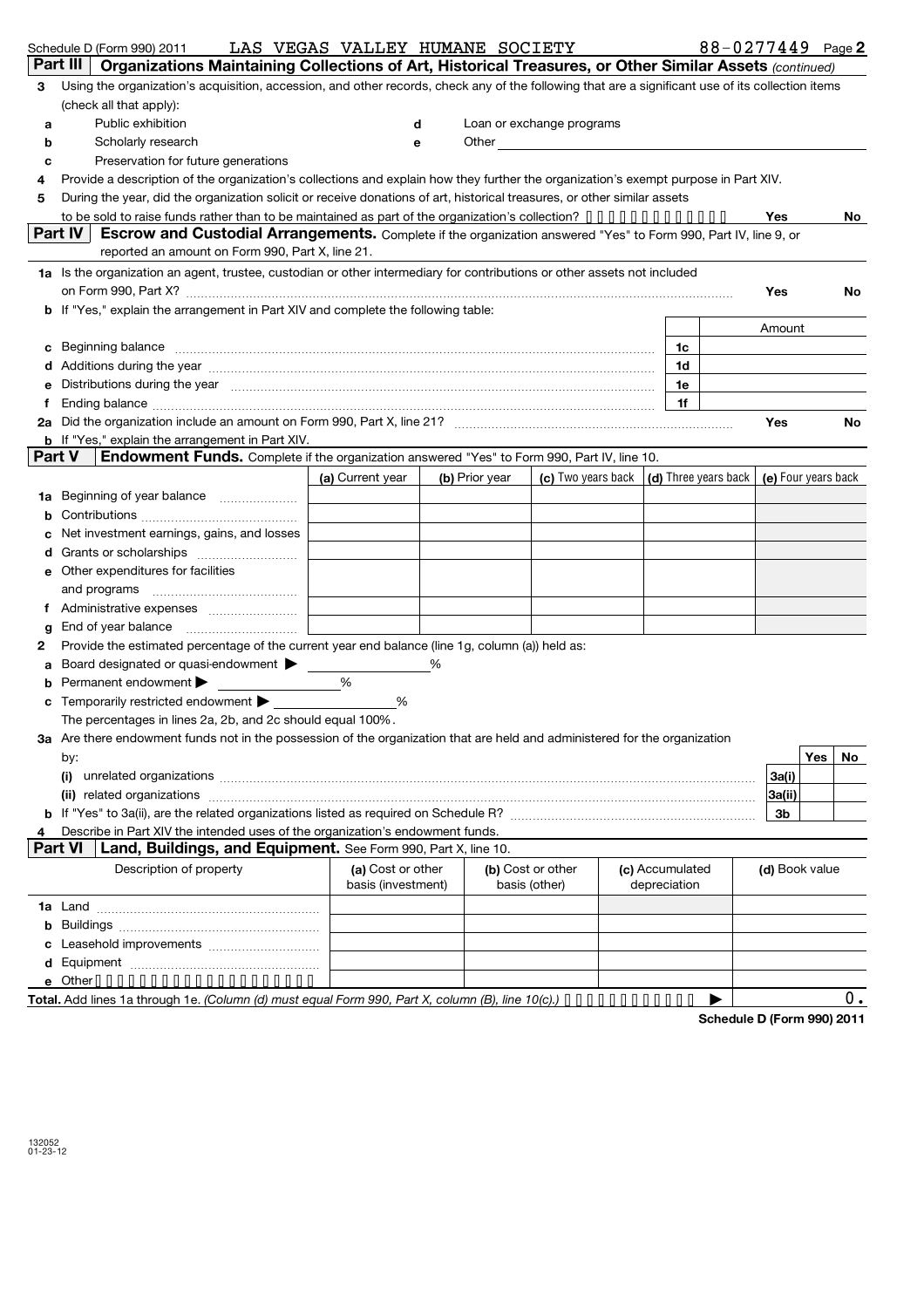| Schedule | · 990)<br>: D (Form | $,201^\circ$ | LAS | VEGAS | VALLEY | <b>HUMANE</b> | SOCIETY | 440 Q<br>n n | Page 3 |
|----------|---------------------|--------------|-----|-------|--------|---------------|---------|--------------|--------|
|          |                     |              |     |       |        |               |         |              |        |

| Part VII Investments - Other Securities. See Form 990, Part X, line 12.                                                                                                                                                                                                                             |                 |                |                                                              |                |
|-----------------------------------------------------------------------------------------------------------------------------------------------------------------------------------------------------------------------------------------------------------------------------------------------------|-----------------|----------------|--------------------------------------------------------------|----------------|
| (a) Description of security or category<br>(including name of security)                                                                                                                                                                                                                             | (b) Book value  |                | (c) Method of valuation:<br>Cost or end-of-year market value |                |
|                                                                                                                                                                                                                                                                                                     |                 |                |                                                              |                |
| (1) Financial derivatives                                                                                                                                                                                                                                                                           |                 |                |                                                              |                |
|                                                                                                                                                                                                                                                                                                     |                 |                |                                                              |                |
| (3) Other                                                                                                                                                                                                                                                                                           |                 |                |                                                              |                |
| (A)                                                                                                                                                                                                                                                                                                 |                 |                |                                                              |                |
| (B)                                                                                                                                                                                                                                                                                                 |                 |                |                                                              |                |
| (C)                                                                                                                                                                                                                                                                                                 |                 |                |                                                              |                |
| (D)                                                                                                                                                                                                                                                                                                 |                 |                |                                                              |                |
| (E)                                                                                                                                                                                                                                                                                                 |                 |                |                                                              |                |
| (F)                                                                                                                                                                                                                                                                                                 |                 |                |                                                              |                |
| (G)                                                                                                                                                                                                                                                                                                 |                 |                |                                                              |                |
| (H)                                                                                                                                                                                                                                                                                                 |                 |                |                                                              |                |
| (1)                                                                                                                                                                                                                                                                                                 |                 |                |                                                              |                |
| Total. (Col (b) must equal Form 990, Part X, col (B) line 12.) $\blacktriangleright$                                                                                                                                                                                                                |                 |                |                                                              |                |
| Part VIII Investments - Program Related. See Form 990, Part X, line 13.                                                                                                                                                                                                                             |                 |                |                                                              |                |
| (a) Description of investment type                                                                                                                                                                                                                                                                  | (b) Book value  |                | (c) Method of valuation:<br>Cost or end-of-year market value |                |
| (1)                                                                                                                                                                                                                                                                                                 |                 |                |                                                              |                |
| (2)                                                                                                                                                                                                                                                                                                 |                 |                |                                                              |                |
| (3)                                                                                                                                                                                                                                                                                                 |                 |                |                                                              |                |
| (4)                                                                                                                                                                                                                                                                                                 |                 |                |                                                              |                |
| (5)                                                                                                                                                                                                                                                                                                 |                 |                |                                                              |                |
| (6)                                                                                                                                                                                                                                                                                                 |                 |                |                                                              |                |
| (7)                                                                                                                                                                                                                                                                                                 |                 |                |                                                              |                |
| (8)                                                                                                                                                                                                                                                                                                 |                 |                |                                                              |                |
| (9)                                                                                                                                                                                                                                                                                                 |                 |                |                                                              |                |
| (10)                                                                                                                                                                                                                                                                                                |                 |                |                                                              |                |
| Total. (Col (b) must equal Form 990, Part X, col (B) line 13.)                                                                                                                                                                                                                                      |                 |                |                                                              |                |
| Part IX   Other Assets. See Form 990, Part X, line 15.                                                                                                                                                                                                                                              |                 |                |                                                              |                |
|                                                                                                                                                                                                                                                                                                     | (a) Description |                |                                                              | (b) Book value |
| (1)                                                                                                                                                                                                                                                                                                 |                 |                |                                                              |                |
| (2)                                                                                                                                                                                                                                                                                                 |                 |                |                                                              |                |
| (3)                                                                                                                                                                                                                                                                                                 |                 |                |                                                              |                |
| (4)                                                                                                                                                                                                                                                                                                 |                 |                |                                                              |                |
| (5)                                                                                                                                                                                                                                                                                                 |                 |                |                                                              |                |
| (6)                                                                                                                                                                                                                                                                                                 |                 |                |                                                              |                |
| (7)                                                                                                                                                                                                                                                                                                 |                 |                |                                                              |                |
| (8)                                                                                                                                                                                                                                                                                                 |                 |                |                                                              |                |
| (9)                                                                                                                                                                                                                                                                                                 |                 |                |                                                              |                |
| (10)                                                                                                                                                                                                                                                                                                |                 |                |                                                              |                |
|                                                                                                                                                                                                                                                                                                     |                 |                |                                                              |                |
| Total. (Column (b) must equal Form 990, Part X, col (B) line 15.) $\cdots \cdots \cdots \cdots$<br>Part X<br>Other Liabilities. See Form 990, Part X, line 25.                                                                                                                                      |                 |                |                                                              |                |
| (a) Description of liability                                                                                                                                                                                                                                                                        |                 | (b) Book value |                                                              |                |
| 1.                                                                                                                                                                                                                                                                                                  |                 |                |                                                              |                |
| (1)<br>Federal income taxes                                                                                                                                                                                                                                                                         |                 |                |                                                              |                |
| (2)                                                                                                                                                                                                                                                                                                 |                 |                |                                                              |                |
| (3)                                                                                                                                                                                                                                                                                                 |                 |                |                                                              |                |
| (4)                                                                                                                                                                                                                                                                                                 |                 |                |                                                              |                |
| (5)                                                                                                                                                                                                                                                                                                 |                 |                |                                                              |                |
| (6)                                                                                                                                                                                                                                                                                                 |                 |                |                                                              |                |
| (7)                                                                                                                                                                                                                                                                                                 |                 |                |                                                              |                |
| (8)                                                                                                                                                                                                                                                                                                 |                 |                |                                                              |                |
| (9)                                                                                                                                                                                                                                                                                                 |                 |                |                                                              |                |
| (10)                                                                                                                                                                                                                                                                                                |                 |                |                                                              |                |
| (11)                                                                                                                                                                                                                                                                                                |                 |                |                                                              |                |
| Total. (Column (b) must equal Form 990, Part X, col (B) line 25.)<br>Fin 48 (ASC 740) Foundel. In Part XIV, provide the text of the footnote to the organization's financial statements that reports the organization's liability for uncertain tax positions under<br>2. FIN 48 (ASC 740). Postage |                 |                |                                                              |                |
|                                                                                                                                                                                                                                                                                                     |                 |                |                                                              |                |

132053 01-23-12

**Schedule D (Form 990) 2011**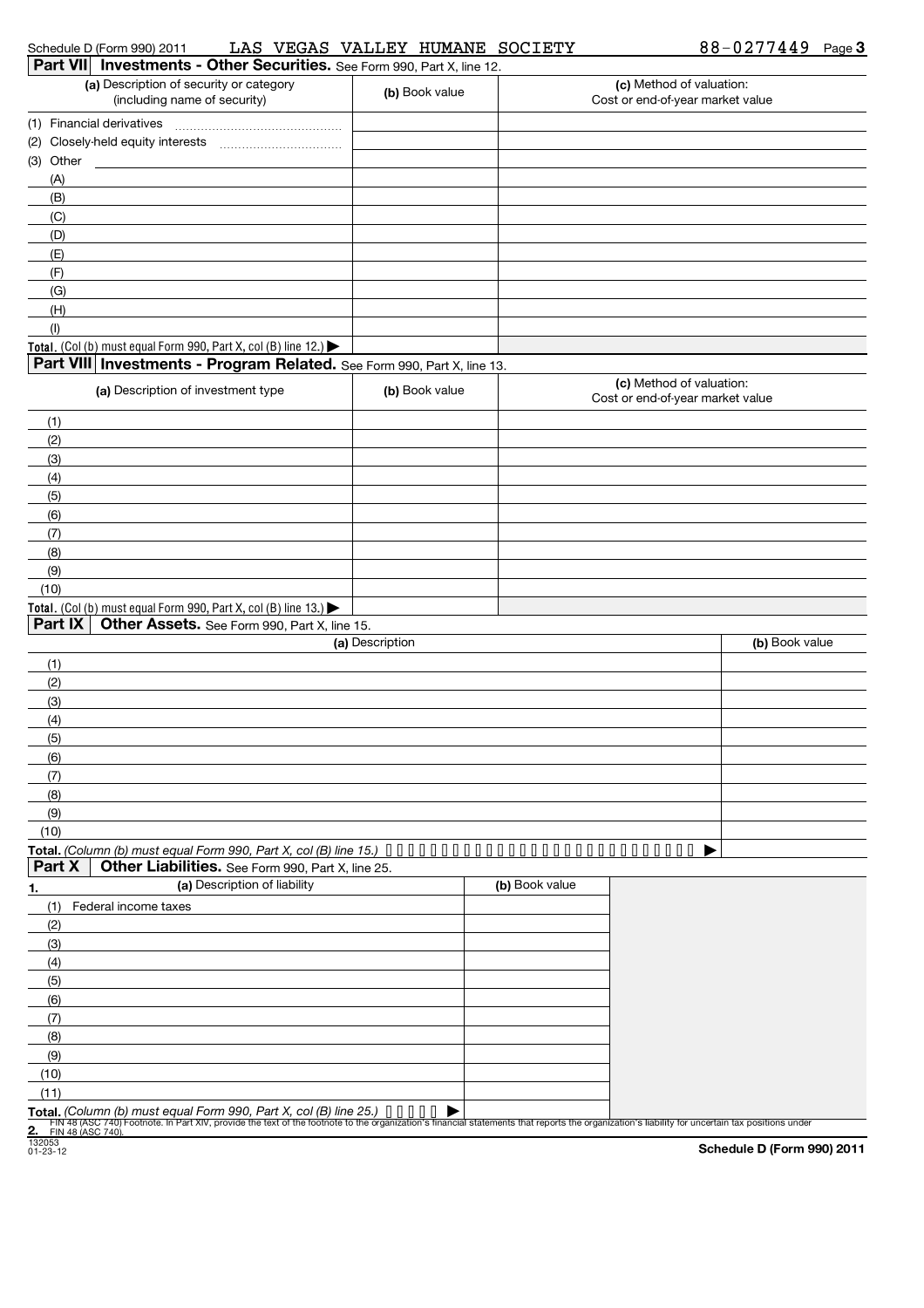|    | LAS VEGAS VALLEY HUMANE SOCIETY<br>Schedule D (Form 990) 2011                                                                                                |                |                         |                | 88-0277449 Page 4 |          |
|----|--------------------------------------------------------------------------------------------------------------------------------------------------------------|----------------|-------------------------|----------------|-------------------|----------|
|    | Reconciliation of Change in Net Assets from Form 990 to Audited Financial Statements<br>Part XI                                                              |                |                         |                |                   |          |
| 1  | Total revenue (Form 990, Part VIII, column (A), line 12)                                                                                                     |                | 1.                      |                |                   | 311,815. |
| 2  | Total expenses (Form 990, Part IX, column (A), line 25)                                                                                                      |                | $\mathbf{2}$            |                |                   | 295,860. |
| З  |                                                                                                                                                              |                | 3                       |                |                   | 15,955.  |
| 4  |                                                                                                                                                              |                | $\overline{\mathbf{4}}$ |                |                   | 46.      |
| 5  |                                                                                                                                                              |                | 5                       |                |                   |          |
| 6  |                                                                                                                                                              |                | 6                       |                |                   |          |
| 7  |                                                                                                                                                              |                | $\overline{7}$          |                |                   |          |
| 8  | Other (Describe in Part XIV.)                                                                                                                                |                | 8                       |                |                   |          |
| 9  |                                                                                                                                                              |                | 9                       |                |                   | 46.      |
| 10 | Excess or (deficit) for the year per audited financial statements. Combine lines 3 and 9.                                                                    |                | 10                      |                |                   | 16,001.  |
|    | Part XII   Reconciliation of Revenue per Audited Financial Statements With Revenue per Return                                                                |                |                         |                |                   |          |
| 1  | Total revenue, gains, and other support per audited financial statements [111] [11] Total revenue, gains, and other support per audited financial statements |                |                         | $\blacksquare$ |                   | 311,861. |
| 2  | Amounts included on line 1 but not on Form 990, Part VIII, line 12:                                                                                          |                |                         |                |                   |          |
| a  |                                                                                                                                                              | 2a             | 46.                     |                |                   |          |
| b  |                                                                                                                                                              | 2 <sub>b</sub> |                         |                |                   |          |
| c  |                                                                                                                                                              | 2c             |                         |                |                   |          |
| d  |                                                                                                                                                              | 2d             |                         |                |                   |          |
| е  | Add lines 2a through 2d                                                                                                                                      |                |                         | 2e             |                   | 46.      |
| З  |                                                                                                                                                              |                |                         | 3              |                   | 311, 815 |
| 4  | Amounts included on Form 990, Part VIII, line 12, but not on line 1:                                                                                         |                |                         |                |                   |          |
|    |                                                                                                                                                              | 4a             |                         |                |                   |          |
| b  | Other (Describe in Part XIV.) <b>Construction</b> (Described in Part XIV.)                                                                                   | 4 <sub>h</sub> |                         |                |                   |          |
|    | c Add lines 4a and 4b                                                                                                                                        |                |                         | 4c             |                   |          |
| 5  | Total revenue. Add lines 3 and 4c. (This must equal Form 990, Part I, line 12.)                                                                              |                |                         | 5              |                   | 311,815. |
|    | Part XIII Reconciliation of Expenses per Audited Financial Statements With Expenses per Return                                                               |                |                         |                |                   |          |
| 1  |                                                                                                                                                              |                |                         | 1.             |                   | 295,860. |
| 2  | Amounts included on line 1 but not on Form 990, Part IX, line 25:                                                                                            |                |                         |                |                   |          |
| a  |                                                                                                                                                              | 2a             |                         |                |                   |          |
| b  |                                                                                                                                                              | 2 <sub>b</sub> |                         |                |                   |          |
| c  |                                                                                                                                                              | 2c             |                         |                |                   |          |
| d  |                                                                                                                                                              | 2d             |                         |                |                   |          |
| е  | Add lines 2a through 2d                                                                                                                                      |                |                         | 2e             |                   |          |
| 3  |                                                                                                                                                              |                |                         | 3              |                   | 295,860. |
| 4  | Amounts included on Form 990, Part IX, line 25, but not on line 1:                                                                                           |                |                         |                |                   |          |
| a  |                                                                                                                                                              | 4a             |                         |                |                   |          |
| b  |                                                                                                                                                              | 4b             |                         |                |                   |          |
|    | c Add lines 4a and 4b                                                                                                                                        |                |                         | 4с             |                   |          |
| 5  | Total expenses. Add lines 3 and 4c, (This must equal Form 990, Part I, line 18.) $\cdots \cdots \cdots \cdots \cdots$                                        |                |                         | 5              | 295.              | 86       |
|    | Part XIV Supplemental Information                                                                                                                            |                |                         |                |                   |          |

Complete this part to provide the descriptions required for Part II, lines 3, 5, and 9; Part III, lines 1a and 4; Part IV, lines 1b and 2b; Part V, line 4; Part X, line 2; Part XI, line 8; Part XII, lines 2d and 4b; and Part XIII, lines 2d and 4b. Also complete this part to provide any additional information.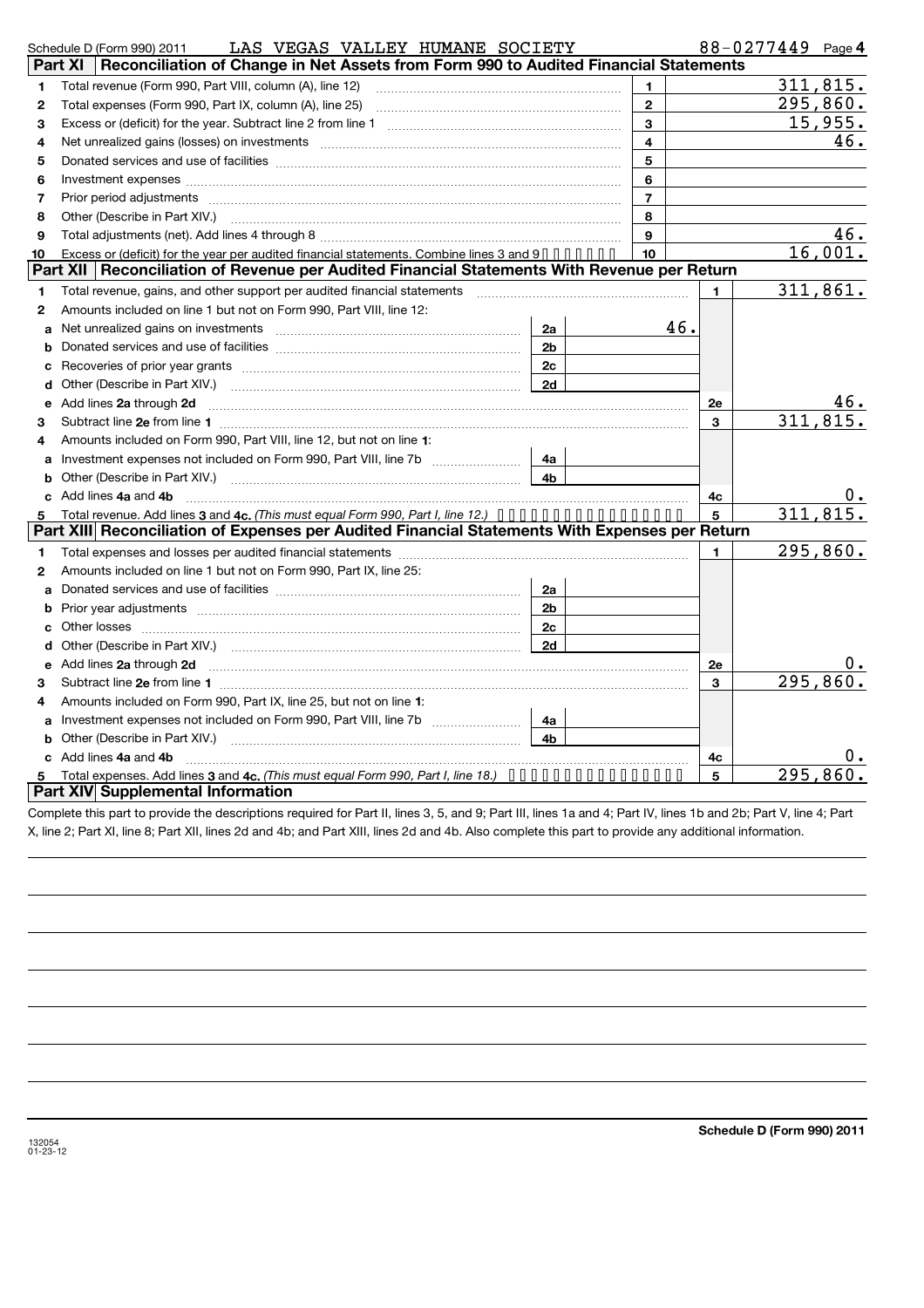| <b>SCHEDULE G</b>                                                                        |                                  | <b>Supplemental Information Regarding</b>                                                                                                                                                                                                                                                                                                                                                                                                                                                                                                          |                                                                            |    |                                                                            |                                                                            | OMB No. 1545-0047                                       |
|------------------------------------------------------------------------------------------|----------------------------------|----------------------------------------------------------------------------------------------------------------------------------------------------------------------------------------------------------------------------------------------------------------------------------------------------------------------------------------------------------------------------------------------------------------------------------------------------------------------------------------------------------------------------------------------------|----------------------------------------------------------------------------|----|----------------------------------------------------------------------------|----------------------------------------------------------------------------|---------------------------------------------------------|
| (Form 990 or 990-EZ)                                                                     |                                  | <b>Fundraising or Gaming Activities</b>                                                                                                                                                                                                                                                                                                                                                                                                                                                                                                            |                                                                            |    |                                                                            |                                                                            | 2011                                                    |
| Department of the Treasury<br>Internal Revenue Service                                   |                                  | Complete if the organization answered "Yes" to Form 990, Part IV, lines 17, 18, or 19,<br>or if the organization entered more than \$15,000 on Form 990-EZ, line 6a.<br>Attach to Form 990 or Form 990-EZ. See separate instructions.                                                                                                                                                                                                                                                                                                              |                                                                            |    |                                                                            |                                                                            | <b>Open To Public</b><br>Inspection                     |
| Name of the organization                                                                 |                                  |                                                                                                                                                                                                                                                                                                                                                                                                                                                                                                                                                    |                                                                            |    |                                                                            |                                                                            | <b>Employer identification number</b>                   |
|                                                                                          |                                  | LAS VEGAS VALLEY HUMANE SOCIETY                                                                                                                                                                                                                                                                                                                                                                                                                                                                                                                    |                                                                            |    |                                                                            | 88-0277449                                                                 |                                                         |
| Part I                                                                                   | required to complete this part.  | Fundraising Activities. Complete if the organization answered "Yes" to Form 990, Part IV, line 17. Form 990-EZ filers are not                                                                                                                                                                                                                                                                                                                                                                                                                      |                                                                            |    |                                                                            |                                                                            |                                                         |
| Mail solicitations<br>a<br>n<br>Phone solicitations<br>с<br>In-person solicitations<br>d | Internet and email solicitations | 1 Indicate whether the organization raised funds through any of the following activities. Check all that apply.<br>е<br>f<br>Special fundraising events<br>g<br>2 a Did the organization have a written or oral agreement with any individual (including officers, directors, trustees or<br>key employees listed in Form 990, Part VII) or entity in connection with professional fundraising services?<br>b If "Yes," list the ten highest paid individuals or entities (fundraisers) pursuant to agreements under which the fundraiser is to be |                                                                            |    | Solicitation of non-government grants<br>Solicitation of government grants |                                                                            | Yes<br>No                                               |
| compensated at least \$5,000 by the organization.                                        |                                  |                                                                                                                                                                                                                                                                                                                                                                                                                                                                                                                                                    |                                                                            |    |                                                                            |                                                                            |                                                         |
| (i) Name and address of individual<br>or entity (fundraiser)                             |                                  | (ii) Activity                                                                                                                                                                                                                                                                                                                                                                                                                                                                                                                                      | (iii) Did<br>fundraiser<br>have custody<br>or control of<br>contributions? |    | (iv) Gross receipts<br>from activity                                       | (v) Amount paid<br>to (or retained by)<br>fundraiser<br>listed in col. (i) | (vi) Amount paid<br>to (or retained by)<br>organization |
|                                                                                          |                                  |                                                                                                                                                                                                                                                                                                                                                                                                                                                                                                                                                    | Yes                                                                        | No |                                                                            |                                                                            |                                                         |
|                                                                                          |                                  |                                                                                                                                                                                                                                                                                                                                                                                                                                                                                                                                                    |                                                                            |    |                                                                            |                                                                            |                                                         |
|                                                                                          |                                  |                                                                                                                                                                                                                                                                                                                                                                                                                                                                                                                                                    |                                                                            |    |                                                                            |                                                                            |                                                         |
|                                                                                          |                                  |                                                                                                                                                                                                                                                                                                                                                                                                                                                                                                                                                    |                                                                            |    |                                                                            |                                                                            |                                                         |
|                                                                                          |                                  |                                                                                                                                                                                                                                                                                                                                                                                                                                                                                                                                                    |                                                                            |    |                                                                            |                                                                            |                                                         |
|                                                                                          |                                  |                                                                                                                                                                                                                                                                                                                                                                                                                                                                                                                                                    |                                                                            |    |                                                                            |                                                                            |                                                         |
|                                                                                          |                                  |                                                                                                                                                                                                                                                                                                                                                                                                                                                                                                                                                    |                                                                            |    |                                                                            |                                                                            |                                                         |
|                                                                                          |                                  |                                                                                                                                                                                                                                                                                                                                                                                                                                                                                                                                                    |                                                                            |    |                                                                            |                                                                            |                                                         |
|                                                                                          |                                  |                                                                                                                                                                                                                                                                                                                                                                                                                                                                                                                                                    |                                                                            |    |                                                                            |                                                                            |                                                         |
|                                                                                          |                                  |                                                                                                                                                                                                                                                                                                                                                                                                                                                                                                                                                    |                                                                            |    |                                                                            |                                                                            |                                                         |
|                                                                                          |                                  |                                                                                                                                                                                                                                                                                                                                                                                                                                                                                                                                                    |                                                                            |    |                                                                            |                                                                            |                                                         |
|                                                                                          |                                  |                                                                                                                                                                                                                                                                                                                                                                                                                                                                                                                                                    |                                                                            |    |                                                                            |                                                                            |                                                         |
| or licensing.                                                                            |                                  | 3 List all states in which the organization is registered or licensed to solicit contributions or has been notified it is exempt from registration                                                                                                                                                                                                                                                                                                                                                                                                 |                                                                            |    |                                                                            |                                                                            |                                                         |
|                                                                                          |                                  |                                                                                                                                                                                                                                                                                                                                                                                                                                                                                                                                                    |                                                                            |    |                                                                            |                                                                            |                                                         |
|                                                                                          |                                  |                                                                                                                                                                                                                                                                                                                                                                                                                                                                                                                                                    |                                                                            |    |                                                                            |                                                                            |                                                         |
|                                                                                          |                                  |                                                                                                                                                                                                                                                                                                                                                                                                                                                                                                                                                    |                                                                            |    |                                                                            |                                                                            |                                                         |
|                                                                                          |                                  |                                                                                                                                                                                                                                                                                                                                                                                                                                                                                                                                                    |                                                                            |    |                                                                            |                                                                            |                                                         |
|                                                                                          |                                  |                                                                                                                                                                                                                                                                                                                                                                                                                                                                                                                                                    |                                                                            |    |                                                                            |                                                                            |                                                         |
|                                                                                          |                                  |                                                                                                                                                                                                                                                                                                                                                                                                                                                                                                                                                    |                                                                            |    |                                                                            |                                                                            |                                                         |
|                                                                                          |                                  |                                                                                                                                                                                                                                                                                                                                                                                                                                                                                                                                                    |                                                                            |    |                                                                            |                                                                            |                                                         |
|                                                                                          |                                  | LHA Paperwork Reduction Act Notice, see the Instructions for Form 990 or 990-EZ.                                                                                                                                                                                                                                                                                                                                                                                                                                                                   |                                                                            |    |                                                                            |                                                                            | Schedule G (Form 990 or 990-EZ) 2011                    |

132081 01-23-12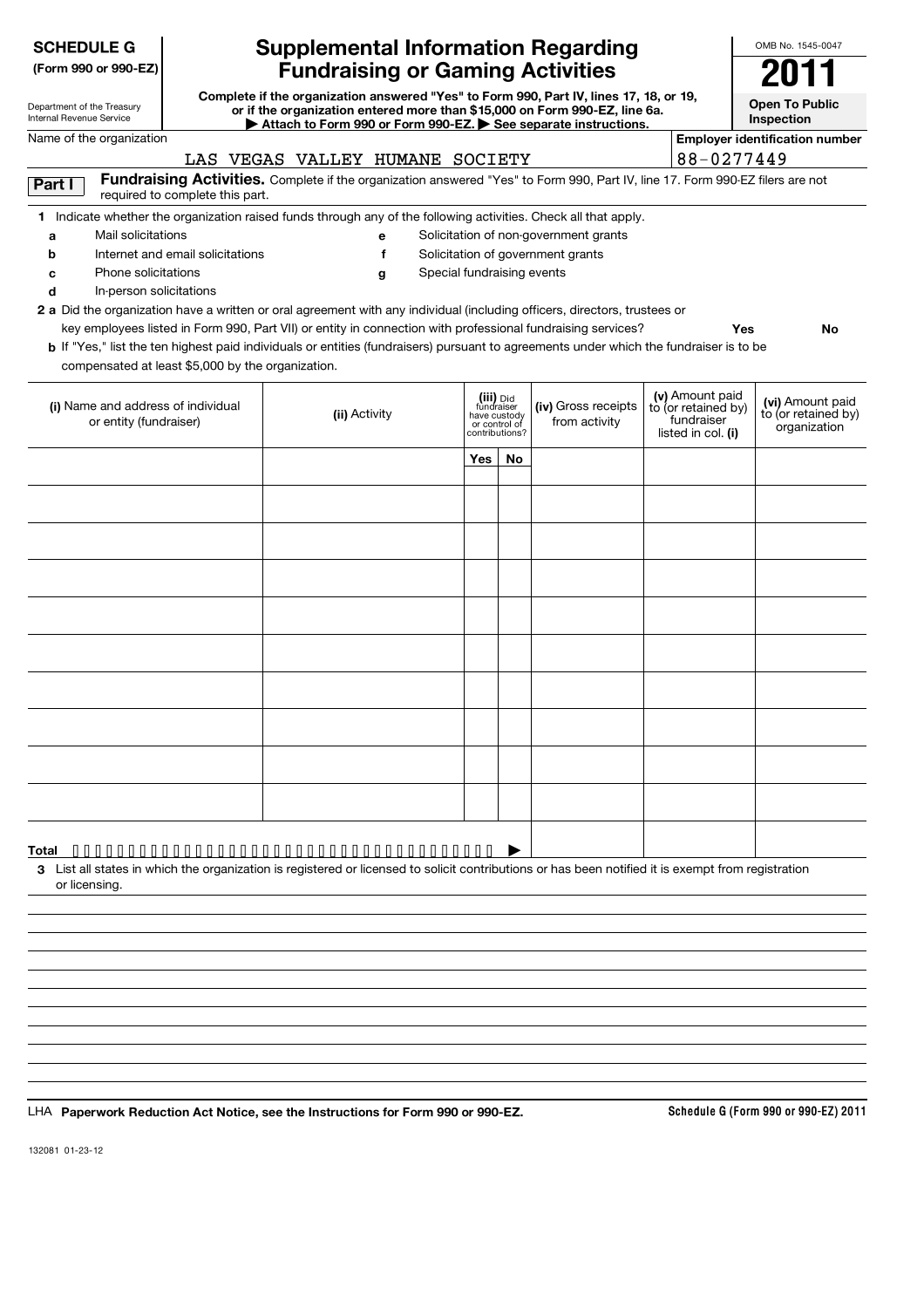| Part II         |              | Schedule G (Form 990 or 990-EZ) 2011 LAS VEGAS VALLEY HUMANE SOCIETY<br>Fundraising Events. Complete if the organization answered "Yes" to Form 990, Part IV, line 18, or reported more than \$15,000 |                |                                                  |                  | $88 - 0277449$ Page 2                               |
|-----------------|--------------|-------------------------------------------------------------------------------------------------------------------------------------------------------------------------------------------------------|----------------|--------------------------------------------------|------------------|-----------------------------------------------------|
|                 |              | of fundraising event contributions and gross income on Form 990-EZ, lines 1 and 6b. List events with gross receipts greater than \$5,000.                                                             |                |                                                  |                  |                                                     |
|                 |              |                                                                                                                                                                                                       | (a) Event $#1$ | (b) Event #2                                     | (c) Other events | (d) Total events                                    |
|                 |              |                                                                                                                                                                                                       | WAG-A-TAIL     |                                                  |                  | (add col. (a) through                               |
|                 |              |                                                                                                                                                                                                       | WALK-A-THON    | FUR BALL                                         | 2                | col. (c))                                           |
|                 |              |                                                                                                                                                                                                       | (event type)   | (event type)                                     | (total number)   |                                                     |
| Revenue         | 1            |                                                                                                                                                                                                       | 37,932.        | 22,042.                                          | 11,056.          | <u>71,030.</u>                                      |
|                 |              | 2 Less: Charitable contributions                                                                                                                                                                      | 22, 132.       | 6,579.                                           | 3,961.           | 32,672.                                             |
|                 | 3            | Gross income (line 1 minus line 2) $\bullet \bullet \bullet \bullet$                                                                                                                                  | 15,800.        | 15,463.                                          | 7,095.           | 38,358.                                             |
|                 | 4            |                                                                                                                                                                                                       |                |                                                  |                  |                                                     |
|                 | 5            |                                                                                                                                                                                                       |                |                                                  |                  |                                                     |
| Direct Expenses | 6            |                                                                                                                                                                                                       |                |                                                  |                  |                                                     |
|                 | 7            |                                                                                                                                                                                                       |                |                                                  |                  |                                                     |
|                 | 8            |                                                                                                                                                                                                       |                |                                                  |                  |                                                     |
|                 | 9            |                                                                                                                                                                                                       | 15,799.        | 15,463.                                          | 7,096.           | 38,358.                                             |
|                 | 10           | Direct expense summary. Add lines 4 through 9 in column (d)                                                                                                                                           |                |                                                  |                  | 38, 358,                                            |
|                 | 11           | Net income summary. Combine line 3, column (d), and line 10.                                                                                                                                          |                |                                                  |                  | $0$ .                                               |
| Part III        |              | Gaming. Complete if the organization answered "Yes" to Form 990, Part IV, line 19, or reported more than                                                                                              |                |                                                  |                  |                                                     |
|                 |              | \$15,000 on Form 990-EZ, line 6a.                                                                                                                                                                     |                |                                                  |                  |                                                     |
|                 |              |                                                                                                                                                                                                       | (a) Bingo      | (b) Pull tabs/instant<br>bingo/progressive bingo | (c) Other gaming | (d) Total gaming (add<br>col. (a) through col. (c)) |
| Revenue         |              |                                                                                                                                                                                                       |                |                                                  |                  |                                                     |
|                 |              | Gross revenue                                                                                                                                                                                         |                |                                                  |                  |                                                     |
|                 |              |                                                                                                                                                                                                       |                |                                                  |                  |                                                     |
|                 | $\mathbf{2}$ | Cash prizes [11] Cash prizes [11] Cash prizes [11] Cash prizes [11] [11] Casa Divideo [11] [11] 2012                                                                                                  |                |                                                  |                  |                                                     |
|                 |              |                                                                                                                                                                                                       |                |                                                  |                  |                                                     |
| Expenses        | 3            |                                                                                                                                                                                                       |                |                                                  |                  |                                                     |
| ect<br>à        |              |                                                                                                                                                                                                       |                |                                                  |                  |                                                     |
|                 | 5.           | Other direct expenses                                                                                                                                                                                 |                |                                                  |                  |                                                     |
|                 |              |                                                                                                                                                                                                       | %<br>Yes       | %<br>Yes                                         | %<br>Yes         |                                                     |
|                 | 6            | Volunteer labor                                                                                                                                                                                       | No             | No.                                              | No.              |                                                     |
|                 | 7            | Direct expense summary. Add lines 2 through 5 in column (d)                                                                                                                                           |                |                                                  |                  |                                                     |
|                 | 8            | Net gaming income summary. Combine line 1, column d, and line 7 •••••••••••••••••••••••                                                                                                               |                |                                                  |                  |                                                     |
|                 |              |                                                                                                                                                                                                       |                |                                                  |                  |                                                     |
| 9               |              | Enter the state(s) in which the organization operates gaming activities:                                                                                                                              |                |                                                  |                  |                                                     |
|                 |              |                                                                                                                                                                                                       |                |                                                  |                  | <b>Yes</b><br>No                                    |
|                 |              |                                                                                                                                                                                                       |                |                                                  |                  |                                                     |
|                 |              |                                                                                                                                                                                                       |                |                                                  |                  |                                                     |
|                 |              |                                                                                                                                                                                                       |                |                                                  |                  |                                                     |
|                 |              | 10a Were any of the organization's gaming licenses revoked, suspended or terminated during the tax year?                                                                                              |                |                                                  |                  | Yes<br>No                                           |
|                 |              |                                                                                                                                                                                                       |                |                                                  |                  |                                                     |
|                 |              |                                                                                                                                                                                                       |                |                                                  |                  |                                                     |
|                 |              |                                                                                                                                                                                                       |                |                                                  |                  |                                                     |

132082 01-23-12

**Schedule G (Form 990 or 990-EZ) 2011**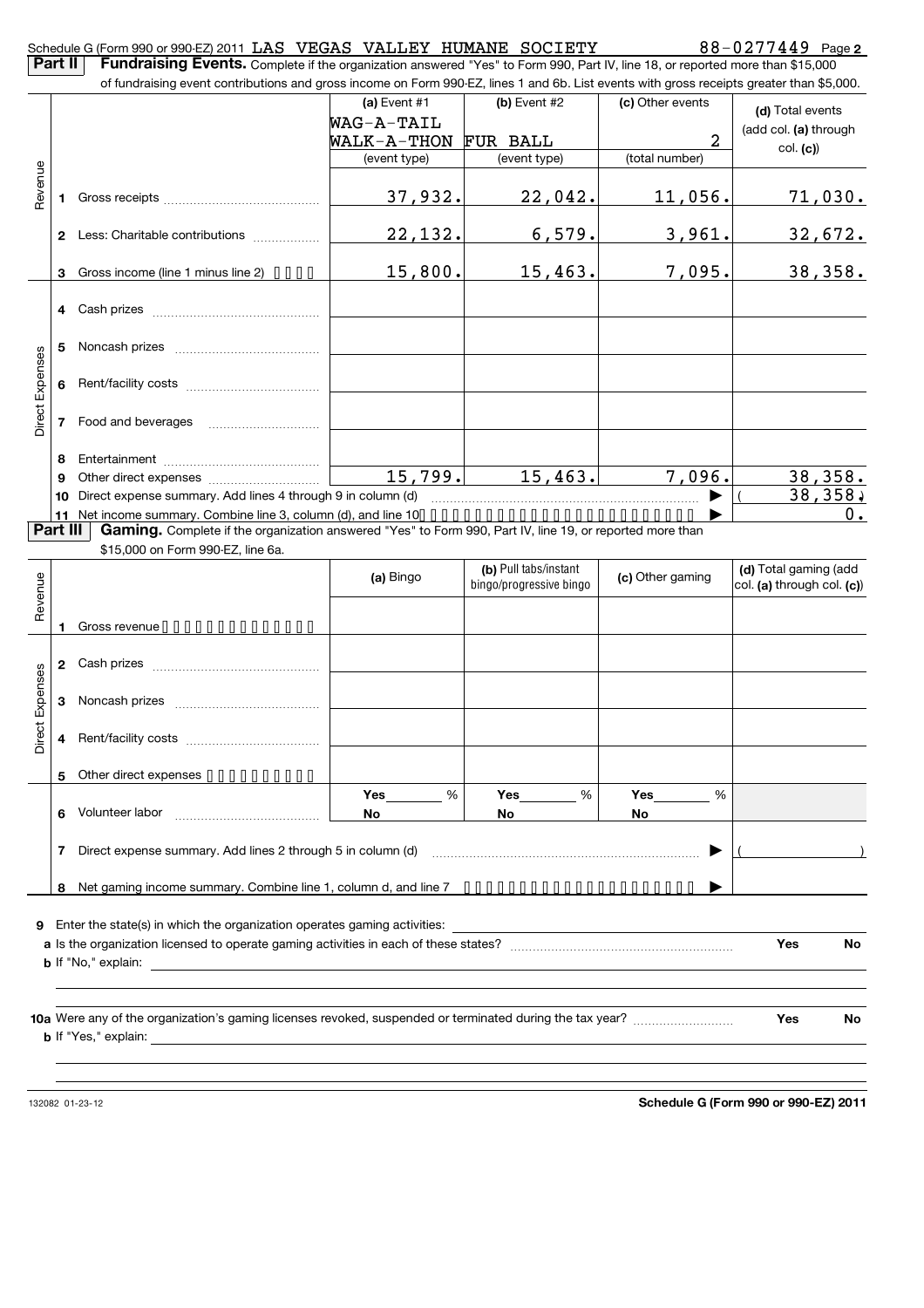|    | 88-0277449<br>Schedule G (Form 990 or 990-EZ) 2011 LAS VEGAS VALLEY HUMANE SOCIETY                                                                                                                                  |                 |     | Page 3 |
|----|---------------------------------------------------------------------------------------------------------------------------------------------------------------------------------------------------------------------|-----------------|-----|--------|
|    |                                                                                                                                                                                                                     |                 | Yes | No     |
|    | 12 Is the organization a grantor, beneficiary or trustee of a trust or a member of a partnership or other entity formed                                                                                             |                 |     |        |
|    |                                                                                                                                                                                                                     |                 | Yes | No     |
|    | 13 Indicate the percentage of gaming activity operated in:                                                                                                                                                          |                 |     |        |
|    |                                                                                                                                                                                                                     | 1За             |     | %      |
|    | <b>b</b> An outside facility <i>www.communicality.communicality.communicality www.communicality.communicality.communicality</i>                                                                                     | 13 <sub>b</sub> |     | %      |
|    | 14 Enter the name and address of the person who prepares the organization's gaming/special events books and records:                                                                                                |                 |     |        |
|    |                                                                                                                                                                                                                     |                 |     |        |
|    | Name $\blacktriangleright$<br><u> 1999 - Johann Harry Harry Harry Harry Harry Harry Harry Harry Harry Harry Harry Harry Harry Harry Harry Harry H</u>                                                               |                 |     |        |
|    |                                                                                                                                                                                                                     |                 |     |        |
|    | 15a Does the organization have a contract with a third party from whom the organization receives gaming revenue?                                                                                                    |                 | Yes | No     |
|    |                                                                                                                                                                                                                     |                 |     |        |
|    | of gaming revenue retained by the third party $\triangleright$ \$ _________________.                                                                                                                                |                 |     |        |
|    | c If "Yes," enter name and address of the third party:                                                                                                                                                              |                 |     |        |
|    |                                                                                                                                                                                                                     |                 |     |        |
|    | Name $\blacktriangleright$                                                                                                                                                                                          |                 |     |        |
|    |                                                                                                                                                                                                                     |                 |     |        |
| 16 | Gaming manager information:                                                                                                                                                                                         |                 |     |        |
|    | <u> 1989 - Johann Barbara, martin amerikan basal dan berasal dan berasal dalam basal dan berasal dan berasal dan</u><br>Name $\blacktriangleright$                                                                  |                 |     |        |
|    |                                                                                                                                                                                                                     |                 |     |        |
|    | Gaming manager compensation > \$                                                                                                                                                                                    |                 |     |        |
|    |                                                                                                                                                                                                                     |                 |     |        |
|    |                                                                                                                                                                                                                     |                 |     |        |
|    |                                                                                                                                                                                                                     |                 |     |        |
|    | Director/officer<br>Employee<br>Independent contractor                                                                                                                                                              |                 |     |        |
|    |                                                                                                                                                                                                                     |                 |     |        |
|    | <b>17</b> Mandatory distributions:                                                                                                                                                                                  |                 |     |        |
|    | a Is the organization required under state law to make charitable distributions from the gaming proceeds to                                                                                                         |                 | Yes |        |
|    | retain the state gaming license?                                                                                                                                                                                    |                 |     | N٥     |
|    | <b>b</b> Enter the amount of distributions required under state law to be distributed to other exempt organizations or spent in the<br>organization's own exempt activities during the tax year $\triangleright$ \$ |                 |     |        |
|    | <b>Part IV</b><br>Supplemental Information. Complete this part to provide the explanations required by Part I, line 2b, columns (iii) and (v), and Part III,                                                        |                 |     |        |
|    | lines 9, 9b, 10b, 15b, 15c, 16, and 17b, as applicable. Also complete this part to provide any additional information (see instructions).                                                                           |                 |     |        |
|    |                                                                                                                                                                                                                     |                 |     |        |
|    |                                                                                                                                                                                                                     |                 |     |        |
|    |                                                                                                                                                                                                                     |                 |     |        |
|    |                                                                                                                                                                                                                     |                 |     |        |
|    |                                                                                                                                                                                                                     |                 |     |        |
|    |                                                                                                                                                                                                                     |                 |     |        |
|    |                                                                                                                                                                                                                     |                 |     |        |
|    |                                                                                                                                                                                                                     |                 |     |        |
|    |                                                                                                                                                                                                                     |                 |     |        |
|    |                                                                                                                                                                                                                     |                 |     |        |
|    |                                                                                                                                                                                                                     |                 |     |        |
|    |                                                                                                                                                                                                                     |                 |     |        |
|    | Schedule G (Form 990 or 990-EZ) 2011<br>132083 01-23-12                                                                                                                                                             |                 |     |        |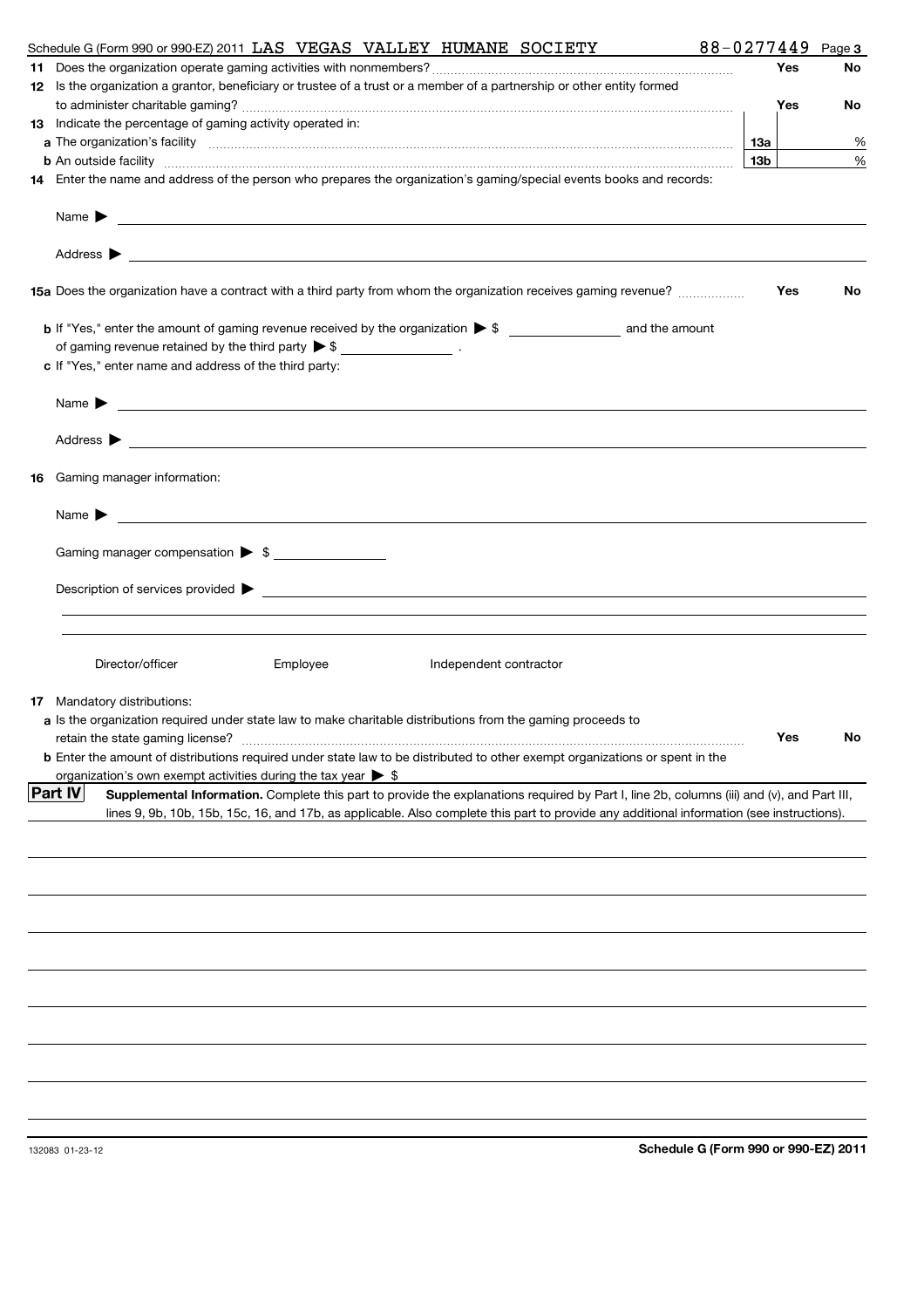| <b>SCHEDULE O</b> |  |
|-------------------|--|
|                   |  |

Department of the Treasury Internal Revenue Service Name of the organization

## **Supplemental Information to Form 990 or 990-EZ**

**(Form 990 or 990-EZ) Complete to provide information for responses to specific questions on Form 990 or 990-EZ or to provide any additional information. | Attach to Form 990 or 990-EZ.**

LAS VEGAS VALLEY HUMANE SOCIETY  $|88-0277449\rangle$ 

**Employer identification number**

OMB No. 1545-0047

**Open to Public Inspection**

#### FORM 990, PART I, LINE 1, DESCRIPTION OF ORGANIZATION MISSION:

THE ORGANIZATION'S PRIMARY EMPHASIS IS ON STRAY AND ABANDONED ANIMALS

AND REDUCING ANIMAL OVERPOPULATION.

FORM 990, PART VI, SECTION B, LINE 11: THE FORM 990 IS FIRST REVIEWED BY

THE TREASURER AND PRESIDENT AND THEN IS DISTRIBUTED TO THE OTHER BOARD

MEMBERS BEFORE BEING FILED.

FORM 990, PART VI, SECTION C, LINE 19: THE ORGANIZATION MAKES IT DOCUMENTS AVAILBLE TO THE PUBLIC UPON REQUEST. THE FORM 990 IS ON THE ORGANIZATIONS WEBSITE.

FORM 990, PART IX, LINE 24E, ALL OTHER FUNCTIONAL EXPENSES:

BOARDING: PROGRAM SERVICE EXPENSES 15, 263. MANAGEMENT AND GENERAL EXPENSES 0. FUNDRAISING EXPENSES 0. TOTAL EXPENSES 15,263. CONTRACT LABOR: PROGRAM SERVICE EXPENSES **DELL'S EN EXECUTAVE EN ENGLISHED A** control of the control of the control of the control of the control of the control of the control of the control of the control of the control of the control of MANAGEMENT AND GENERAL EXPENSES 6,832. FUNDRAISING EXPENSES 0. TOTAL EXPENSES 6,832.

SUPPLIES:

132211 01-23-12 **For Paperwork Reduction Act Notice, see the Instructions for Form 990 or 990-EZ. Schedule O (Form 990 or 990-EZ) (2011)** LHA